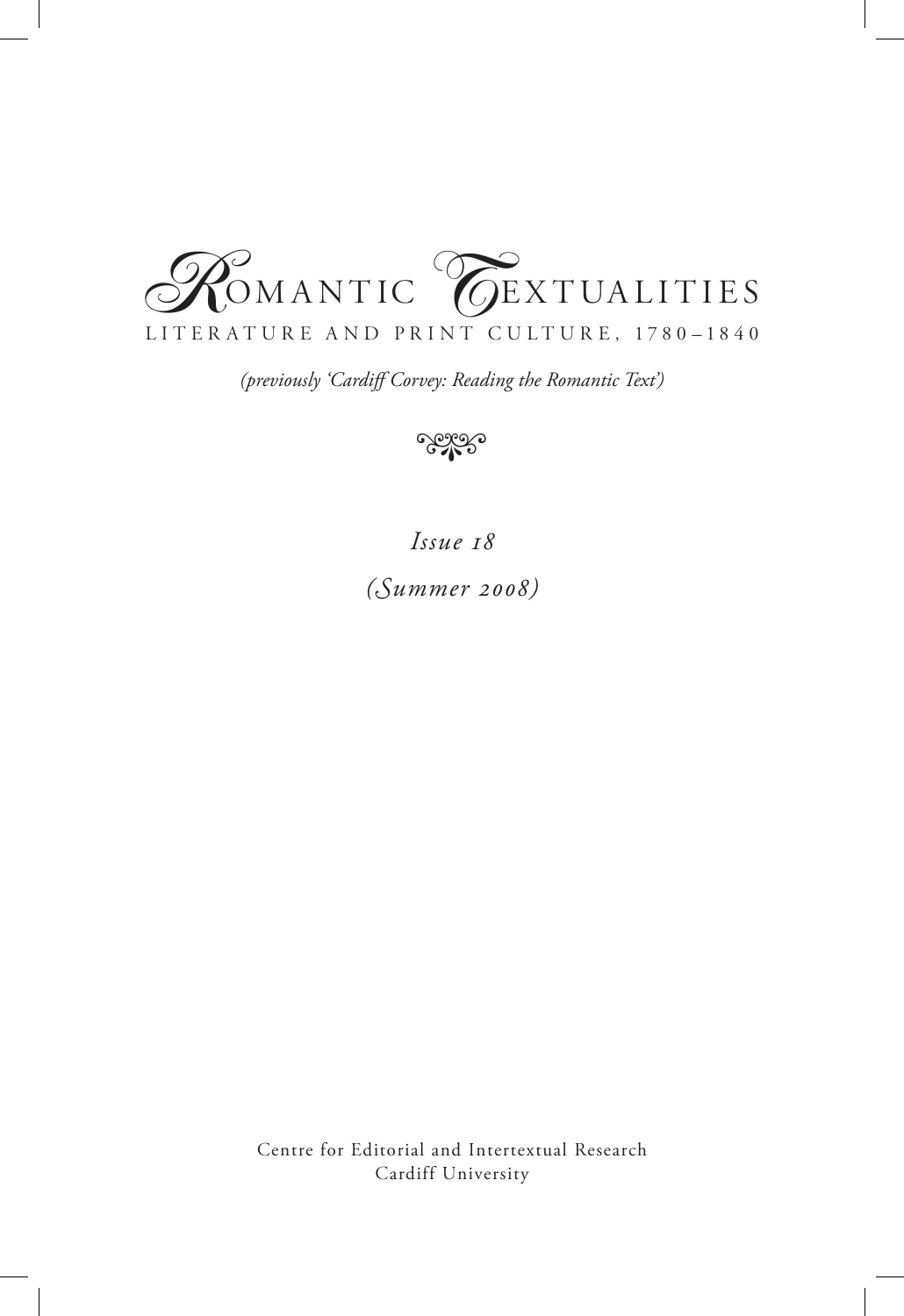*Romantic Textualities* is available on the web @ *www.cf.ac.uk/encap/romtext*

#### ISSN 1748-0116

#### *Romantic Textualities: Literature and Print Culture, 1780–1840***, 18 (Spring 2008). Online: Internet (date accessed): <***www.cf.ac.uk/encap/romtext/issues/rt18.pdf***>.**

© 2008 Centre for Editorial and Intertextual Research

Published by the Centre for Editorial and Intertextual Research, Cardiff University. Typeset in Adobe Garamond Pro 11 / 12.5, using Adobe InDesign cs3; images and illustrations prepared using Adobe Illustrator CS3 and Adobe PhotoShop CS3; final output rendered with Adobe Acrobat 8 Professional.

**Editor:** Anthony Mandal, *Cardiff University, UK*

**Associate Editor:** Issue 19–: Tim Killick, *Cardiff University, UK* 

**Reviews Editor:** Issue 18: Tim Killick, *Cardiff University, UK*  Issue 19–: Nicola Lloyd, *Cardiff University, UK*

#### **Advisory Editors**

Peter Garside (Chair), *University of Edinburgh, UK* Jane Aaron, *University of Glamorgan, UK* Stephen Behrendt, *University of Nebraska, USA* Emma Clery, *University of Southampton, UK* Benjamin Colbert, *University of Wolverhampton, UK* Edward Copeland, *Pomona College, USA* Gillian Dow, *University of Southampton / Chawton House Library, UK* Caroline Franklin, *University of Swansea, UK* Isobel Grundy, *University of Alberta, Canada* David Hewitt, *University of Aberdeen, UK* Gillian Hughes Claire Lamont, *University of Newcastle, UK* Robert Miles, *University of Victoria, Canada* Rainer Schöwerling, *University of Paderborn, Germany* Christopher Skelton-Foord, *University of Durham, UK* Kathryn Sutherland, *University of Oxford, UK*

**Aims and Scope:** Formerly *Cardiff Corvey: Reading the Romantic Text* (1997–2005), *Romantic*  Textualities: Literature and Print Culture, 1780–1840 is an online journal that is committed to foregrounding innovative Romantic-studies research into bibliography, book history, intertextuality, and textual studies. To this end, we publish material in a number of formats: among them, peerreviewed articles, reports on individual/group research projects, bibliographical checklists, and biographical profiles of overlooked Romantic writers. As of Issue 15 (Winter 2005), *Romantic Textualities* also carries reviews of books that reflect the growing academic interest in the fields of book history, print culture, intertextuality, and cultural materialism, as they relate to Romantic studies.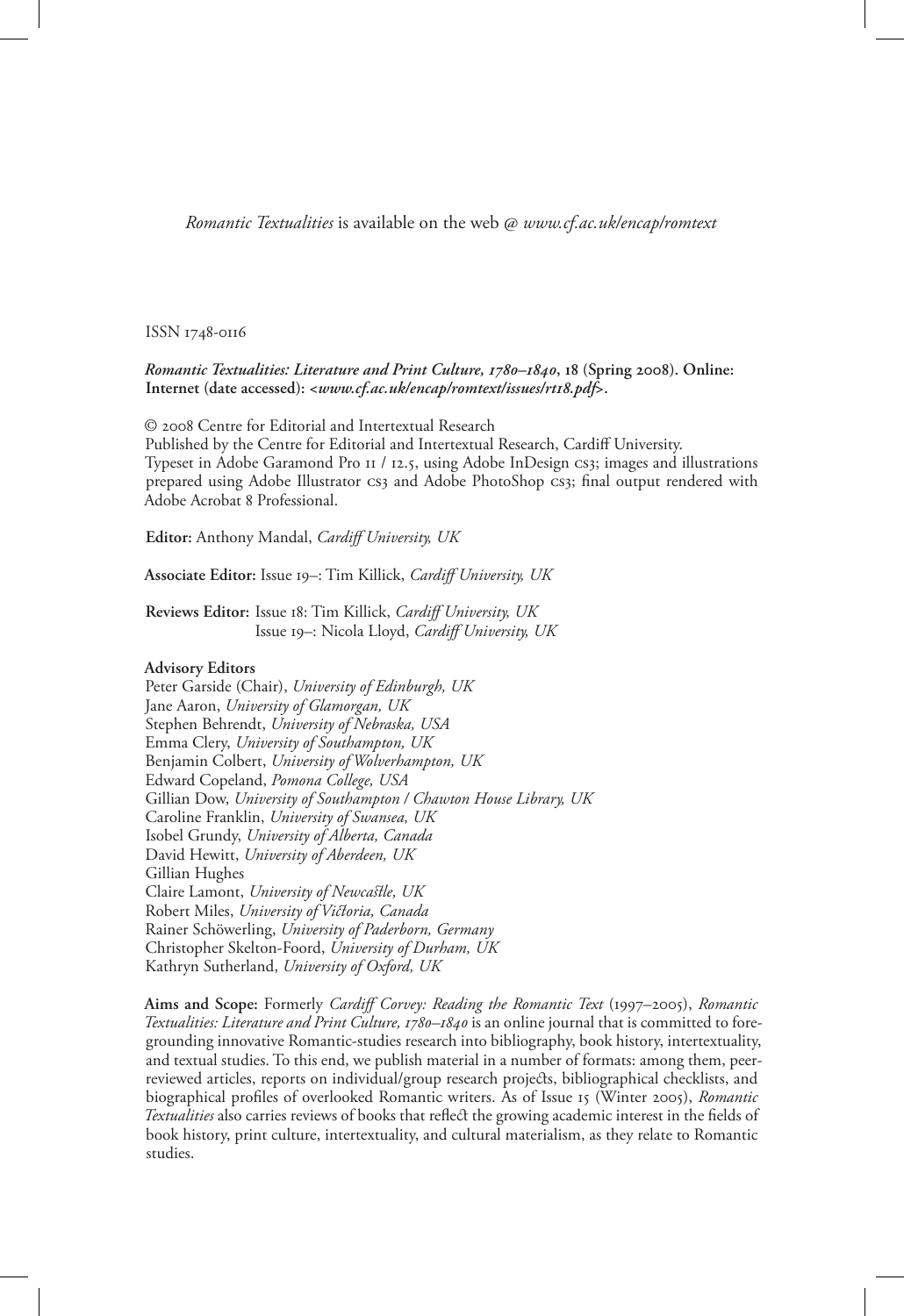# Mary Julia Young A Biographical and Bibliographical Study

## *Nicola Lloyd*



I

Mary Julia Young was a prolific author of fiction and poetry between 1791 and 1810. Although she was listed as one of the 'Mothers of the Novel' in Dale Spender's *100 Good Women Writers Before Jane Austen*, she has never been an author of established literary reputation.<sup>1</sup> Despite her self-proclaimed association with the celebrated Augustan Graveyard poet Edward Young, critical focus on Young has been restricted to cursory entries in encyclopaedias of women's writing or Romantic poetry and a few passing references in more general works of criticism to 'Julia Maria Young'.2 Nonetheless, in 2007, Young's 1798 novel *Rose-Mount Castle; or, False Report* was republished for the first time.3 This interest in Young's work—a product of the ongoing attempt to recuperate minor authors of the Romantic period—is the first indication of her potential significance. Indeed, while she was not especially influential in her own time, Young provides a striking example for the modern scholar of the female literary professionalism that transformed the book trade during the course of the eighteenth century.

As one of a growing number of women who wrote, as she termed it, 'for a maintenance',<sup>4</sup> Young offers a valuable insight into the role of women's fiction in a market of mass novel production. It is only within the last two decades that the full extent of women's involvement in the literary marketplace at this time has begun to be explored, demonstrating that in the eighteenth century there was 'a fairly continuous presence of "dependant professional" female writers in the literature market', which continued into the 1800s and beyond.5 Young's literary career encapsulates many of the hardships faced by these 'dependant professional' women who were financially reliant on their literary output. Writing appears to have been her principal occupation and she was forced to seek financial assistance from the Royal Literary Fund in 1808 after her publisher went bankrupt, owing Young a considerable sum. Throughout her writing career, Young—like many other professional female writers—was placed under immense pressure from the publishing entrepreneurs of the day and forced to be highly attuned to the fluctuations of the market she sought to exploit.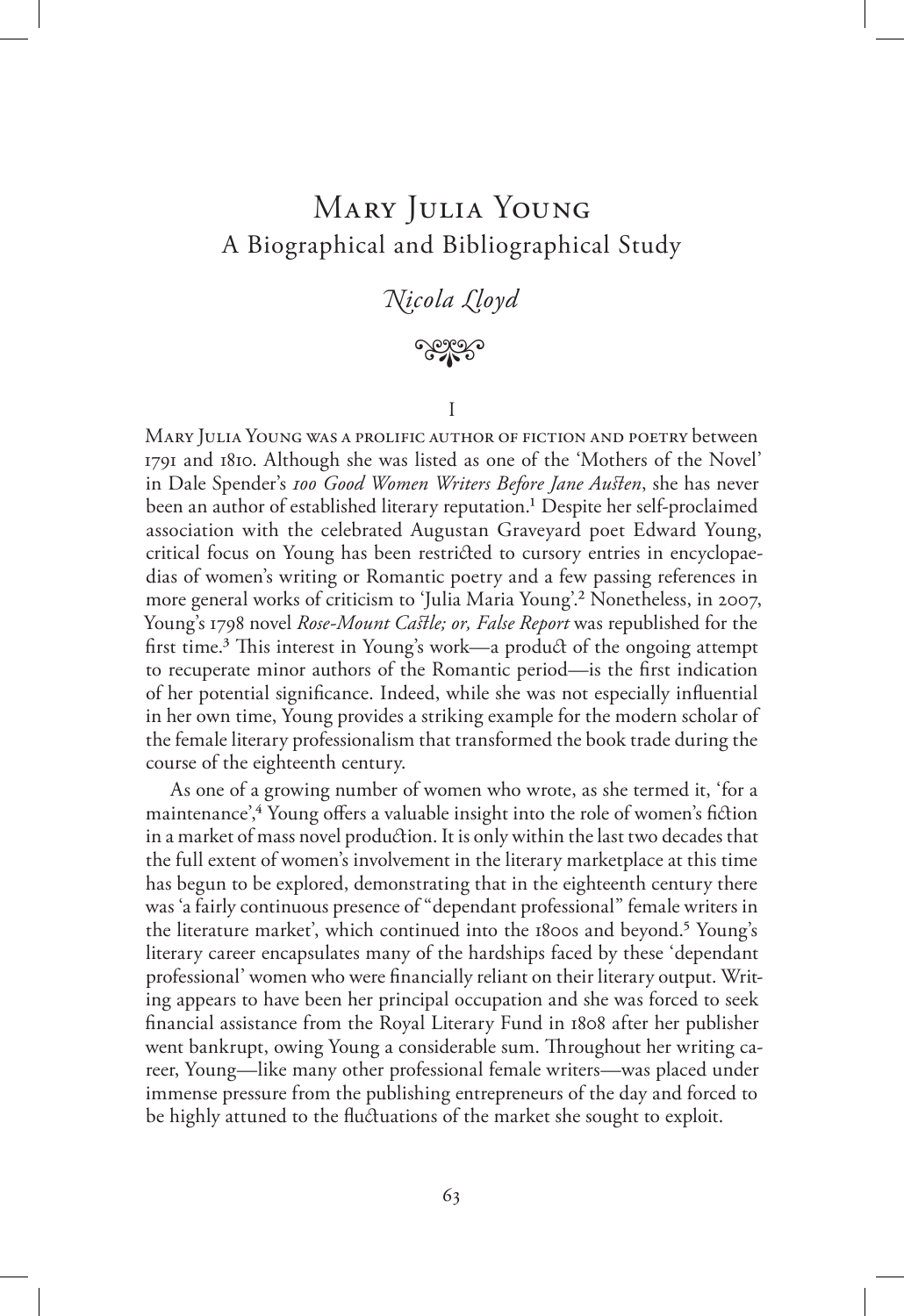## *Biography*

Little is known about Young's personal life. She is often confused with Mary Sewell (née Young), the daughter of Sir William Young, who married the Revd George Sewell and lived in Surrey and then Chertsey until her death in 1821, producing a number of works of poetry.<sup>6</sup> In fact, the dates of Mary Julia Young's birth and death are not known and very little information about her family and upbringing remains. The only existing biographical information is found in Young's application to the Royal Literary Fund (RLF), in which she writes that she was born into 'two very large families' and brought up by her 'sensible and virtuous mother'. She claims that she is the last living member of these families, having 'survived six brothers and twenty five cousins' (RLF, 28 March 1808). The most important aspect of Young's biography, and one that was of immense importance to her writing, was her relationship to the Augustan poet Edward Young. In her RLF application, Young declares that she is the only surviving relative of Edward Young—'one of the brightest ornaments of English Literature'—who had been a friend of her father and was godfather to her closest brother, to whom he gave his name Edward (RLF, 28 March 1808).

Her claimed relationship to Edward Young had a marked effect on Mary Julia Young's writing career, with publishers keen to exploit her association with an author of such distinction. Edward Young (1683–1765) was a friend of writers as disparate as Richardson, Pope, and Johnson, and he published a number of plays and poems in the early to mid-eighteenth century. These included *The Complaint; or Night Thoughts on Life, Death, and Immortality* in June 1742, which met with immediate success and remains his most well-known work.7 Mary Julia Young refers to Edward Young in the majority of her novels, with the first mention of her relationship to him appearing in the dedication of *Rose-Mount Castle* (1798). For an unknown female author such as Young, the claim of such a relationship was a way in which she could command an element of credibility—albeit by association—in a literary marketplace often hostile to female writers.

## *Bibliography*

While it is the fiction of Mary Julia Young that provides the main focus of this paper, her poetry, memoir, and translations are also of note, and are representative of the need for female professional writers to produce a varied output in order to maximise commercial gain. She published three works of poetry in the 1790s: *Genius and Fancy; or, Dramatic Sketches* (1791; republished in 1795), *Adelaide and Antonine, or the Emigrants: A Tale* (1793) and *Poems* (1798; published in 1801 as *The Metrical Museum: Part I*, which also included *Adelaide and Antonine*).8 Her verse exhibits the same acute awareness of literary fashion that can be identified in her fiction. Much of it is derivative of the sentimental genre popularised by the Della Cruscan school in the late 1780s and early 1790s, and it prefigures the more domesticated sensibility of late-Romantic female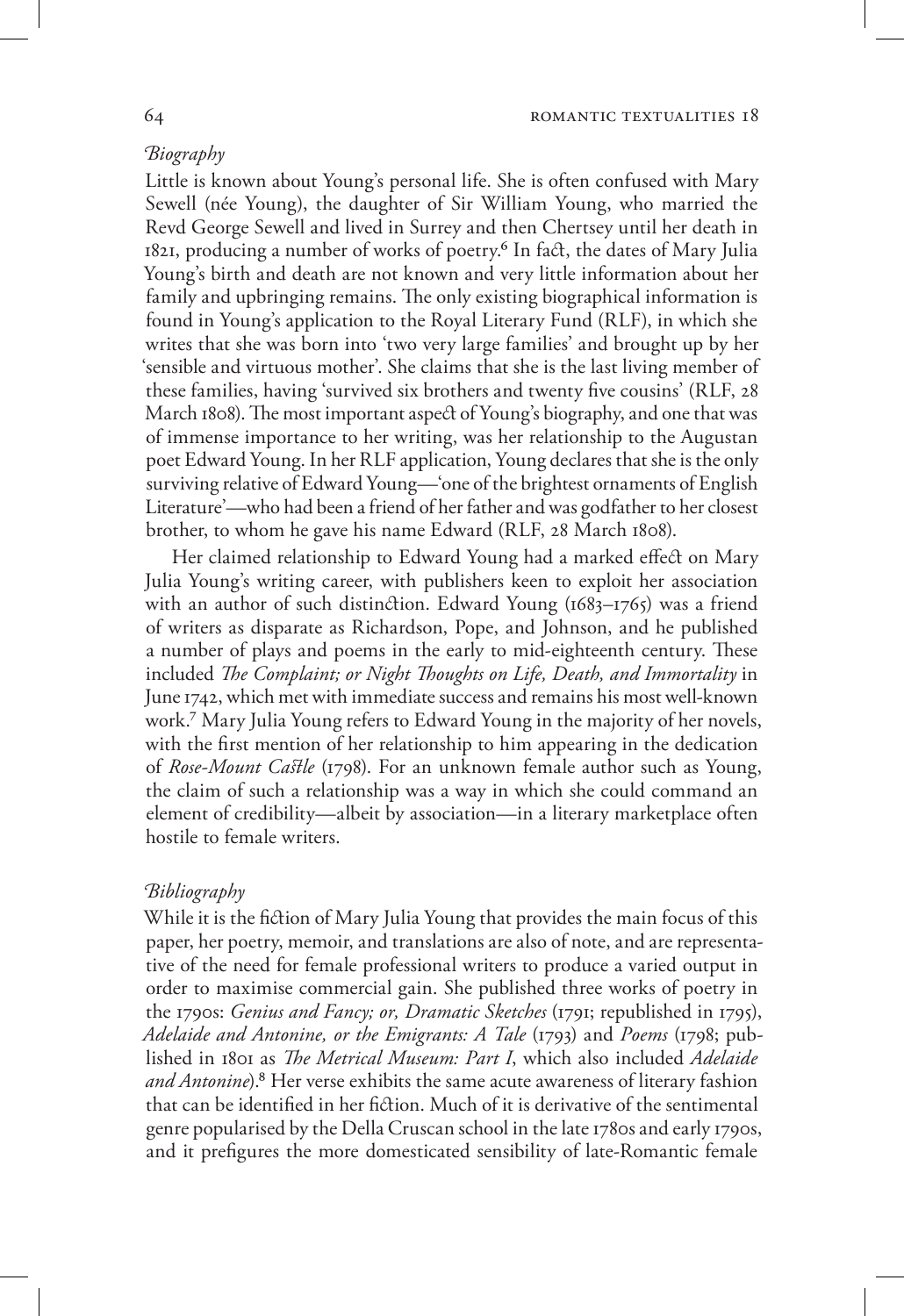poets like Felicia Hemans and Letitia Elizabeth Landon. Young also received an entry in the 1999 anthology *A Century of Sonnets*, acknowledging her use of a form that was popular with female poets of sentiment in the period, most notably Charlotte Smith.9

Her poetry also demonstrates an engagement with contemporary politics. *Adelaide and Antonine* takes place within the setting of revolutionary France and her 'An Ode to Fancy' (from *Genius and Fancy* [1791] and also published in the *Gentleman's Magazine* in 1794) is a rewriting of Joseph Warton's 'Ode to Fancy' ( $1746$ ), which was highly influential in its poetic treatment of war.<sup>10</sup> Interestingly, one commentator has noted that Young's version of Warton's poem 'reveals both the generic constraints placed on her as a woman poet and the role that sensibility had come to play in responses to the sufferings of war.'11 Like many other women writers of the period, Young's gender and her appropriation of sentimental style limited the possibility of extensive political dialogue. In addition to her poetry, Young also produced three translations— *Lindorf and Caroline* (1803), *The Mother and Daughter* (1804), and *Voltairiana*  $(1805)^{12}$ —in accordance with the fashion for translations from both French and German during the period, and a memoir of the actress Mrs Crouch, whom she greatly admired.13 Interestingly, it is this work that has provided the most lasting legacy for Young, being cited frequently in accounts of the stage in the Romantic era.14

Mary Julia Young is generally considered to have written nine novels. The attribution of the first of these nine novels—*The Family Party* (1791)—to Young is, however, problematic. It is ascribed to Young by Dorothy Blakey in *The Minerva Press, 1790–1820* (1939), in which she states her source to be 'a Minerva Library Catalogue of 1814'.15 However, while examination of Minerva catalogues for this date does show an entry for '*The Family Party*, 3 vol., 9s.' no mention of Young can be traced. It is also omitted by Young in her 1808 letter to the RLF, which includes the other seven novels that had been published by this date. The interim of seven years (a relatively long interval for a novelist of this period, and in particular one who was financially dependent on their writing) between this and *Rose-Mount Castle* (1798) cannot in itself provide convincing proof of a misattribution. However, an examination of the novel reveals other features that seem to conflict with the rest of Young's fiction. The style and content of *The Family Party* differs considerably from the other novels, with frequent direct addresses to the reader (in contrast to the omniscient narration of the other eight works),16 and an engagement with debates of proto-feminist politics characterised by a forthrightness unfamiliar in the rest of Young's work.

Likewise, while it was by no means unusual at this time for an author's first novel to be published anonymously, this does seem curious in the case of Young, given her supposed connection to Edward Young. In addition to the mention of their relationship in the dedication to *Rose-Mount Castle*, Young's poetry appears in four of her other novels in the form of epigraphs or quota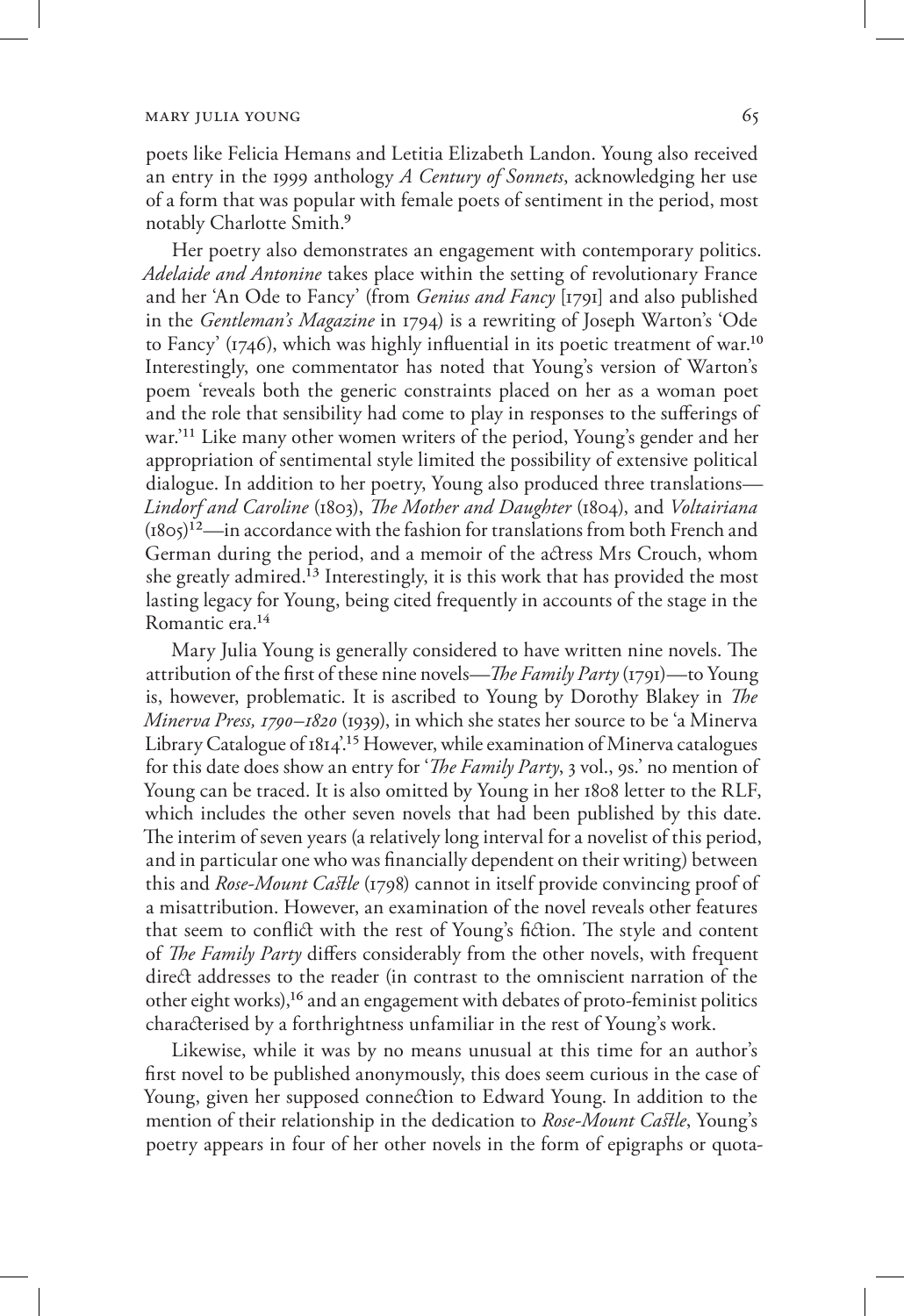tions within the text.17 It seems unlikely that any publisher would choose for Mary Julia Young to remain anonymous, with no other titles to her name, when referring to her relationship to Edward Young would have been such a potentially lucrative marketing technique. These factors, coupled with the apparent inaccuracy of Blakey's reference to the 1814 Minerva catalogue, make it seem likely that the attribution of *The Family Party* to Young is incorrect. Therefore, for the remainder of this report, the novel will be classified as a spurious attribution.<sup>18</sup>

Accordingly, the remaining eight novels published by Young are as follows: *Rose-Mount Castle* (1798), *The East Indian; or Clifford Priory* (1799), *Moss Cliff Abbey; or, The Sepulchral Harmonist. A Mysterious Tale* (1803), *Right and Wrong; or, The Kinsmen of Naples. A Romantic Story* (1803), *Donalda; or, The Witches of Glenshiel. A Caledonian Legend* (1805), *A Summer at Brighton. A Modern Novel* (1807), *A Summer in Weymouth; or, The Star of Fashion* (1808), and *The Heir of Drumcondra; or, Family Pride* (1810). Young's fiction characterises her engagement with dominant literary trends of the Romantic period and, while few of the novels can be neatly classified within a particular genre, they all pastiche elements of popular modes of fiction. Public reception of other works provided a model for hack writers seeking commercial success, who could recycle popular modes, styles, and titles common to current literary fashions. This is particularly evident in the number of Gothic novels that flooded the market in the late eighteenth and early nineteenth centuries.19 Ann Radcliffe's *The Mysteries of Udolpho* (1794), M. G. Lewis's *The Monk* (1796), and Regina Maria Roche's *Children of the Abbey* (1796) in particular spawned a multitude of novels with derivative titles, including T. J. Horsley Curties's *The Monk of Udolpho* (1807), Mary Anne Radcliffe's *Manfroné; or, the One-Handed Monk* (1809), and Sophia Woodfall's *Rosa; or, the Child of the Abbey* (1805).20

The title of a novel could determine its level of success, for many circulating libraries listed their works by title alone (and sometimes also by subtitle).<sup>21</sup> Young was no exception to the number of authors that appropriated elements of popular titles for their own work. The title of *Rose-Mount Castle; or, False Report*—castles being even more popular than abbeys in titles at this time and the opening chapter in which the male protagonist discovers a ruined castle containing a buried human head and three dead bodies, carries a strong suggestion of the Gothic. However, it transpires that this Gothic opening is nothing more than commercial exploitation: the title of the work refers to the setting of a novel that becomes increasingly generic and sentimental. The *Critical Review* refers to 'the gang of Irish *defenders*, who rob and murder in a very *sentimental* style' and the numerous love-matches in the novel, 'all which prove abundantly prosperous'—another disreputable feature of novels of sentiment.22 Despite the fact that by the end of the 1790s the popularity of the novel of sensibility was in decline—in part owing to its growing association with radicalism in the public consciousness—Young continued to utilise the plot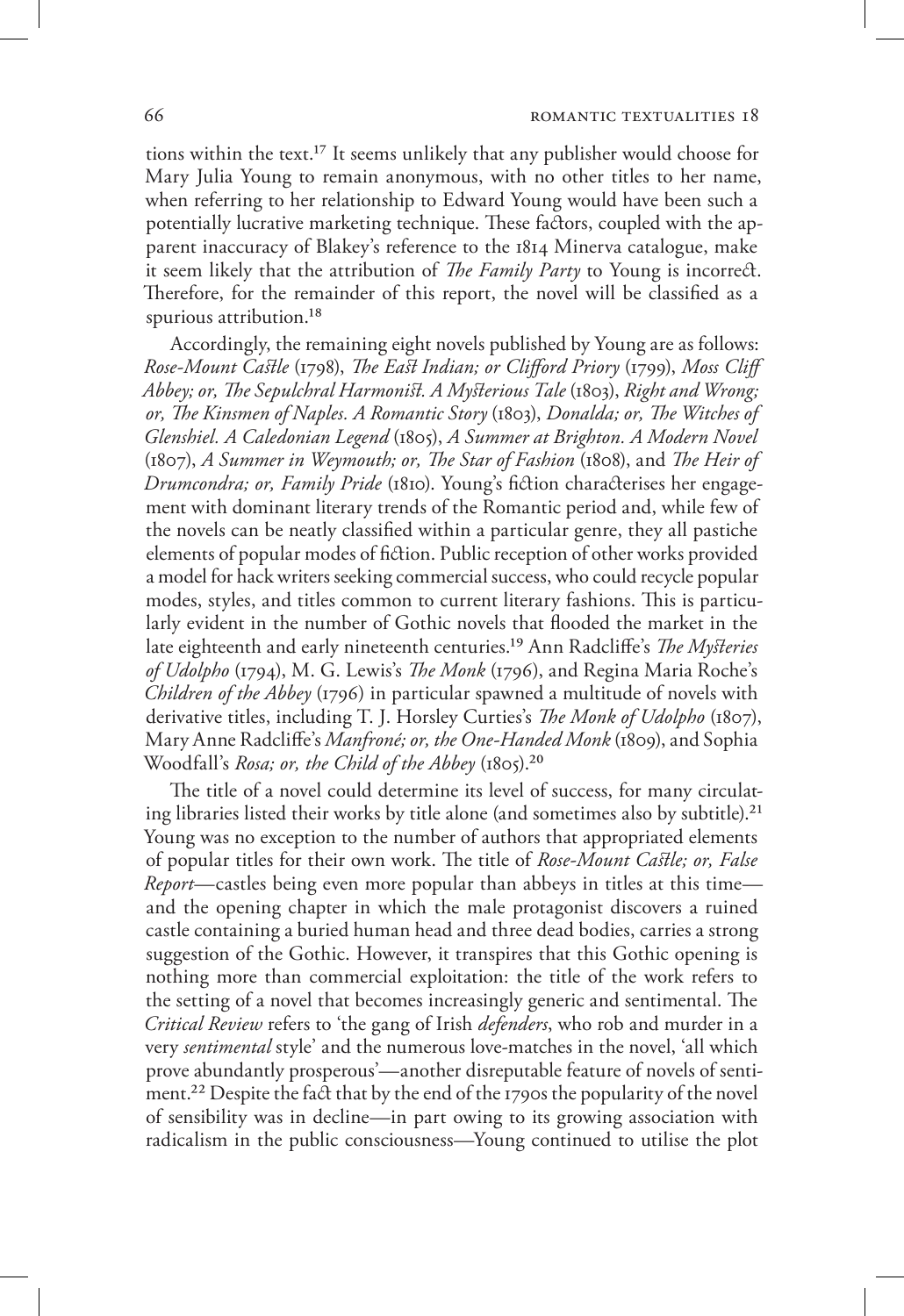devices and affective discourse of sentimental fiction, divested of its Jacobin leanings, in almost all of her novels.

Her second novel, *The East Indian, or Clifford Priory* (1799), is the most identifiably Gothic of Young's publications. The epigraph—in a style reminiscent of Edward Young's *Night Thoughts*— refers to 'the sepulchral gloom of dreary vaults, where the long buried dead in silence sleep' and plot devices such as a dilapidated and reputedly haunted building and the discovery of secret passages, vaults and a mysterious locked room clearly resemble those of the Radcliffean Gothic. Young—never one to miss the opportunity of an allusion to a writer of eminence—refers directly to Radcliffe when the heroine Elinor Clifford enters her new bedroom and the coverlid on her bed 'remind[s] her of the black pall in the *Mysteries of Udolpho*',23 and Elinor's subsequent discoveries of a black cloth curtain concealing the skeleton of a monk and a locked room containing two wax effigies in coffins are clearly derivative of *Udolpho*. The title of Young's next novel *Moss Cliff Abbey; or, the Sepulchral Harmonist. A Mysterious Tale* (1803) was so obviously Gothic that it was singled out by the *Critical Review*, which wryly conceded the benefits of a 'taking title' and declared that 'we augur well of the success of the "Sepulchral Harmonist", in these days when ghosts and mysteries are so fashionable.'24 The use of the word 'mysterious' in the title is of course another allusion to *The Mysteries of Udolpho*, while the familiar Radcliffean plot device of the 'explained supernatural'—such as the 'pale, shrouded forms' (iv, 114) that turn out to be statues—is employed throughout the novel.

*Right and Wrong; or, the Kinsmen of Naples* (1803) begins in the popular Gothic setting of Italy and, with its shift in location from Italy to Wales, borrows from the fashionable Porteresque fiction of the period. Like Jane Porter's highly popular *Thaddeus of Warsaw* of the same year, in which the hero absconds to Britain from the politically volatile Poland, *Right and Wrong* fuses its pan-European focus with domestic sentimentalism. Porter, like Young, was not wholly committed to one fictional mode and her 'historical' novels were highly sentimental. Similarly, after its initial shift from violent dynastic strife in Italy, *Right and Wrong* lapses into exaggerated sensibility, making use of the popular sentimental device of discovered origins, revealing the mystery surrounding the protagonist's birth at the novel's close, finally giving him the freedom to marry. *Donalda; or, the Witches of Glenshiel* (1805) at once appropriates the burgeoning interest in regional fiction and anticipates the trend for historical fiction of the 1810s. It carries the sub-title 'A Caledonian Legend' and is set in eleventh-century Scotland, featuring the Scottish royal family and drawing frequently on events from *Macbeth*. Its Shakespearean elements conveniently overlap with the contemporary trend for the Gothic, with its inclusion of ghosts, witches, and the supernatural appearance of drops of blood on a dagger.

Young's next two publications mark her most obvious exploitation of an already successful subgenre. *A Summer at Brighton* (1807) and *A Summer at Weymouth; or, the Star of Fashion* (1808), are two of the most pronounced examples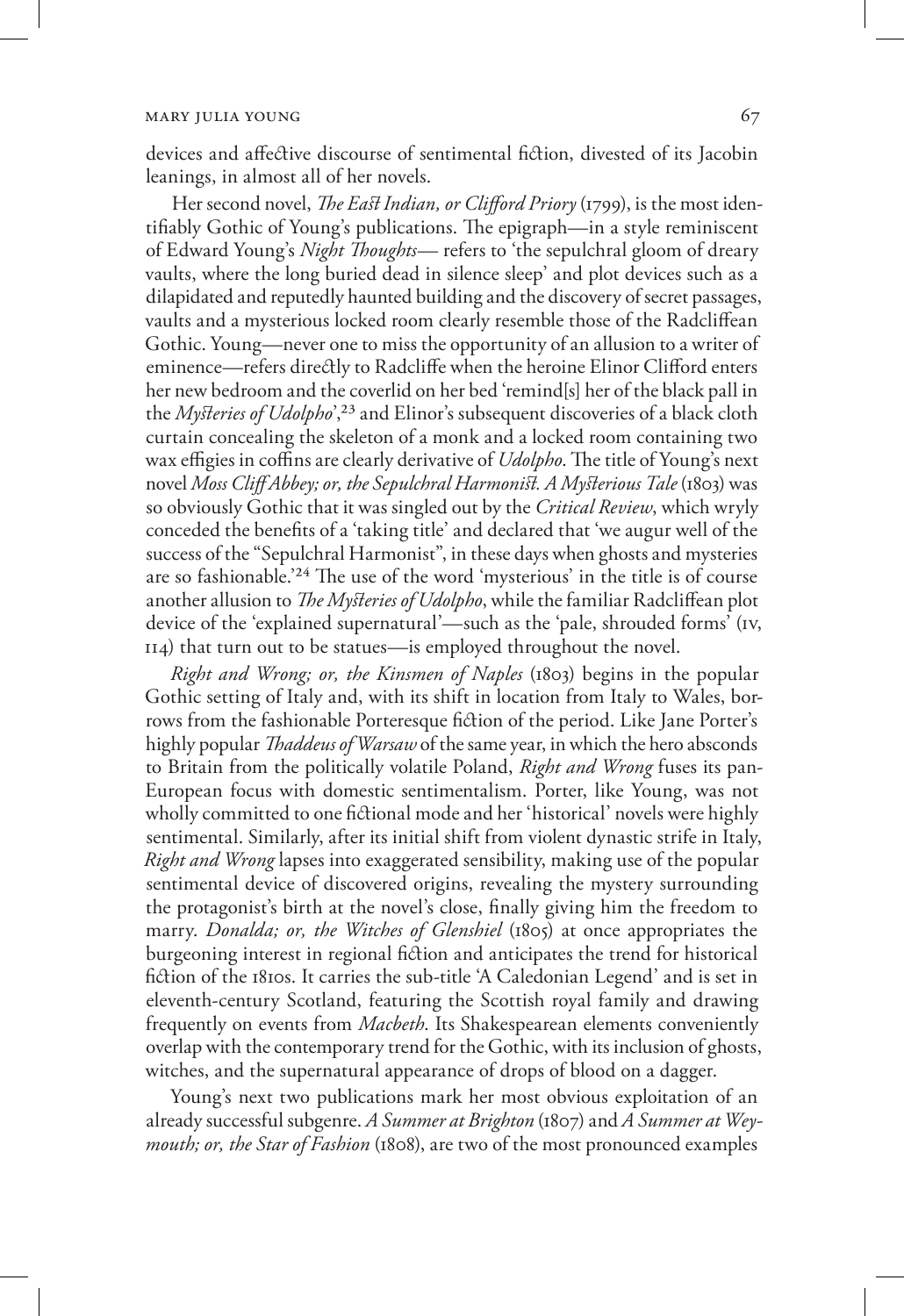of the numerous scandal novels published in the wake of T. S. Surr's *A Winter in London* (1806). Young's plots utilise the devices of the illegitimate child and scandalous affairs and elopements that characterise this type of fiction and the novels also draw on the fashion for 'royal tales' in the setting of Brighton, the location of the Prince Regent's alternative court, with both featuring episodes marked by the appearance of royalty. It is notable that Young published both novels anonymously, referring only to herself as 'the author of *A Summer at Brighton*' on the title page of *A Summer at Weymouth*. This suggests an astute awareness of the paradoxical nature of scandal novels, which, while remaining pro-morals and anti-fashionable society, were often considered salacious and immoral. While *A Summer in Brighton* brought Young the greatest success of her literary career, with the novel running to five editions, the fashion for scandal fiction was short-lived and Young's next novel is representative of the conservative domestic fiction that became popular in the early 1810s, following the success of Hannah More's evangelical *Cœlebs in Search of a Wife* (1808).25

*The Heir of Drumcondra; or, Family Pride* (1810), in direct opposition to the sensational accounts of the *beau monde* in Young's previous two novels, contrasts the idleness and libertinism of the gentry with the industriousness and benevolence of the merchant classes, the epigraph to the work reading 'Let high birth triumph! What can be more great? | Nothing—but merit in a low estate'. The novel is dedicated to the Jewish merchant and financier Abraham Goldsmid, who provided an important contribution of loans to the British government during the Napoleonic wars and, according to Young, 'nobly supports the eminent character of a British Merchant; and renders himself an honour to this glorious land of commerce'.26 The novel marks a clear departure from the mode of scandal fiction and falls broadly within the emergent trend for moralising domestic fiction that would be prevalent for the next two decades. Young's fictional conversion is representative of the literary marketplace more generally; as Peter Garside notes, at this time '[e]ven more run-of-the-mill novelists show signs of wanting to distance themselves from the general decline in standards'.27 This perceived decline was as much moral as it was aesthetic. The backlash against radical sensibility and scandal fiction brought about an insistence on didacticism and dissemination of benevolence in women's fiction and Young, as a writer reliant on the commercial success of her novels, could not afford to ignore such a significant change in the market.

## *The Publishing Industry and the Literary Marketplace*

Young's apparent awareness of the tastes and trends of the literary marketplace is likely to have been largely a result of her publishers. As Cheryl Turner observes, professional female writers were heavily reliant on their booksellers, who were 'in a position to nurture a literary career by advising upon the content of material, thus guiding the author towards a larger readership and a higher income.'28 Many publishers of the period—including William Lane, who is-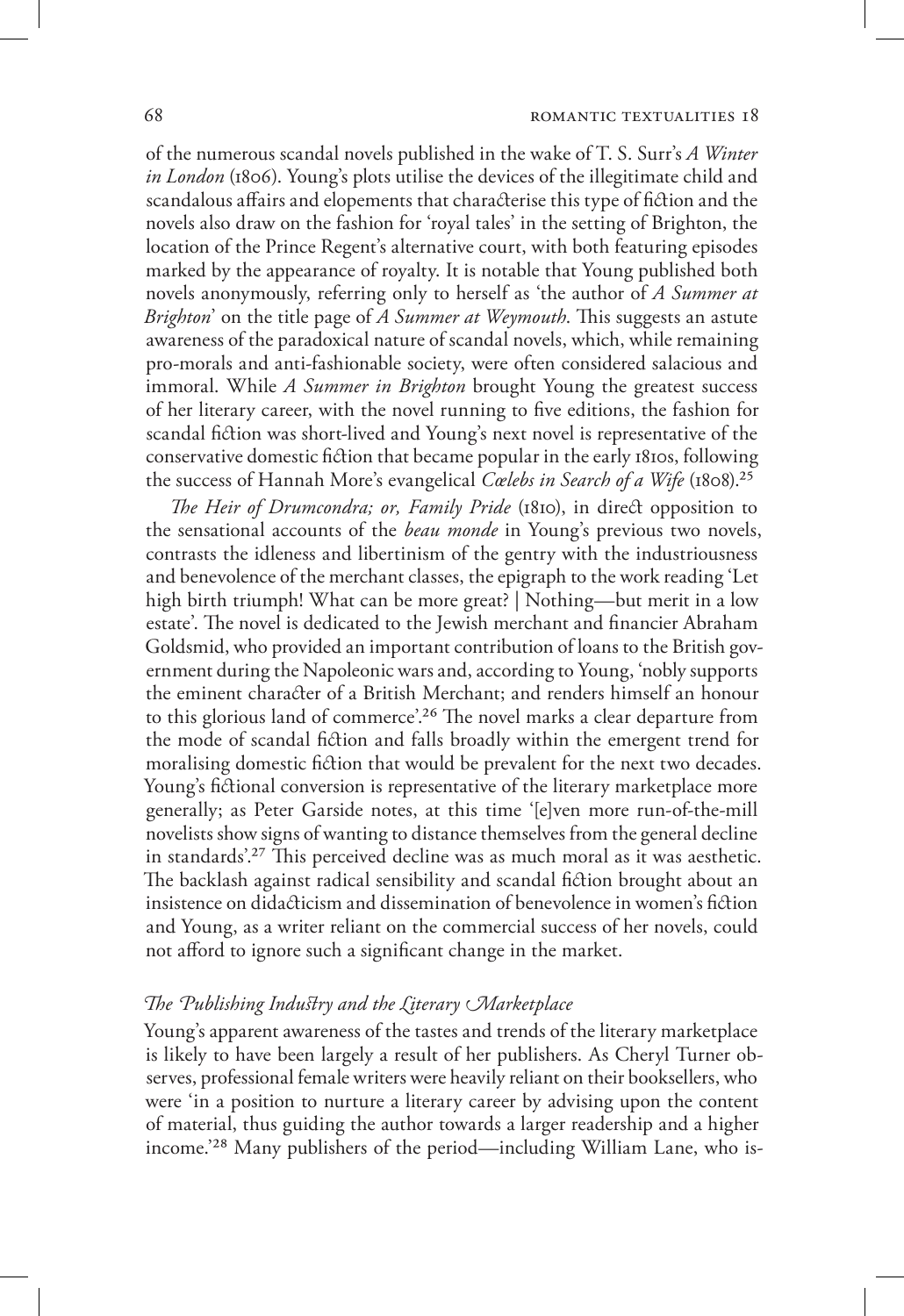sued *Rose-Mount Castle*—pioneered both commercial circulating libraries and the publication of the type of fashionable novels produced by Young.29 Young writes in her RLF application that she had a 'fair reading in circulating libraries' (RLF, 28 March 1808) and this may be attributed in part to her publishers.30 As well as owning a circulating library, Lane focused on the sale of generic fiction and his Minerva Press dominated the sale of novels during the opening decades of the nineteenth century.<sup>31</sup> He may have been attractive to Young as an author wishing to market her first novel given his attempts to 'facilitate the process of initial contact between author and publisher by advertising his desire for new material', using both 'magazines and his own publications for this purpose.'32 While Young published twice with the Minerva Press and once with another publisher, the remaining five of her novels were published by James Fletcher Hughes. Like Lane, Hughes also published fashionable novels, and his aptitude for aggressive and innovative promotion is evident in the advertising of Young's work.

Peter Garside details a list of works 'Just Published' by Hughes in 1803, in which Young's translation *Lindorf and Caroline; or, the Dangers of Credulity* is listed as 'deriving from the German of Professor Kramer, author of Hermann of Unna', and where *Right and Wrong* is said to be written by 'Miss Young, niece of Dr. Young, author of "Night Thoughts" '.33 Billing Young's works in this way and associating them with Kramer's popular novel of the 1790s and the equally popular *Night Thoughts* was typical of Hughes's 'puffing' techniques. Mary Julia Young's relationship to Edward Young would have been extremely attractive to publishers seeking to market her work, and—as mentioned previously—references to him appear in no less than five of her novels, all of which were published by either Hughes or the Minerva Press.<sup>34</sup> Garside also notes that the title of Mary Julia Young's translation *The Mother and Daughter* (1804) is clearly reminiscent of the title of Amelia Opie's *Father and Daughter*, published three years earlier—a pronounced example of Hughes's propensity for capitalising on popular titles.<sup>35</sup> Hughes sought to follow the success of T. S. Surr's *A Winter in London* (1806) with Young's two scandal novels and *A Summer at Brighton* was advertised as 'a Continuation of that very popular production, "The Winter in London".<sup>36</sup> It achieved great success in the circulating libraries and ran to five editions in its year of publication, with the addition of a fourth volume to the third edition 'containing the Memoirs and Intrigues of the Modern Laïs, a well-known woman of rank and fashion' sold separately.37 However, it is worth noting the possibility that these editions were merely unsold earlier copies that were freshly titled, a technique often employed by Hughes to shift excess stock.38

It is clear that Young's literary production was heavily influenced by her publishers and she refers in her application to the RLF to 'the restraint laid on [her] pen' (RLF, 28 March 1808), presumably by her previous publisher, Hughes. Of course, her dependence on her publishers was also financial, and when Hughes went bankrupt in 1808, he left Young in severe pecuniary difficulty. She was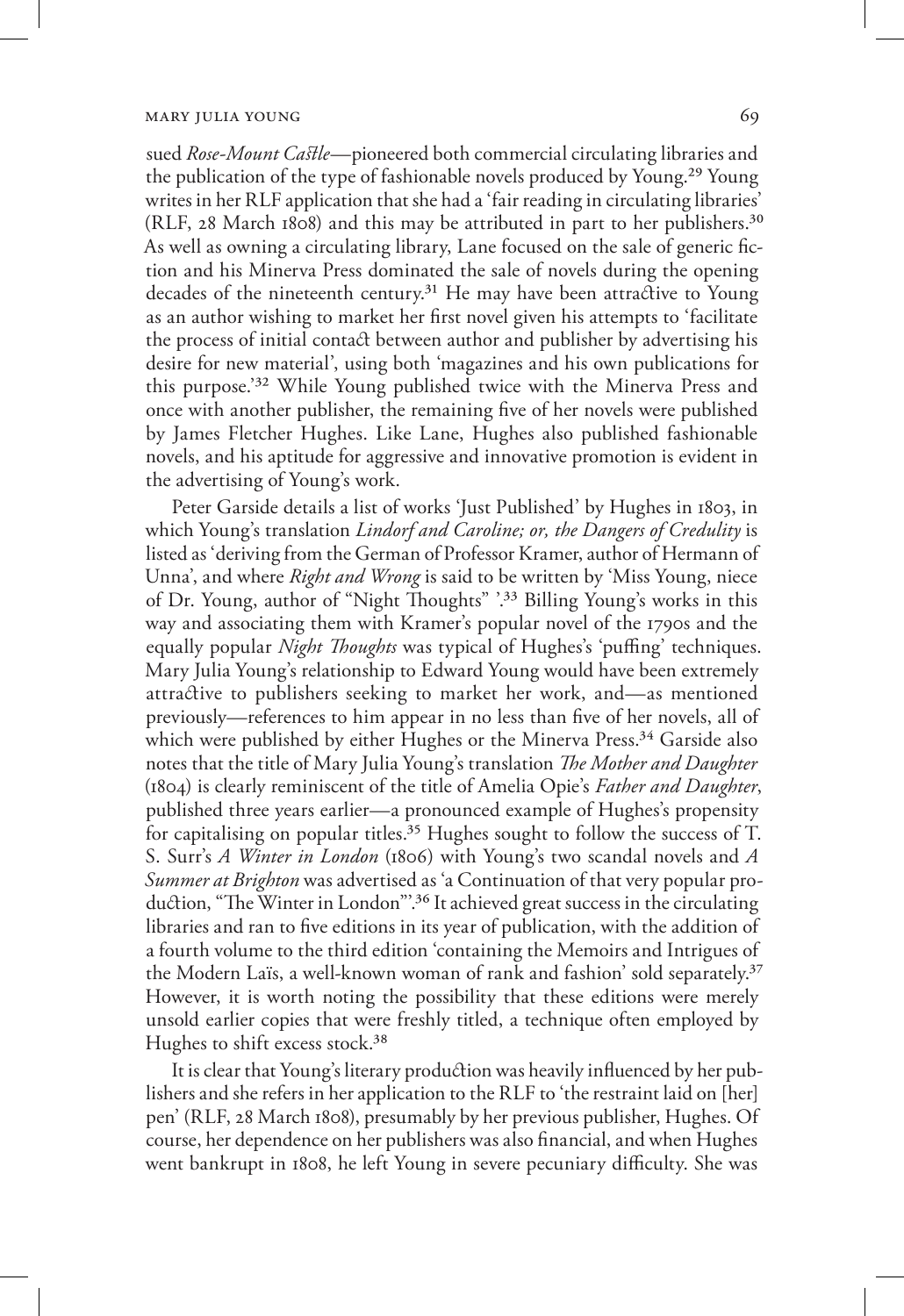forced to apply to the Royal Literary Fund—which had been founded in 1790 with the aim of aiding authors in straitened circumstances—for financial assistance, stating in her correspondence with them that 'my publisher became a Bankrupt when he was indebted to me above seventy pounds of which I have received only one dividend of about seven pounds' (RLF, 28 March 1808). This letter highlights the extent of Young's financial dependence on her writing. It also demonstrates the moral sensitivity required of a female novelist. Young is careful to profess her awareness of her moral responsibility, given the status of '[n]ovels as a species of literature sought after with avidity by the younger part of both sexes'. She goes on to declare that she had:

invariably, to the best of my abilities, endeavoured to render the strictest observance of relative duties indispensable to amiable and sensible characters and to inculcate virtue, fortitude, and benevolence by the most encouraging examples.

This emphasis on the didactic content of her novels appeared to be effective in procuring Young financial support, for she was subsequently granted £15 by the RLF.

However, her efforts were not so well received elsewhere. Young was aware of the potential for harsh reviews of her work, publishing a poem in 1798 entitled 'To a Friend, on his Desiring Me to Publish', where she considers her position as 'an unknown, untaught woman' who, if she chooses to publish her writing, will:

Expose myself to dread Reviews To paragraphs in daily news […] To gall-dipp'd pens that write one down To Envy's hiss, and Critic's frown 39

Indeed, given the response of contemporary reviewers to Young's work, this apprehension appears well grounded. In the in text preceding the *Anti-Jacobin*'s review of *Right and Wrong*, the reviewer refers to the publication's deliberately scant focus on novels and the 'worthless trash which, year after year, come forward to load the groaning shelves of our circulating libraries', of which 'nonsense and folly are, not unfrequently, the most innocent ingredients.'40 He then remarks that novels are often 'intentionally filled with poison of the most destructive kinds; with sedition, irreligion, and the grossest immorality' and goes on to refer to the 'seductive and dangerous' novels of Rousseau, lest the reader be in any doubt about the association of novels with Jacobinism and moral corruption.

While the reviewer cannot find anything quite so pernicious in Young's novel, he is far from complimentary. In fact, Young never found a favourable reception amongst contemporary critics. The majority of the reviews of her work focus on the improbability of the plots and while some state that her work 'is not to be read without interest<sup>',41</sup> many were considerably more condemnatory. Certainly, the tone of the reviewer for the *Anti-Jacobin* is distinctly acerbic,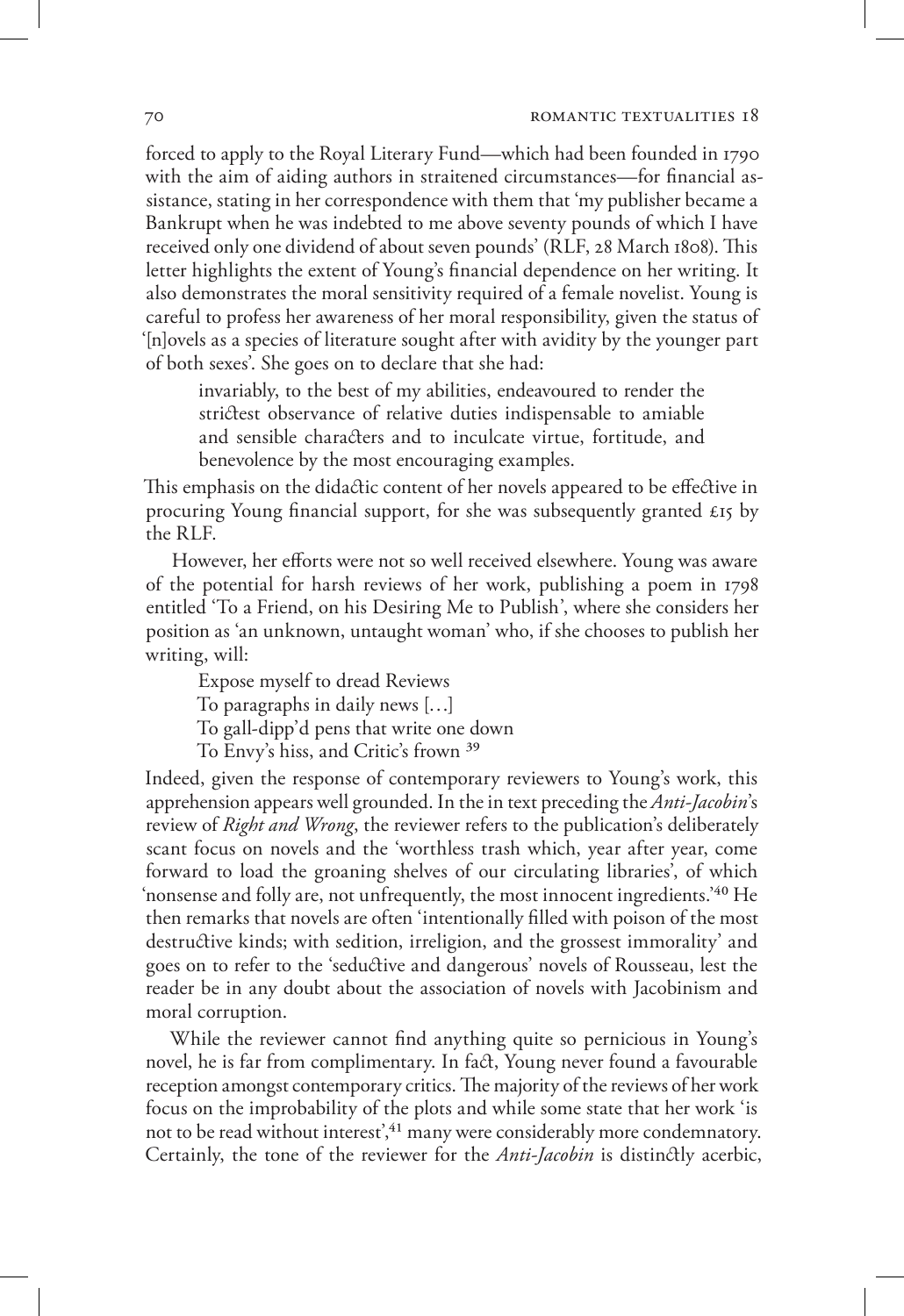declaring that 'as this lady translates from German and French, we hope that she understands these languages; for we cannot, with justice, compliment her on the accuracy with which she writes her own.' (*AJR*, 19: 428) The reviewer does allow for typographical errors—'[s]ome of the blunders which we have observed may be errors of the press'42—but is not prepared to make any further allowances, following this comment with the statement that 'many of them are such as can be accounted for from ignorance alone.'

The review illustrates the extent of hostility towards female novelists, declaring that Young's 'authority […] will not be sufficient to render legitimate' the 'new words' she coins (*AJR*, 19: 428). It goes on to criticise the examples of Young's poetry that appear in the novel, stating that 'the following stanza contains one of those hard words, with which ladies should not meddle, as they cannot be supposed to have studied Latin prosody'. However, even Young's anonymous works—divested of the negative effects of her gender—were received unfavourably. A review of *A Summer at Brighton* condemns writers who publish continuations and classes the novel as 'a contemptible production, by some anonymous scribbler', stating that the *Monthly Magazine* considers continuations of this type to be 'picking the pockets of the public, and robbing the author of his reputation.'43 This shows both an awareness of and contempt for hack writers like Young, one of the 'emergent literary professionals for whom writing, quite blatantly, need be little more than an appropriate means of earning a living.'44

Mary Julia Young is a particularly relevant case for bibliographic study, offering critics a greater understanding of the opportunities available to professional women writers in the Romantic period, as well as the restrictions placed upon them. Young's literary career demonstrates the interplay of numerous factors required to attain commercial success in a highly competitive marketplace, involving both a dynamic appropriation of literary trends and negotiation with publishers and booksellers. As Cheryl Turner observes, financial difficulty was one of the few acceptable grounds for a woman writing commercially: 'virtue in distress could succeed with public sympathy where references to ambition or entitlement would probably fail.'45 However, while literary professionalism had become more acceptable for women by the time Young was writing, it is clear that tolerance for female authors remained conditional. •

## Notes

1. Dale Spender, *Mothers of the Novel: 100 Good Women Writers Before Jane Austen* (London and New York: Pandora, 1986). For the entry on Mary Julia Young (MJY), see p. 137. While this book is a valuable resource for scholars of women's writing in the Romantic period, it is perhaps unsurprising that it yielded no further study of MJY, given the number of inaccuracies in the entry. *Rose-Mount Castle* (1798) is incorrectly cited as *Ragamount Castle* (and dated 1799), *Donalda* (1805) as *Donatan*, and *The Heir of Drumcondra* (1810) as *The Heir of Drumoindra*.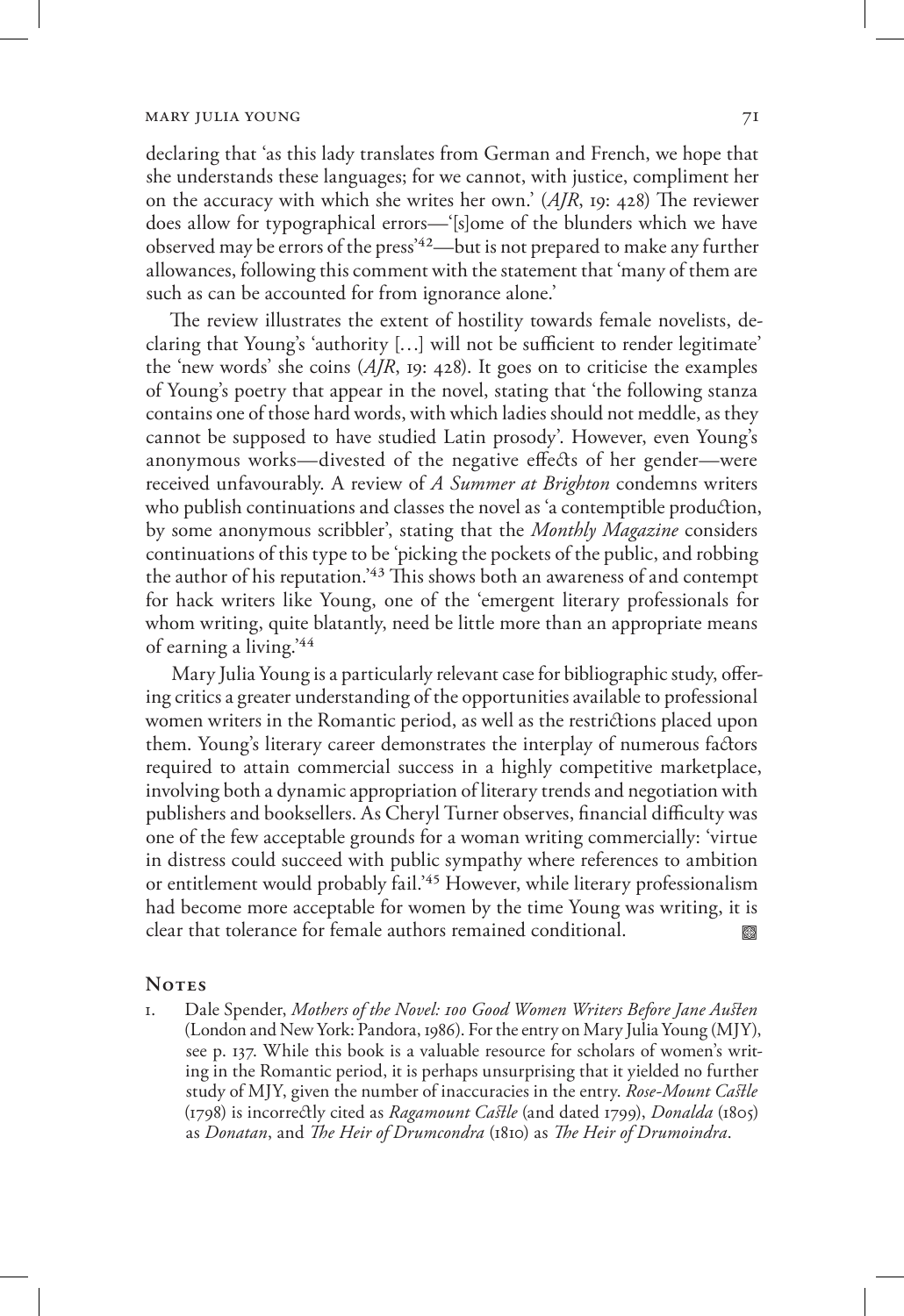#### 72 **ROMANTIC TEXTUALITIES 18**

- 2. These include E. J. Clery, *The Rise of Supernatural Fiction, 1762–1800* (Cambridge: CUP, 1995), p. 108, and Michael Gamer, *Romanticism and the Gothic: Genre, Reception and Canon Formation* (Cambridge: CUP, 2000), p. 72.
- 3. The novel is available in a print-on-demand edition from the American publishing house Kessinger, Montana.
- 4. Archives of the Royal Literary Fund, 1790–1918, 145 reels (London: World Microfilms, 1982–83), Reel 6 (Case 216), letter dated 28 March 1808. All further references to MJY's correspondence with the Royal Literary Fund are given parenthetically in the text as RLF, followed by the date of correspondence. Transcriptions of this correspondence are given in Section IV.
- 5. Cheryl Turner, *Living by the Pen: Women Writers in the Eighteenth Century* (London and New York: Routledge, 1992), p. 61.
- 6. This biographical information is mistakenly cited as that of Mary Julia Young in Janet Todd, *A Dictionary of British and American Women Writers 1660–1800* (London: Methuen, 1984), pp. 337–38. For a list of spurious works by Mary (Young) Sewell attributed to MJY, see Section II.
- 7. James E. May, *Oxford Dictionary of National Biography* (Oxford: OUP, 2004). The *ODNB* records Young's success as an author, mentioning a number of his plays, among them *Busiris, King of Egypt* (1719), which was produced at Drury Lane, and the more successful *The Revenge* (1721), a variation of *Othello*. Between 1725 and 1728, Young published a series of satires called *The Universal Passion*, which influenced Pope's own satirical works. Young published a number of Odes, followed by *The Complaint; or Night Thoughts on Life, Death, and Immortality* in June 1742, which met with immediate success. Young continued to write until his death in April 1765, his last work being a poem called *Resignation* (1761, rptd and expanded 1762). Young had a son, Frederick, whom he refused to see for many years, but during his illness before his death sent a message of forgiveness, leaving him the majority of his property. Frederick Young does not appear to have been mentioned by MJY in any of her correspondence and the nature of her relationship to Edward Young remains undetermined.
- 8. For full details of MJY's poetry, see the bibliographical entries in Section II.
- 9. Six of MJY's sonnets from *Poems* (1798) are reproduced in *A Century of Sonnets: The Romantic-Era Revival, 1750–1850*, edited by Paula R. Feldman and Daniel Robinson (Oxford and New York: OUP, 1999), pp. 68–70.
- 10. For a full discussion of the relationship between the two poems, see Simon Bainbridge, *British Poetry and the Revolutionary and Napoleonic Wars: Visions of Conflict* (Oxford: Oxford University Press, 2003), p. 23.
- 11. Ibid.
- 12. For full details of these translations, see the bibliographical entries in Section II.
- 13. MJY appears to have had a strong interest in theatre. Her memoir of Anna Maria Crouch includes a more general 'Retrospect of the Stage, During the Years She Performed' and in one anthology of poetry, MJY's first work of poetry, *Genius and Fancy; or, Dramatic Sketches* (1791), is referred to as 'a survey of the London stage', *British Women Poets of the Romantic Era: An Anthology* ed. Paula R. Feldman (Baltimore and London: Johns Hopkins University Press, 1997), p. 844. The dedication to *Genius and Fancy* is to 'those, whose dramatic excellence suggested the following little poem', Mary Julia Young, *Genius and Fancy; or, Dramatic Sketches* (London: H. D. Symonds and J. Gray, 1795), p. 1.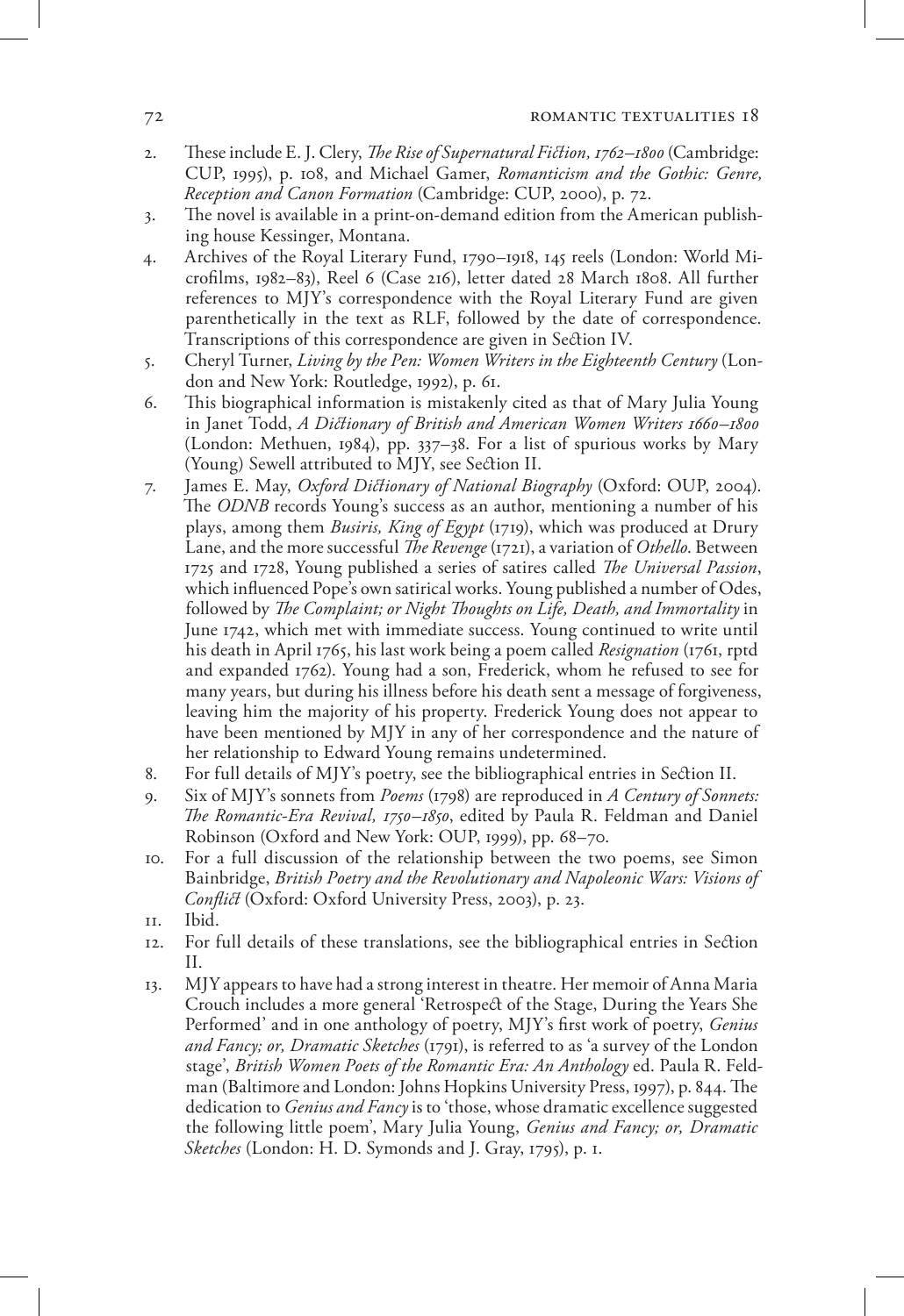- 14. These include Catherine B. Burroughs, *Women in British Romantic Theatre* (Cambridge: CUP, 2000), p. 130, Catherine B. Burroughs, *Closet Stages: Joanna Baillie and the Theater Theory of British Romantic Women Writers* (Philadelphia: University of Pennsylvania Press, 1997), p. 48 and Dror Wahrman, *The Making of the Modern Self: Identity and Culture in Eighteenth-Century England* (New Haven: Yale University Press, 2004), p. 337.
- 15. Dorothy Blakey, *The Minerva Press, 1790–1820* (London: Oxford University Press, 1939), p. 153.
- 16. See, for example, this extract from the second volume, where the narrator takes on a masculine persona and states: 'Now as the writer of this history is not clear as to Mrs. St. John's meaning—whether by the social ties she figures to herself and others, the restraints of a large party, or the regulating turn of her countenance, he would be obliged to any of his readers—that can assist his dulness [*sic*], and enable him to comprehend it— ', *The Family Party*, 3 vols (London: William Lane, 1791), II, 19.
- 17. For a full reference to these quotations, see note 34.
- 18. Interestingly, while the majority of bibliographic sources relating to fiction of the period have attributed *The Family Party* to MJY, at least two critical sources on poetry cite an entirely different work—*The Family Party; a Comic Piece, in Two Acts* (1789)—as MJY's first publication. See *British Women Poets of the Romantic Era: An Anthology*, edited by Paula R. Feldman (Baltimore and London: Johns Hopkins University Press, 1997), p. 844, which cites this play as an example of MJY's involvement in theatre, and Feldman and Robinson, *Century of Sonnets,* p. 68. The play can be identified in the British Library Public Catalogue as having gone to two editions, the first in London in 1789, the second in Dublin—printed for 'P. Wogan, etc.'—in the same year. It is worth noting that the two critical sources identified have the same editor, so it is possible that this is a misattribution reproduced in both texts.
- 19. See Peter Garside, 'Historical Introduction: The English Novel in the Romantic Era: Consolidation and Dispersal', in *The English Novel 1770–1829: A Bibliographical Survey of Prose Fiction Published in the British Isles*, edited by Peter Garside, James Raven and Rainer Schöwerling, 2 vols (Oxford: OUP, 2000), ii, 15–103 (p. 56), in which he notes that the optimum years for the number of Gothic novels published were 1796–1806. All further references are to this edition.
- 20. The extent of this exploitation of popular titles meant that between 1800 and 1829 no less than sixteen titles appeared which had the word 'Monk' in the title; seventeen which included the word 'Mystery' or a variant; and twenty six which included the word 'Abbey'.
- 21. Garside, 'Consolidation and Dispersal', p. 49.
- 22. Review of *Rose-Mount Castle,* in *Critical Review*, 24 (Dec 1798), 470. For transcriptions of reviews mentioned in this section, see the notes to the bibliographical entries in Section II.
- 23. Mary Julia Young, *The East Indian, or, Clifford Priory*, 4 vols (London: Earle and Hemet, 1799), ii, 224. All further references are to this edition and are given parenthetically in the text.
- 24. Review of *Moss Cliff Abbey*, in *Critical Review*, 3rd ser. 1 (Jan 1804), 119.
- 25. See Garside, 'Consolidation and Dispersal', p. 43, for an account of the backlash against scandal fiction in the early 1810s.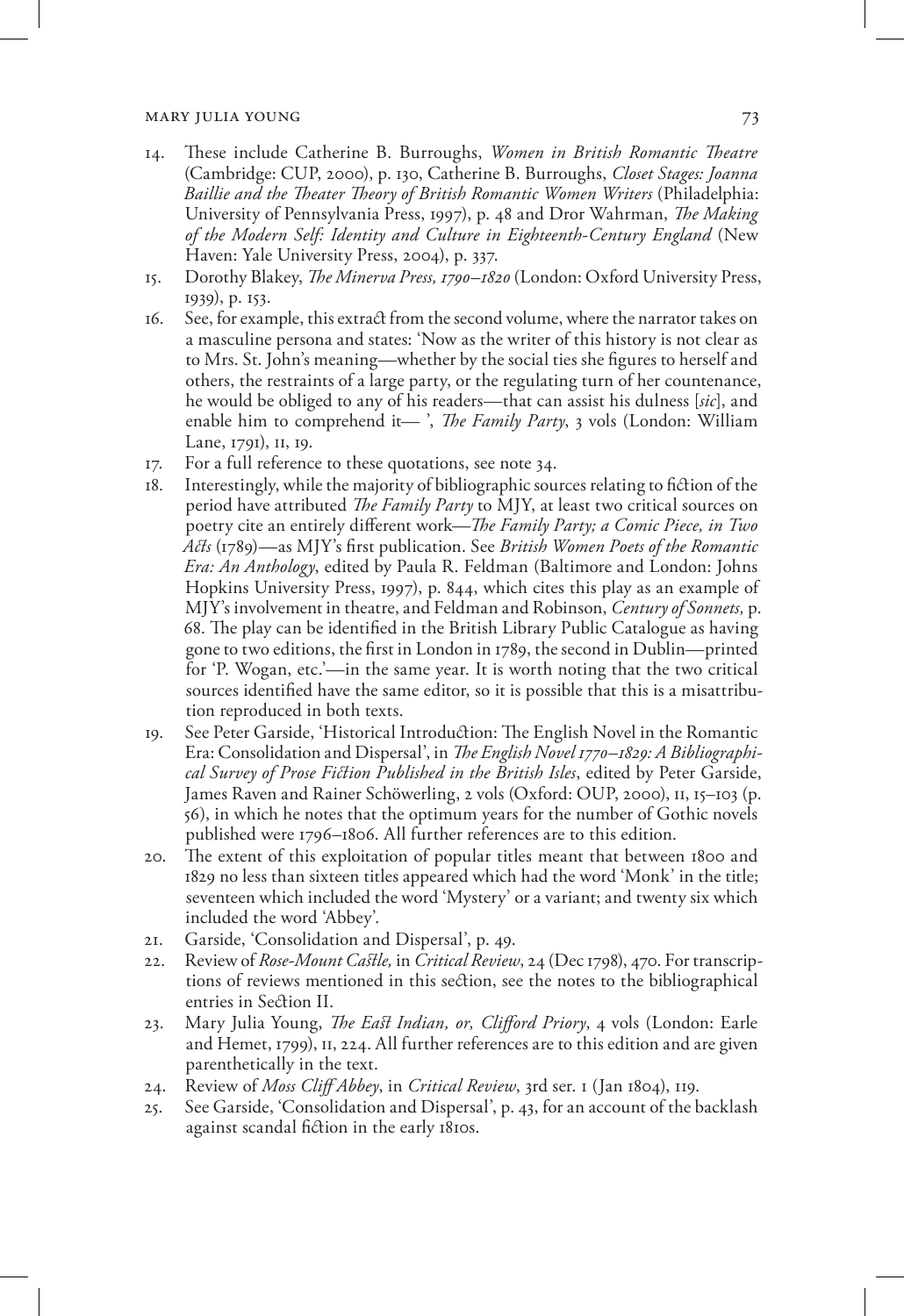- 26. Mary Julia Young, *The Heir of Drumcondra; or, Family Pride*, 3 vols (London: Minerva, 1810), i, 1. MJY's dedication to Goldsmid echoes her sympathetic portrayal of a Jewish moneylender in *The East-Indian* (1799), which goes against contemporary anti-Semitic stereotypes, prefiguring the representation of Jewish characters in the novels of Edgeworth and Scott.
- 27. Garside, 'Consolidation and Dispersal', p. 43.
- 28. Turner, *Living by the Pen*, p. 86.
- 29. James Raven, 'Historical Introduction: The Novel Comes of Age', in *English Novel 1770–1829*, i, 15–121 (p. 74).
- 30. *Moss Cliff Abbey* (1803) was available at 7 out of 19 possible circulating libraries, *Right and Wrong* (1803) at 5 out of 19, *Donalda* (1805) at 5 out of 19, *Summer at Brighton* (1807) at 13 out of 19, *Summer at Weymouth* (1808) at 6 out of 19 and *The Heir of Drumcondra* (1810) at 6 out of a possible 17. See P. D. Garside, J. E. Belanger, and S. A. Ragaz, *British Fiction, 1800–1829: A Database of Production, Circulation & Reception*, designer A. A. Mandal <*http://www.british-fiction.cf.ac. uk*> [28 April 2008].
- 31. See Table 12: 'Leading London Novel Publishers, 1770–1799, by Publication of New Prose Fiction Titles', in Raven, 'The Novel Comes of Age', p. 73, and Tables 7.1, 7.2, and 7.3, which show primary publishers 1800–1829, in Garside, 'Consolidation and Dispersal', pp. 83–84.
- 32. Turner, *Living by the Pen*, p. 94.
- 33. Peter Garside, 'J. F. Hughes and the Publication of Popular Fiction, 1803–1810', *The Library*, 9 (1987), 240–58 (p. 244). All further references are to this edition.
- 34. See *Rose-Mount Castle*, 3 vols (London: Minerva, 1798), i, 1, in which MJY writes in the Dedication that she 'can boast of being allied to the author of the Night Thoughts'; the epigraph of vol. 3 of *Moss Cliff Abbey*, 4 vols (London: Crosby and Hughes, 1803); the epigraph of vol. 3 in *Right and Wrong*, 4 vols (London: Crosby and Hughes, 1803); *A Summer at Weymouth*, 3 vols (London: J. F. Hughes, 1808), iii, 169, and *Heir of Drumcondra*, i, 186.
- 35. Garside, 'Hughes and Popular Fiction', p. 244.
- 36. See the review of *A Summer at Brighton*, *Monthly Magazine*, 22 (25 Jan 1807), 643, where the novel is referred to with the title *A Summer at Brighton: Being a Continuation of the Winter in London*.
- 37. Peter Garside, 'Hughes and Popular Fiction', p. 252.
- 38. The fact that *A Summer in Brighton* appears to have been MJY's most notably marketed novel, being advertised three times in *The Morning Chronicle* between 13 Jan 1807 and 12 Sep 1807, may also support this possibility.
- 39. From Mary Julia Young, *Poems* (London: Minerva, 1798). For transcriptions of representative samples of MJY's poetry, see Section VI.
- 40. Review of *Right and Wrong*, *Anti-Jacobin Review and Magazine*, Vol 19 (December 1804), 424–29, (p. 424). All further references are given parenthetically in the text as *AJR*, followed by the page number.
- 41. Review of *Moss Cliff Abbey*, *Monthly Magazine*, 17 (1804), 667. See also the review of *Right and Wrong*, *Critical Review*, 3rd ser. 3 (December 1804), 470, which declares the plot to be 'not wholly without interest'.
- 42. This is something of which MJY herself was painfully aware, referring to 'the numerous *typographical errors*' that appear in her novels in her application to the RLF. She appears to have had an almost complete lack of control over her work,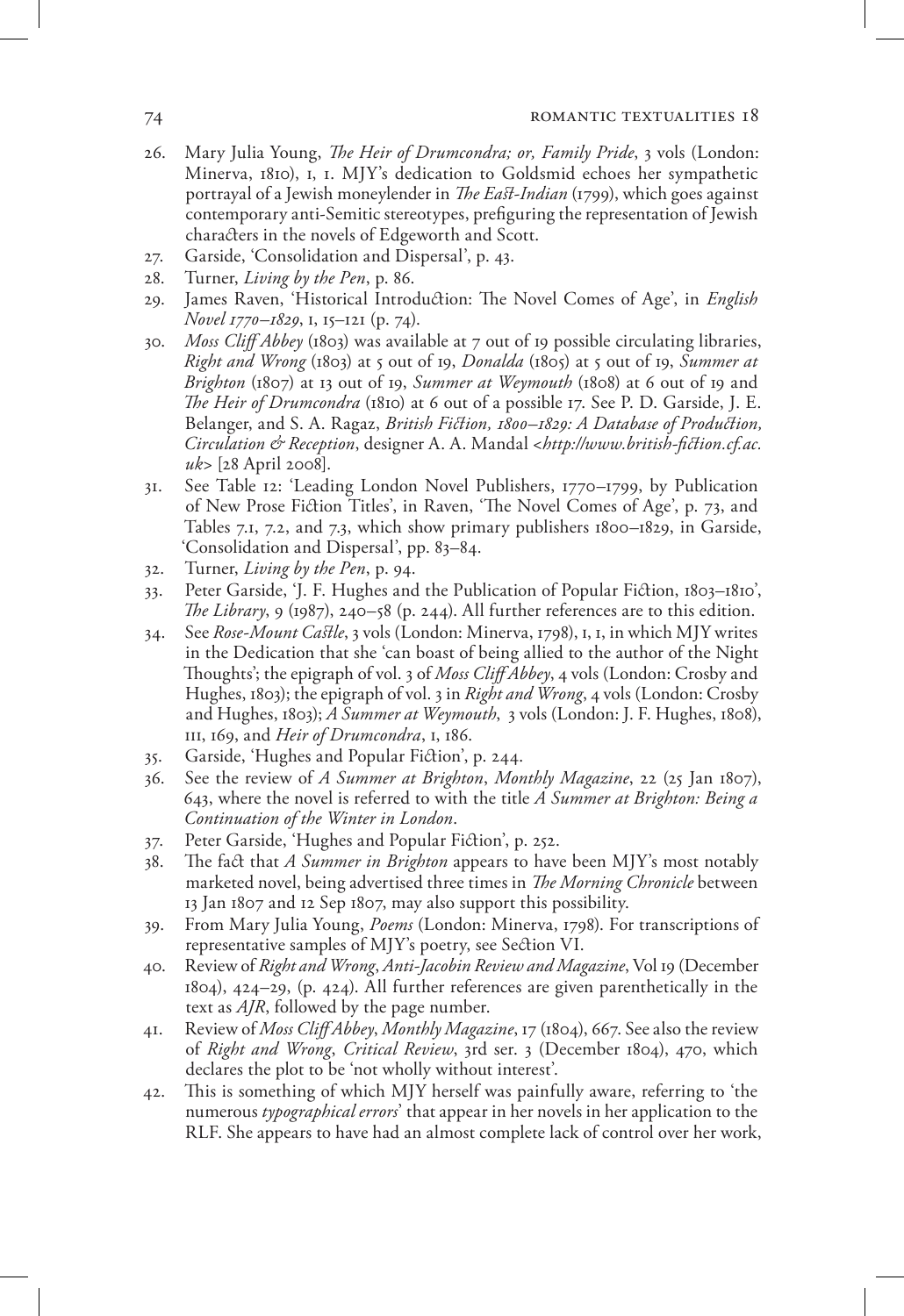being forced to send it sheet by sheet to the press 'without time even to reperuse them' (RLF, 28 March, 1808).

- 43. Review of *A Summer at Brighton*, *Monthly Magazine*, 22 (25 January 1807), 643.
- 44. Cheryl Turner, *Living by the Pen*, p. 101.
- 45. Ibid., p. 57.

#### II

## Bibliography of Mary Julia Young's Work

Below is included all of Mary Julia Young's original fiction, as recorded in condensed form (this report includes additional notes and transcriptions of reviews) in *The English Novel, 1770–1829: A Bibliographical Survey of Fiction Published in the British Isles*, edited by Peter Garside, James Raven and Rainer Schöwerling, 2 vols (Oxford: OUP, 2000). Works of non-fiction, translations, and any spurious works attributed to Mary Julia Young are also included. All of the entries have been viewed directly from the Corvey Microfiche Edition (CME) where possible and, for all other cases, copies have been viewed at the British Library.

The entries are arranged in chronological order within each section, first listing the date of publication, then the author's name, with any parts of the name not given on the title page being recorded in square brackets or in curly braces if portions of the name have appeared elsewhere in the work. The following line of the entry provides a transcription of the title page, with the omission of any epigraphs, volume specific details, and the publisher's imprint (which appears in the following line). Each entry subsequently records pagination, format and, where possible, the price of the work (with the source of this information in brackets). The next line provides library details of the copy examined, followed by catalogue entries for the works as given in the *English Catalogue of Books*, the *Eighteenth-Century Short-Title Catalogue* for works up to 1800 or the *Nineteenth-Century Short-Title Catalogue* for works 1801–1870, and the *OCLC WorldCat* database. When the entry does not appear in one of these last two sources, this is denoted by a preceding 'x'. The final component of each entry consists of any notes of interest and transcriptions of reviews of the work (with sources of notes provided where necessary).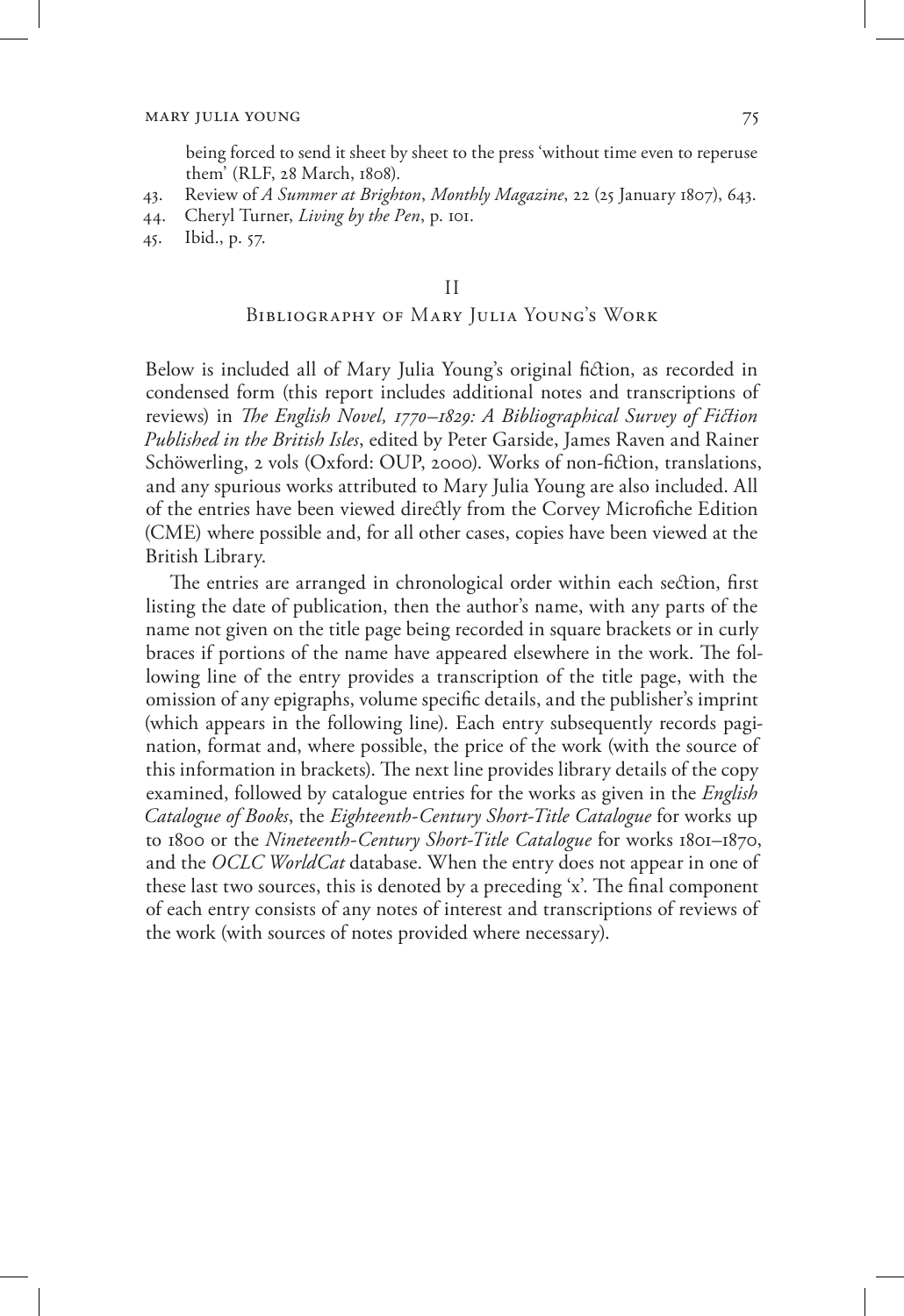## **ABBREVIATIONS**

| $\text{adv}(s)$ . | advertisement(s)                                                                                                                                                                                   |
|-------------------|----------------------------------------------------------------------------------------------------------------------------------------------------------------------------------------------------|
| Blakey            | Dorothy Blakey, The Minerva Press, 1790-1820 (London: The<br>Bibliographical Society, 1939)                                                                                                        |
| ВL                | British Library                                                                                                                                                                                    |
| BLPC              | British Library Public Catalogue (online)                                                                                                                                                          |
| ΒN                | Catalogue of the Bibliothèque Nationale, Paris                                                                                                                                                     |
| C&K               | R. S. Crane and F. B. Kaye, A Census of British Newspapers<br>and Periodicals 1620-1800 (1927; London: Holland Press,<br>1966)                                                                     |
| CME               | Corvey Microfiche Edition                                                                                                                                                                          |
| CR                | Critical Review (C&K, 156)                                                                                                                                                                         |
| ECB               | R. A. Peddie and Quintin Waddington (eds), The English<br>Catalogue of Books 1801-1836 (1939; New York: Kraus Reprints,<br>1968)                                                                   |
| EN                | The English Novel, 1770–1829: A Bibliographical Survey of<br>Fiction Published in the British Isles, edited by Peter Garside,<br>James Raven and Rainer Schöwerling, 2 vols (Oxford: OUP,<br>2000) |
| EngR              | English Review (C&K, 213)                                                                                                                                                                          |
| ER                | Edinburgh Review                                                                                                                                                                                   |
| <b>ESTC</b>       | Eighteenth-Century Short-Title Catalogue on CD-ROM<br>(London: British Library, 1992)                                                                                                              |
| МE                | Monthly Epitome (C&K, 571)                                                                                                                                                                         |
| Min               | Prospectus of the Minerva Library (1798) reproduced as Appen-<br>dix IV in Blakey                                                                                                                  |
| MJY               | Mary Julia Young                                                                                                                                                                                   |
| n.d.              | no date                                                                                                                                                                                            |
| n.s.              | new series                                                                                                                                                                                         |
| <b>NSTC</b>       | Nineteenth-Century Short-Title Catalogue on CD-ROM<br>(Newcastle, 1996)                                                                                                                            |
| NUC               | National Union Catalog                                                                                                                                                                             |
| OCLC              | Online Computer Library Center (OCLC) WorldCat Da-<br>tabase                                                                                                                                       |
| RLF               | Royal Literary Fund / Archives of the Royal Literary Fund                                                                                                                                          |
| ser.              | series                                                                                                                                                                                             |
| Summers           | Montague Summers, A Gothic Bibliography ([1940]; London:<br>Fortune Press, 1969)                                                                                                                   |
| t.p.              | title page                                                                                                                                                                                         |
| trans.            | translator                                                                                                                                                                                         |
| trans.            | translation                                                                                                                                                                                        |
| unn.              | unnumbered                                                                                                                                                                                         |
| ViU               | University of Virginia                                                                                                                                                                             |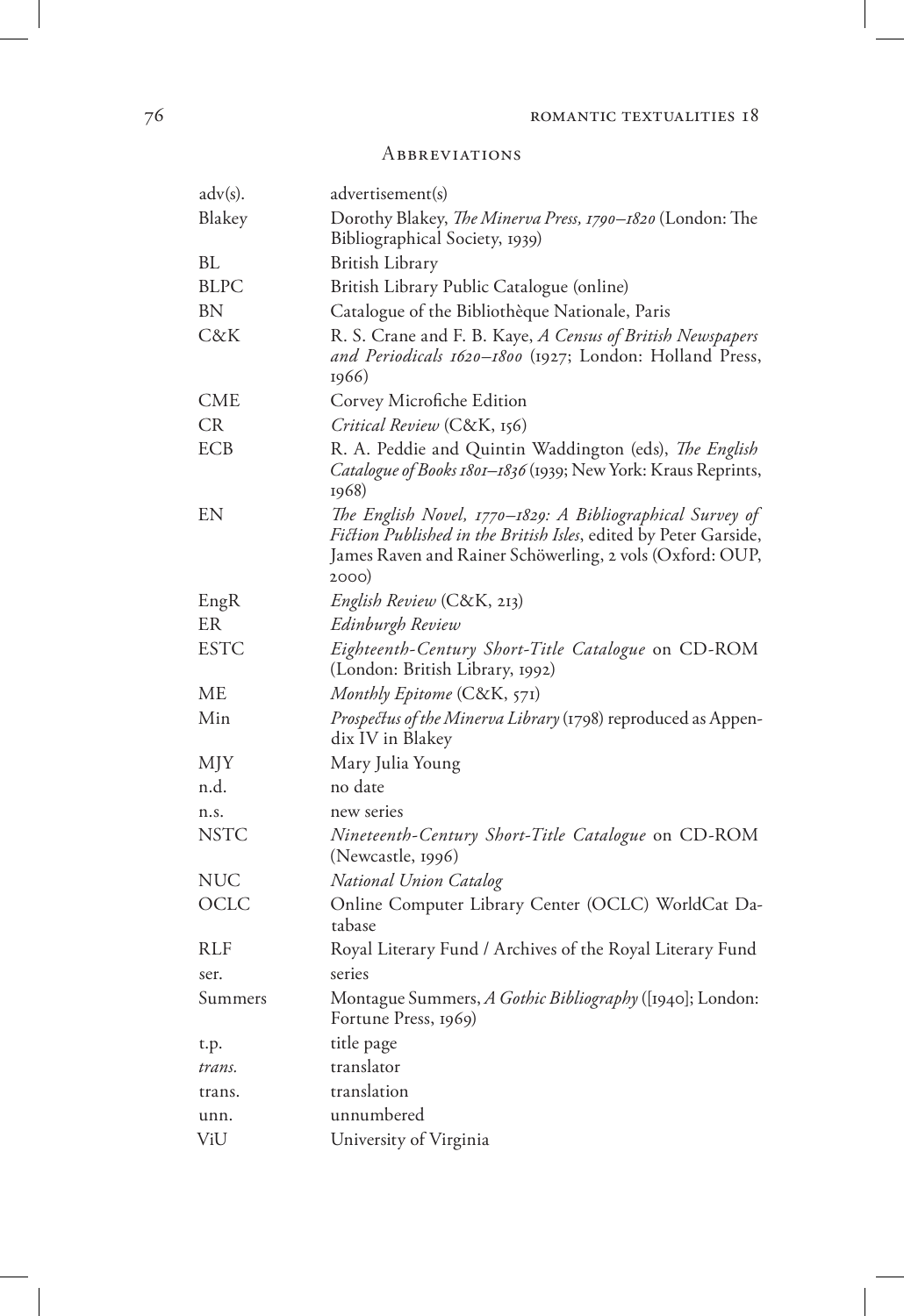## *A. Mary Julia Young's Original Fiction, 1798–1810*

1798

YOUNG, M{ary} I{ulia}.

## **ROSE-MOUNT CASTLE; OR, FALSE REPORT. A NOVEL. IN THREE VOL-UMES. BY M. J. YOUNG.**

London: Printed at the Minerva Press, for William Lane, Leadenhall-Street, 1798.

I 259p; II 278p; III 278p. 12º. 10s 6d boards (CR); 10s 6d sewed (Min).

CME 3-628-45219-8; ESTC n013327; xOCLC.

*Notes.* Dedication to Mrs Trant (pp. 1–3), signed Mary Julia Young, in which she humbly writes that 'though I can boast of being allied to the author of the Night Thoughts, a very small portion of his talents have descended to me.' 1p. advs end vol. 1; 1p. advs end vol. 2; 2pp. advs end vol. 3. Chs 16 and 17 of vol. 3 mistakenly numbered 15 and 16.

*Critical Review***, n.s. 24 (Dec 1798), 470:** 'We cannot recommend this work either for entertainment or instruction. It is almost destitute of fable or of any excitement to curiosity, if we accept the introduction of a gang of Irish *defenders*, who rob and murder in a very *sentimental* style, and one of whom becomes afterwards a personage of high consequence in the groupe [*sic*] of lords and dukes, having relinquished his *youthful error*. Many characters are introduced, and coupled in love-matches, all which prove abundantly prosperous; but there are no traits in their history so interesting as to compensate their vapid and common-place conversation, which occupies the greater part of the work.'

#### 1799

YOUNG, Mary Julia.

**THE EAST INDIAN, OR CLIFFORD PRIORY. A NOVEL, IN FOUR VOL-UMES. BY MARY JULIA YOUNG, AUTHOR OF ROSE-MOUNT CASTLE, POEMS, &C.**

London: Printed for Earle and Hemet, No. 47 Albermarle-Street, Piccadilly, by John Nichols, Red-Lion-Passage, Fleet-Street. Sold also by T. Hurst, No. 32. Paternoster Row, 1799.

I iii, 304p; II 292p; III 277p; IV 278p. 12º. 16s (ME).

CME 3-628-45214-7; ESTC t118949; OCLC 30878314.

*Notes.* Dedication to the Countess of Derby p.iii signed 'The Author'. Ch. 8 of vol. 2 mistakenly numbered 6.

Further edn: Dublin 1800 (ESTC n001223; OCLC 13323777).

#### 1803

YOUNG, Mary Julia.

**MOSS CLIFF ABBEY; OR, THE SEPULCHRAL HARMONIST. A MYSTERI-OUS TALE. IN FOUR VOLUMES. BY MARY JULIA YOUNG, AUTHOR OF ROSE MOUNT CASTLE; THE EAST INDIAN; THE KINSMEN OF NAPLES; POEMS &C.** 

London: Printed by W. S. Betham, Furnival's-Inn-Court, Holburn, for B. Crosby and Co., Stationer's Court, Ludgate-Hill; and J. F. Hughes, Wigmore Street, 1803.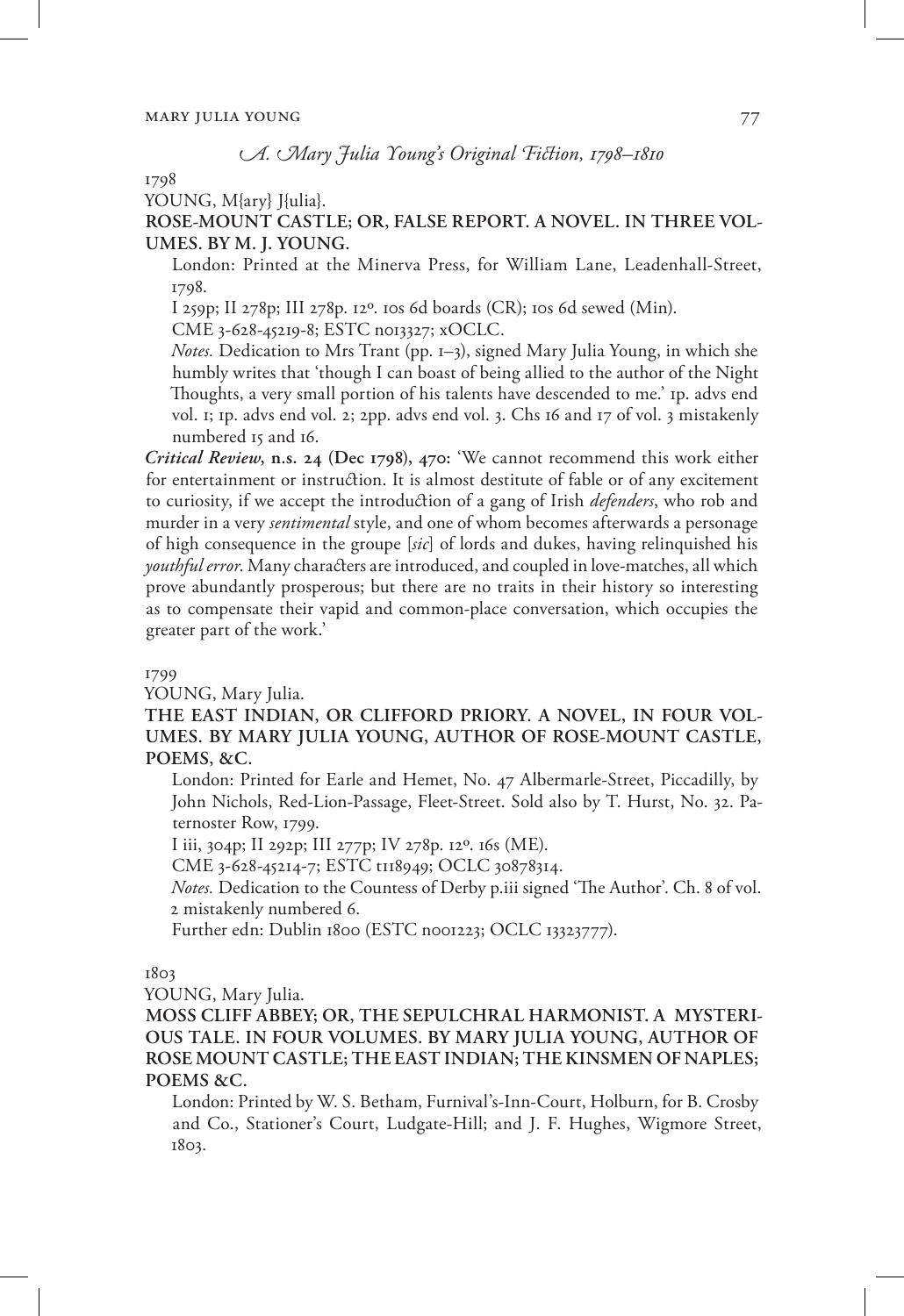I 198p; II 215p; III 196p; IV 216p. 12º. 12s boards (CR).

CME 3-628-48993-8; ECB 654; xNSTC; xOCLC.

*Notes.* Imprint in vol. 2: 'London: Printed by W. S. Betham, Furnival's-Inn-Court, Holborn, for B. Crosby and Co. Stationer's Court, Ludgate-Hill; J. F. Hughes, Wigmore Street; and C. Fourdrinier, Charing Cross, 1803'. Imprint in vol. 3: 'London: Printed by D. N. Shury, Berwick-Street, Soho, for B. Crosby and Co. Stationer's Court, Ludgate Hill; and J. F. Hughes, Wigmore Street, 1803'. Imprint in vol. 4: 'London: Printed by D. N. Shury, Berwick-Street, Soho; for B. Crosby and Co. Stationer's Court, Ludgate Hill; and J. F. Hughes, Wigmore-Street, 1803'. Ch. 11 of vol. 1 mistakenly numbered 9.

*Critical Review***, 3rd ser. 1 (Jan 1804), 119:** 'In the days of Curl, a "taking title" was as fashionable as at present; and we augur well of the success of the *Sepulchral Harmonist*, in these days when ghosts and mysteries are so fashionable. The novel, though abounding with events scarcely within the verge of probability, is interesting, from its frequent and sudden changes of fortune: the characters, however, are in no respect new, and merely captivate from their situation; and, while we "incredulously hate" the unexpected alternations of misery and happiness, disapprobation vanishes, in our eagerness to follow the events.—We have laughed a little at the ghost of an opera tune; but this is the ghost of an elegy; and the poetry is wild and "full of fantasy," well adapted to the situation. The Booth and Amelia of Fielding seem to have been in Miss Young's view, when she sketched George and Harriet Newton.'

*Monthly Magazine***, 17 (1804), 667:** '*Moss Cliff Abbey; or the Sepulchral Harmonist*, is a novel by Miss Young: the incidents are not very probable, nor are the characters very natural. The story is, nevertheless, not to be read without interest.'

#### 1803

YOUNG, Mary Julia.

**RIGHT AND WRONG; OR, THE KINSMEN OF NAPLES. A ROMANTIC STORY, IN FOUR VOLUMES. BY MARY JULIA YOUNG, AUTHOR OF ROSE MOUNT CASTLE, THE EAST INDIAN, MOSS CLIFF ABBEY, POEMS, &C. &C.**

London: Printed by D. N. Shury, Berwick Street; for Crosby and Co., Stationers' Court; and Hughes, Wigmore Street, 1803.

I 232p; II 228p; III 201p; IV 242p. 12º. 12s boards (CR); 14s (ECB).

CME 3-628-48995-4; ECB 654; NSTC Y236; OCLC 13323844.

*Notes.* MJY features as 'author of *The Kinsmen of Naples*' in both *Lindorf and Caroline* (1803) and *Moss Cliff Abbey* (1803), though a copy with this section of the title page appearing first has not been discovered. Summers (p. 380) states that Hughes advertised *The Kinsmen of Naples*, 2nd edn of 1808, but again no such edition has been located (EN2). Dedication to G. E. A. Wright, Esq.

*Critical Review***, 3rd ser. 3 (Dec 1804), 470:** 'These "kinsmen" are the Tom Jones and Blifil of Naples; the former without his libertinism, and the latter with the perfidy and cruelty of a dæmon. The characters are well supported, and the story not wholly without interest. The *dénoûment* [*sic*], however, is highly improbable, and of course leaves an unpleasing impression.'

*Anti-Jacobin Review***, 19 (Dec 1804), 424–29:** 'Whether this fair lady be maid or matron, we are wholly ignorant; for we do not remember to have ever heard of her name before, although her pen appears to have been sufficiently prolific. Beside the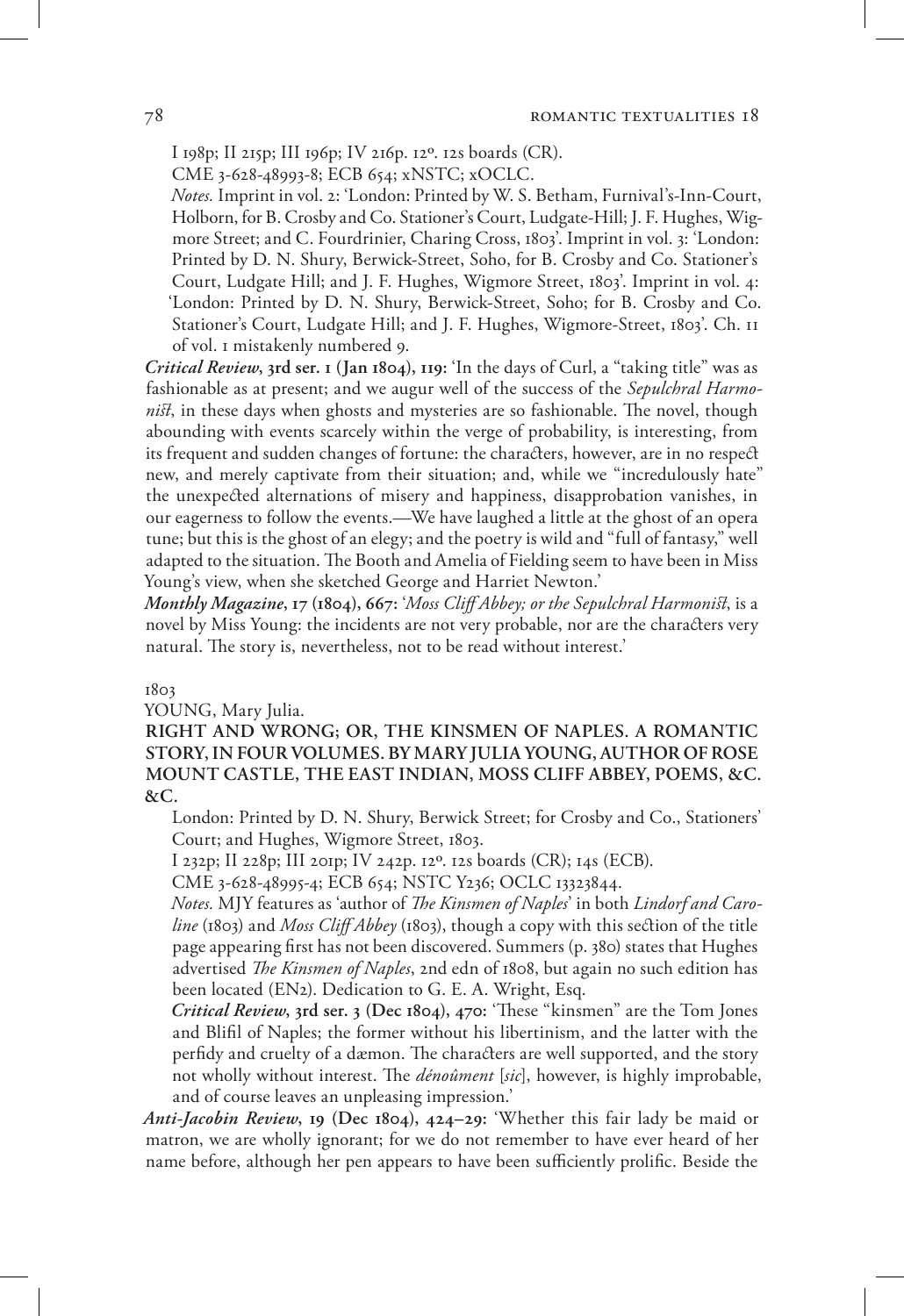publications enumerated in the present title page, she announces herself, at the end of the work, as the translator of "Lindorf and Caroline, or the Dangers of Credulity, a Cabalistical Romance, in three Volumes, from the German of Professor Kramer;" and of "Leonora, or Love and Fortitude, a Tale of Distress, in three Volumes, from the French of M. Berthier." Having never seen any of these numerous productions, we can judge of her qualifications to instruct and amuse the public only from that now before us; and, un-gallant as the declaration may seem, we must frankly confess that we do not feel ourselves warranted to rate them very high. […]

'In this novel there are several inferior characters; but none of them are very strongly marked. The best delineated are those of Corinna l'Abandoni, a rich, and not unfeeling, demi-rep; of Lucentio, the profligate and faithful old soldier, who emulates every virtue of his master Duvalvin. The fair author has, likewise, been pretty successful in drawing an honest Hibernian sailor, in the person of Captain Morton. The other characters are merely ciphers.

'As this lady translates from German and French, we hope that she understands these languages; for we cannot, with justice, compliment her on the accuracy with which she writes her own. Some of the blunders which we have observed may be errors of the press; but many of them are such as can be accounted for from ignorance alone. *Be* is repeatedly put for *is*. Thus Vol. II p. 57. "With my sword I will answer any one whom it *be* not a disgrace to fight." Vol. IV. p. 81. "When you find that Lord Glynvale *be*, in every respect, as amiable as Mr Fitz Alvin." P. 123 "See what it *be* now," &c. The same part of the verb is employed for *are*. "Unworthy as you *be*." Vol. I. p. 28. *Were* perpetually occurs for *was*. "Those with whom he *were* acquainted." Vol. I. p. 137. "Particularly now that he *were* a little elevated." Vol. II. p. 42, &c. &c. She has taken the liberty to coin some new words, which her authority, we fear, will not be sufficient to render legitimate. Thus we have "*to gloom* his features," (Vol. II. p. 17) "*to gloom* his youthful brow," (p. 71) and "*to gloom* the serene mind of Duvalvin," (III. 148.) In her last volume almost every thing is frenzied. We have *frenzied* manner (p. 110), *frenzied* look (p. 119), the *frenzied* Wynfride (p. 121), *frenzied* exclamations (p. 133) and *frenzied* deeds (p. 151.) She does not seem to have entered deeply into the study of English grammar, which, to own truth, she very frequently transgresses. Thus in Vol. I. p. 71 she writes: "If they *had* condescended *to have heard* you, they *would be* sensible of your merit." Again: "My little musician, *who* I will introduce" (p. 81.) So. II. 136. "to quit *whoever* he belonged to;" P. 137. "one *who*, at first sight, she both admired and loved," and IV. 233, "a handsome young man, *who* the Signora could not behold with indifference. Lastly, in Vol. IV, p. 156, "Duvalvin *acquiesced to* the Doctor's opinion."

'This fair lady, as appears from her title-page, has published a volume of Poems. But if we may be allowed to judge from a specimen inserted in the present work, her poetry is nearly on a par with her prose. This specimen is intituled [*sic*], "Leontine and Clarabel, a Tale of Wonder." A most doleful tale, to be sure it is; as how Sir Leontine proved false in love; as how Clarabel, as was sitting, in consequence died; as how her pale ghost, in a stormy night, came to his bedside, to summon him to another world; and as how the poor Knight was obliged to comply. The fair poet, with great composure, suits the pronunciation of her words to the structure of her line. Her lovers are sometimes Léontine and Clàrabel; sometimes Leontíne and Clarabél. The following stanza contains one of those hard words, with which ladies should not meddle, as they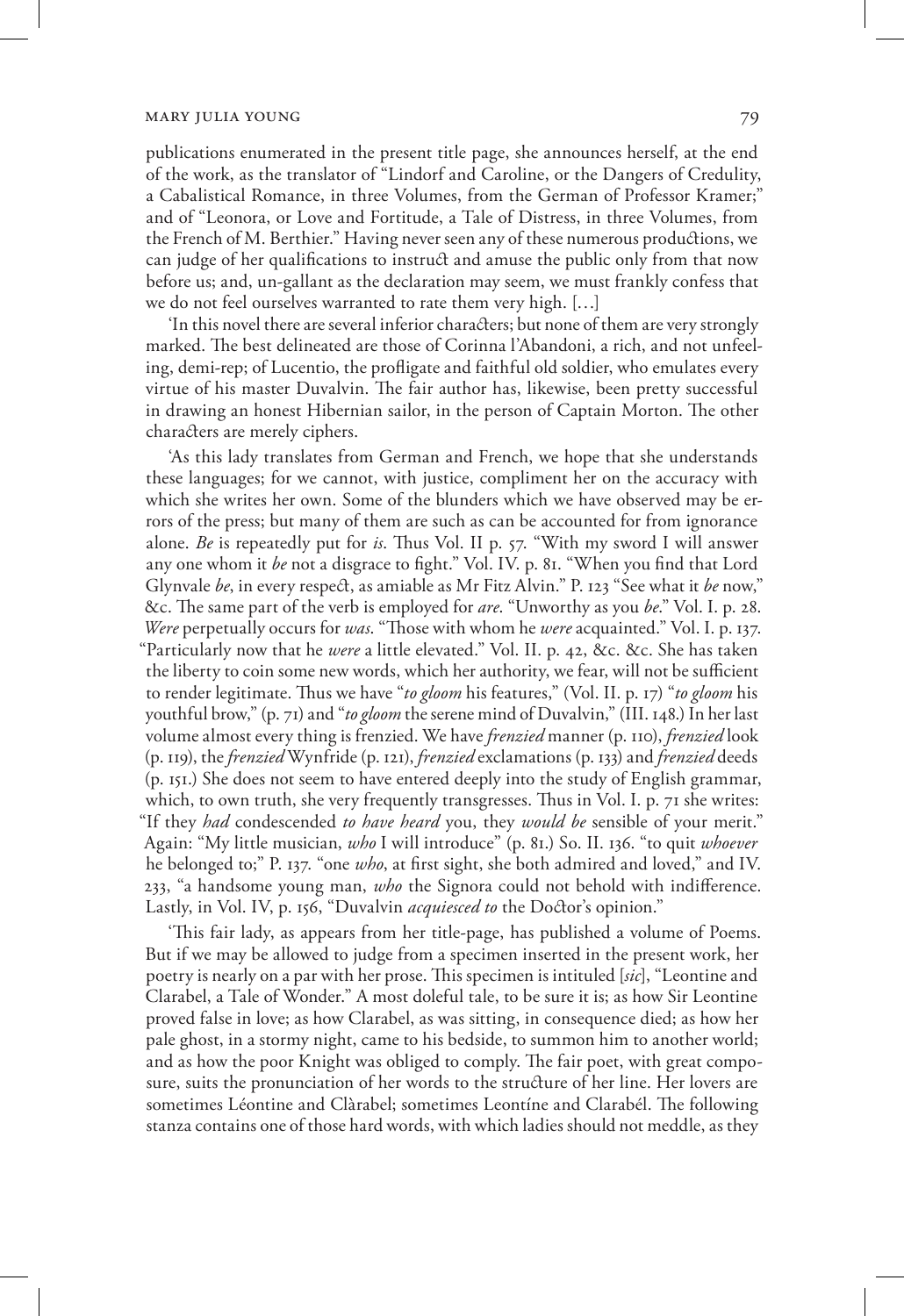cannot be supposed to have studied Latin prosody. The description is that of a "dark fiend," who was eager to run away with Sir Leontine.

"Tho' still on the castle's high *tower* he stands,

His torch and his scorpions have dropp'd from his hands;

He folds his black wings round his head in despair,

And their *bitumen* feeds the foul snakes in his hair."

'[…] If Mary Julia Young had employed her pen on any other subject, we should certainly have taken the liberty to complain of the very small quantity of letter-press which she has given us for our money. But, if the public are content to throw away twenty shillings for four such volumes as these, they have themselves alone to blame.'

1805

YOUNG, Mary Julia.

**DONALDA; OR, THE WITCHES OF GLENSHIEL. A CALEDONIAN LEG-END, IN TWO VOLUMES. BY MARY JULIA YOUNG, AUTHOR OF MOSS CLIFF ABBEY; RIGHT AND WRONG; THE EAST INDIAN; ROSE MOUNT CASTLE, &C.**

London: Printed by D. N. Shury, No. 7, Berwick Street, Soho; for J. F. Hughes, Wigmore Street, Cavendish Square, 1805.

I 288p; II 315p. 12º. 13s (ECB); 10s (ER).

CME 3-628-48991-1; ECB 653; xNSTC; xOCLC.

*Notes.* 1p. advs end vol. 2.

Further edn: [1843] (NSTC 2Y2017).

1807

[YOUNG, Mary Julia].

## **A SUMMER AT BRIGHTON. A MODERN NOVEL, IN THREE VOLUMES.**

London: Printed by D. N. Shury, Berwick Street, Soho, for J. F. Hughes, Wigmore Street, Cavendish Square, 1807.

I 256p; II 246p; III 246p. 12º. 13s 6d (ECB).

BL 1261.bbb.6; CME 3-628-48731-5; ECB 569; NSTC Y231; xOCLC.

*Notes*. ECB dates Dec 1806 (EN2). 2pp. advs. end vol. 2. T.p. to vol. 3 carries the words 'Second Edition'. Ch. 4 of vol. 2 mistakenly numbered 3. Examination of the 2nd edn in CME shows it to be identical to BL 1261.bbb.6.

Further edns: 2nd edn 1807 (Corvey), CME 3-628-48731-5; 3rd edn 1807, with additional 4th vol. containing *The Story of Modern Laïs* (NUC), 4th edn 1807  $(NSTC)$ ; 5th edn 1808  $(NSTC)$ .

*Monthly Magazine***, 22 (25 Jan 1807), 643:** 'The great success and unprecedented sale of Mr. Surr's "*Winter in London*" has induced some ingenious gentleman, or perhaps lady, to publish a novel under the title of "*A Summer at Brighton: being a Continuation of the Winter in London*." The trade of continuations is as old as the time of Richardson and Fielding; when the Grub-street manufacturers of their day imputed upon the curiosity of the town "Pamela in High Life," and "Tom Jones in the Married State." The continuation of a successful work is always a dangerous (and in our opinion) a mean expedient, even when attempted by the original author; but when, as in the present case, a most contemptible production, by some anonymous scribbler, is announced in such a manner as to induce an opinion that it is the work of a popular writer, we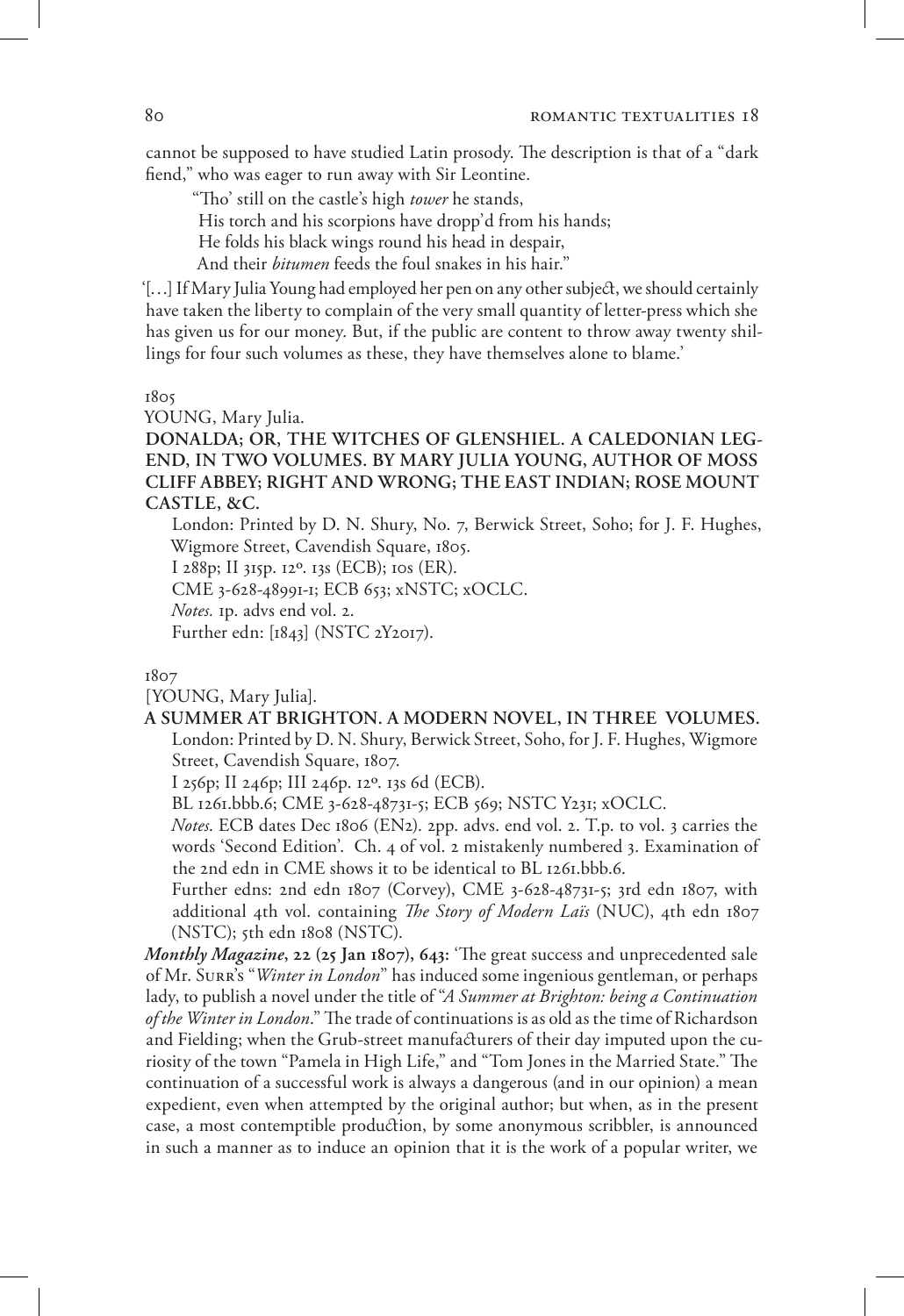consider it in the light of a double fraud: it is picking the pockets of the public, and robbing the author of his reputation.'

#### 1808

[YOUNG, Mary Julia].

**A SUMMER IN WEYMOUTH; OR, THE STAR OF FASHION. A NOVEL, IN THREE VOLUMES. BY THE AUTHOR OF A SUMMER AT BRIGHTON, &C. &C.**

London: Printed for J. F. Hughes, Wigmore Street, Cavendish Square, 1808. I 264p; II 250p; III 250p. 12º. 15s (ECB, ER).

CME 3-628-48732-3; ECB 569; xNSTC; xOCLC.

*Notes.* ECB dates Nov 1807. 2pp. advs end vol. 3. Imprint in vol. 1: 'Printed for J. F. Hughes, Wigmore Street, Cavendish Square'. Colophon in vol. 1: 'T. Wallis, Printer, Little Coram Street'. Imprint in vol. 2: 'G. Sidney, Printer, Northumberland-Street, Strand'. Colophon in vol. 2: 'T. Wallis, Printer, Little Coram Street'. Imprint and colophon in vol. 3: 'G. Sidney, Printer, Northumberland-Street, Strand'.

1810

YOUNG, Mary Julia.

**THE HEIR OF DRUMCONDRA; OR, FAMILY PRIDE. IN THREE VOLUMES. BY MARY JULIA YOUNG, AUTHOR OF THE SUMMER AT WEYMOUTH, THE SUMMER AT BRIGHTON, DONALDA, ROSE-MOUNT CASTLE, EAST INDIAN, &C. &C.**

London: Printed at the Minerva-Press, for A. K. Newman and Co. (Successors to Lane, Newman, & Co.) Leadenhall-Street, 1810.

I 224p; II 217p; III 255p. 12º. 15s (ECB).

CME 3-628-48992-X; ECB 653; NSTC Y237; xOCLC.

*Notes.* ECB dates May 1810. Dedication to Abraham Goldsmid, in which Young writes that he 'nobly supports the eminent character of a British Merchant; and renders himself an honour to this glorious land of commerce'. Colophon in vol. 3 reads 'Laine, Darling, and Co. Leadenhall-Street.' 1p. advs of the works of Mary Julia Young end vol. 3. Last page of vol. 2 mistakenly numbered 241.

*B. Mary Julia Young's Non-Fiction*

1793

YOUNG, Mary Julia.

**ADELAIDE AND ANTONINE: OR THE EMIGRANTS: A TALE, BY MARY JULIA YOUNG.**

London: Printed by J. P. Coghlan, No. 37, Duke-Street, Grosvenor-Square; and sold by Messrs. J. Debrett, Piccadilly; Booker, Bond-Street; Keating, Warwick-Street; Lewis, Russell-Street, and Robinsons, Pater-noster Row, 1793.

14p. 4º. 1s (t.p.).

BL 11641.g.45; ESTC t126028; OCLC 15432815.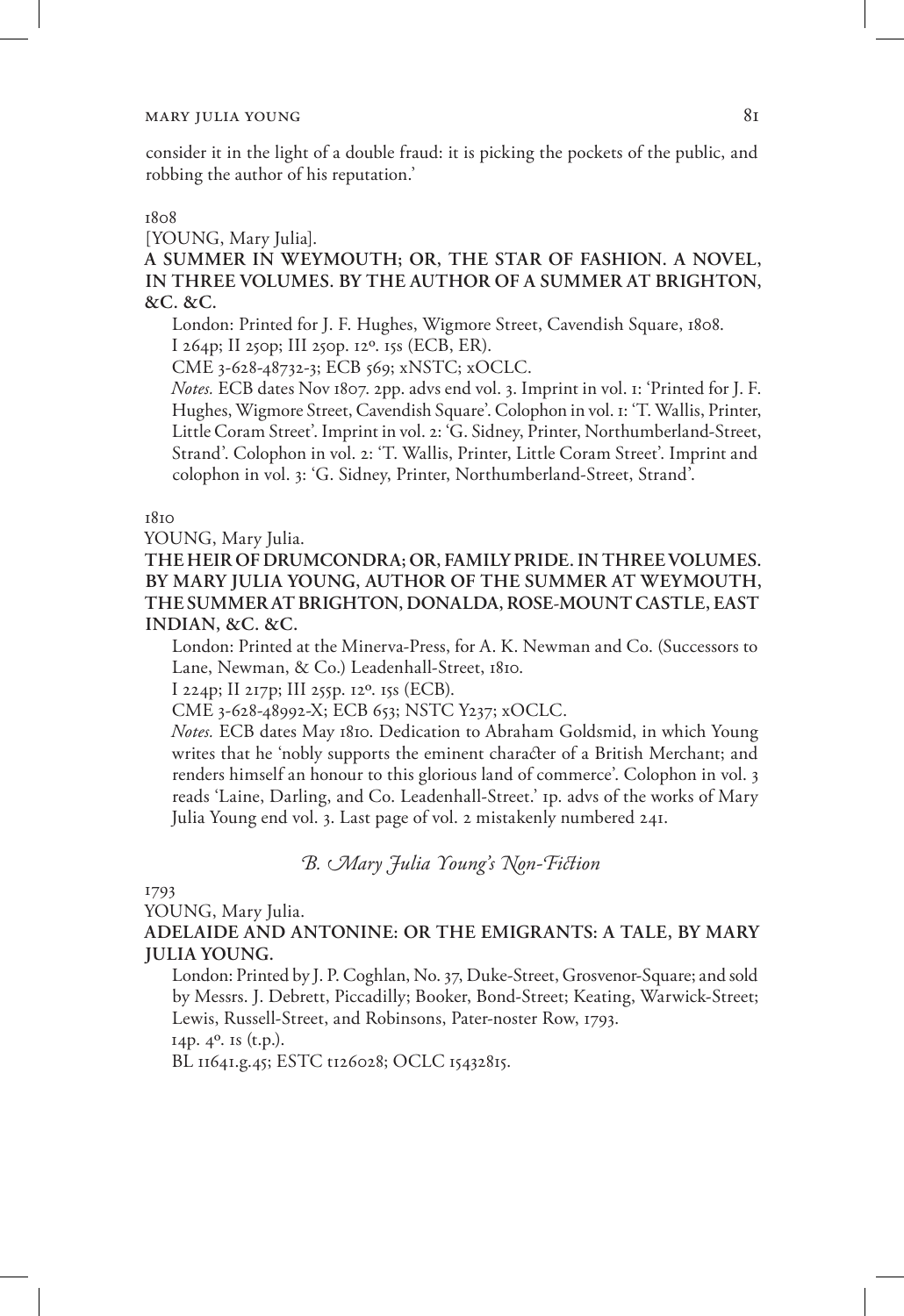## 1795

YOUNG, Mary Julia.

**GENIUS AND FANCY; OR, DRAMATIC SKETCHES: WITH OTHER POEMS ON VARIOUS SUBJECTS. BY MARY JULIA YOUNG.**

London: Sold by H. D. Symonds, Paternoster-Row; W. Lee, New-Street, Covent-Garden; and J. Gray, Glasshouse-Street, 1795.

48p. 4º.

BL 11630.e.18(4.); ESTC t040710; xOCLC.

*Notes.* While the BLPC describes earlier edition (dated 1791 by ESTC [t040709] and OCLC [37801887]), containing as MS letter by the author, correspondence with BL indicates this to be missing. There is consequently no entry for the 1791 edition. Dedication to 'those, whose dramatic excellence suggested the following little poem', signed 'The Author'.

#### 1798

YOUNG, Mary Julia.

## **POEMS. BY MARY JULIA YOUNG, AUTHOR OF ROSE-MOUNT CASTLE.**

London: Printed at the Minerva Press, for William Lane, Leadenhall Street, 1798.

172p. 8º.

BL 11644.bbb.32; ESTC t078087; OCLC 48922790.

*Notes.* Published in 1801 as *The Metrical Museum. Part I*.

#### 18<sub>01</sub>

YOUNG, Mary Julia.

**THE METRICAL MUSEUM. PART I. CONTAINING, AGNES, OR THE WANDERER, A STORY FOUNDED ON THE FRENCH REVOLUTION. THE FLOOD, AN IRISH TALE. ADELAIDE AND ANTONINE, OR THE EMIGRANTS. WITH OTHER ORIGINAL POEMS. BY MARY JULIA YOUNG, AUTHOUR [***sic***] OF ROSEMOUNT CASTLE.**

London: Printed for J. Fisher, n.d. [1801].

98p. 12º.

BL 11644.bbb.14; NSTC Y235; xOCLC.

*Notes.* Frontispiece of Venus and a cherub, with inscription that reads: 'Published March. 1. 1801. by G. R. Clarke, Tavern Street, Ipswich'. The catchword 'Autumn' in bold print on p. 98 denotes an imperfect edn. This edn is a reprinted version of *Poems*, which shows the poem 'Autumn, a Rural Sketch' on the following page.

1806

YOUNG M[ary] *[[ulia]*.

**MEMOIRS OF MRS. CROUCH. INCLUDING A RETROPSECT OF THE STAGE, DURING THE YEARS SHE PERFORMED. M. J. YOUNG.**

London: Printed for James Asperne, at the Bible, Crown, and Constitution, Cornhill, 1806.

I 284p, ill.; II 328p. 12º.

BL 641.b.21; NSTC Y233; OCLC 2279457.

*Notes.* Dedication 'To the Reader', 2pp. unn.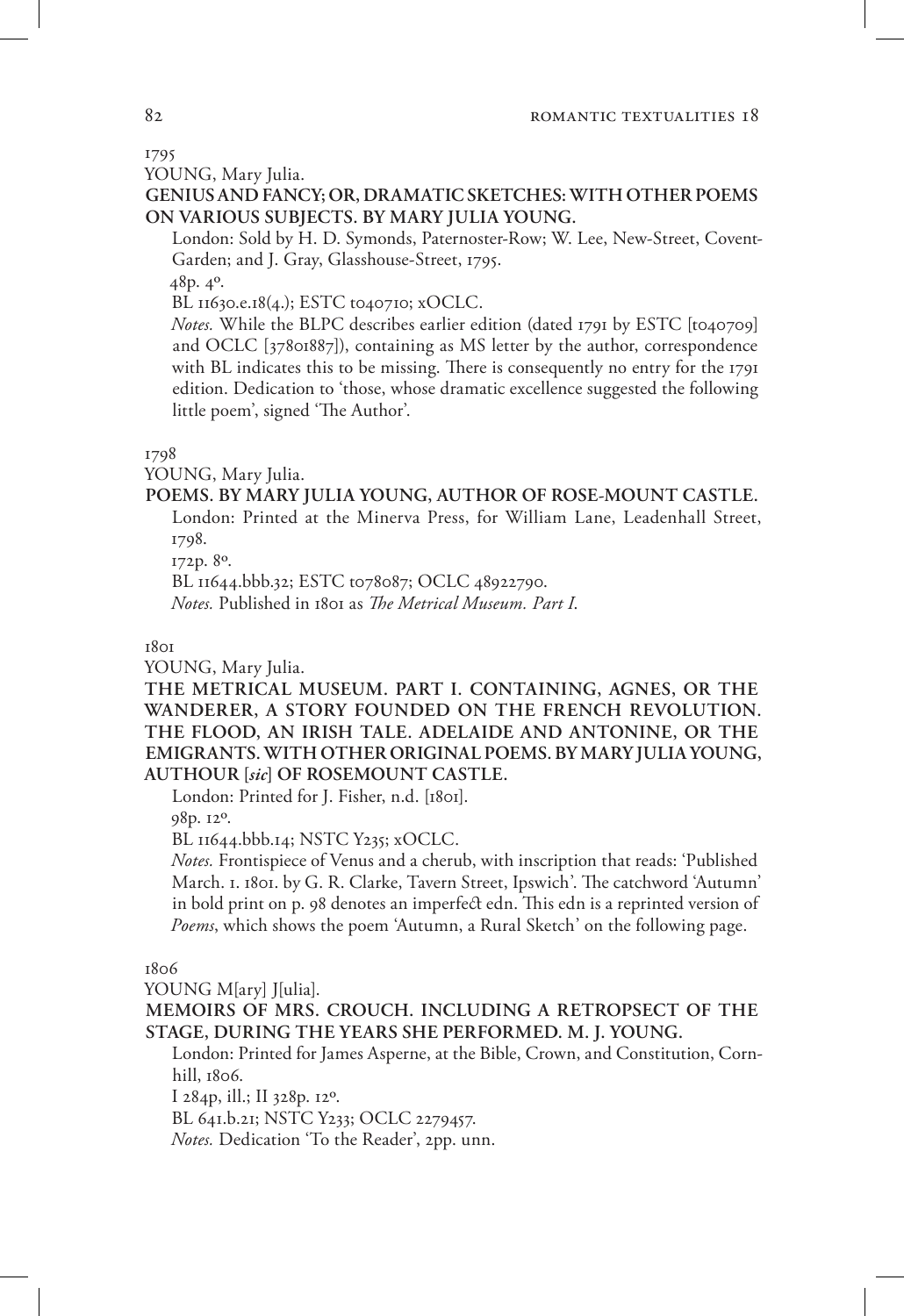## *C. Translations by Mary Julia Young*

1803

[NAUBERT, Christiane Benedicte Eugenie]; YOUNG, Mary Julia (*trans.*). **LINDORF AND CAROLINE; OR, THE DANGER OF CREDULITY. IN THREE VOLS. TRANSLATED FROM THE GERMAN OF PROFESSOR KRAMER, BY MARY JULIA YOUNG, AUTHOR OF ROSE MOUNT CASTLE; THE EAST INDIAN; THE KINSMEN OF NAPLES; POEMS, &C.**

London: Printed for B. Crosby and Co. Stationers'-Court, Ludgate-Street, by W. S. Betham, Furnival's-Inn-Court, Holborn, 1803.

I vi, 221p; II 228p; III 247p. 12º. 10s 6d (ECB).

ViU PZ2.N38Li.1803; ECB 325; xNSTC; OCLC 6958874.

*Notes.* Trans. of *Lindorf und Caroline* but no such German original discovered. BN lists French trans. *Lindorf et Caroline; ou les dangers de la crédulité, traduit de l'auteur d'Hermann d'Unna* (Paris, 1802). Dedication to Viscountess Wentworth, by 'the Translator.' 1 leaf [2 pp.] advs following Dedication, before start of novel (8 titles). ECB dates Mar 1803 (EN2).

1804

[BERTHIER, J. B. C.]; YOUNG, Mary Julia (*trans.*).

**THE MOTHER AND DAUGHTER, A PATHETIC TALE, BY MARY JULIA YOUNG, AUTHOR OF MOSS CLIFFE [***sic***] ABBEY, KINSMEN OF NAPLES, ROSE MOUNT CASTLE, EAST INDIAN, &C. &C. IN THREE VOLUMES.**

London: Printed by R. Exton, Great-Portland-Street; for J. F. Hughes, Wigmore-Street, Cavendish-Square, 1804.

I 261p; II 226p; III 218p. 12º.

CME 3-628-48994-6; NSTC Y234; xOCLC.

*Notes.* Trans. of *Felix et Éléonore, ou les colons malhereux* (Paris, 1801). MJY states that *The Mother and Daughter* is a translation from Berthier in a letter to the RLF committee (28 Mar 1808; RLF, Reel 6, Case No. 216). While such an origin is not mentioned on the t.p. and there are no preliminaries, MJY's narrative describes a journey to the Americas from France in 1789 and has Felix and Eleonora as key characters. The source title above is listed in BN, and is the only work given there by the author (EN2).

1805

VOLTAIRE (*pseud*.) [AROUET, François-Marie]; YOUNG, Mary Julia (*trans.*). **VOLTAIRIANA. IN FOUR VOLUMES, SELECTED AND TRANSLATED FROM THE FRENCH BY MARY JULIA YOUNG, AUTHOR OF DONALDA, OR THE WITCHES OF GLENSHIEL; MOSS CLIFF ABBEY; RIGHT AND WRONG, &C.**

London: Printed by D. N. Shury, No. 7, Berwick Street, Soho; For J. F. Hughes, Wigmore Street, Cavendish Sqaure, 1805.

I 230p; II 260p; III 255p; IV 255p. 12º.

BL RB.23.a.1288.8; NSTC Y232; OCLC 14170685.

*Notes.* Frontispiece portrait of Voltaire with the inscription 'Published by J. F. Hughes, Wigmore Street, 1805'. 1p. advs. end vol. 4.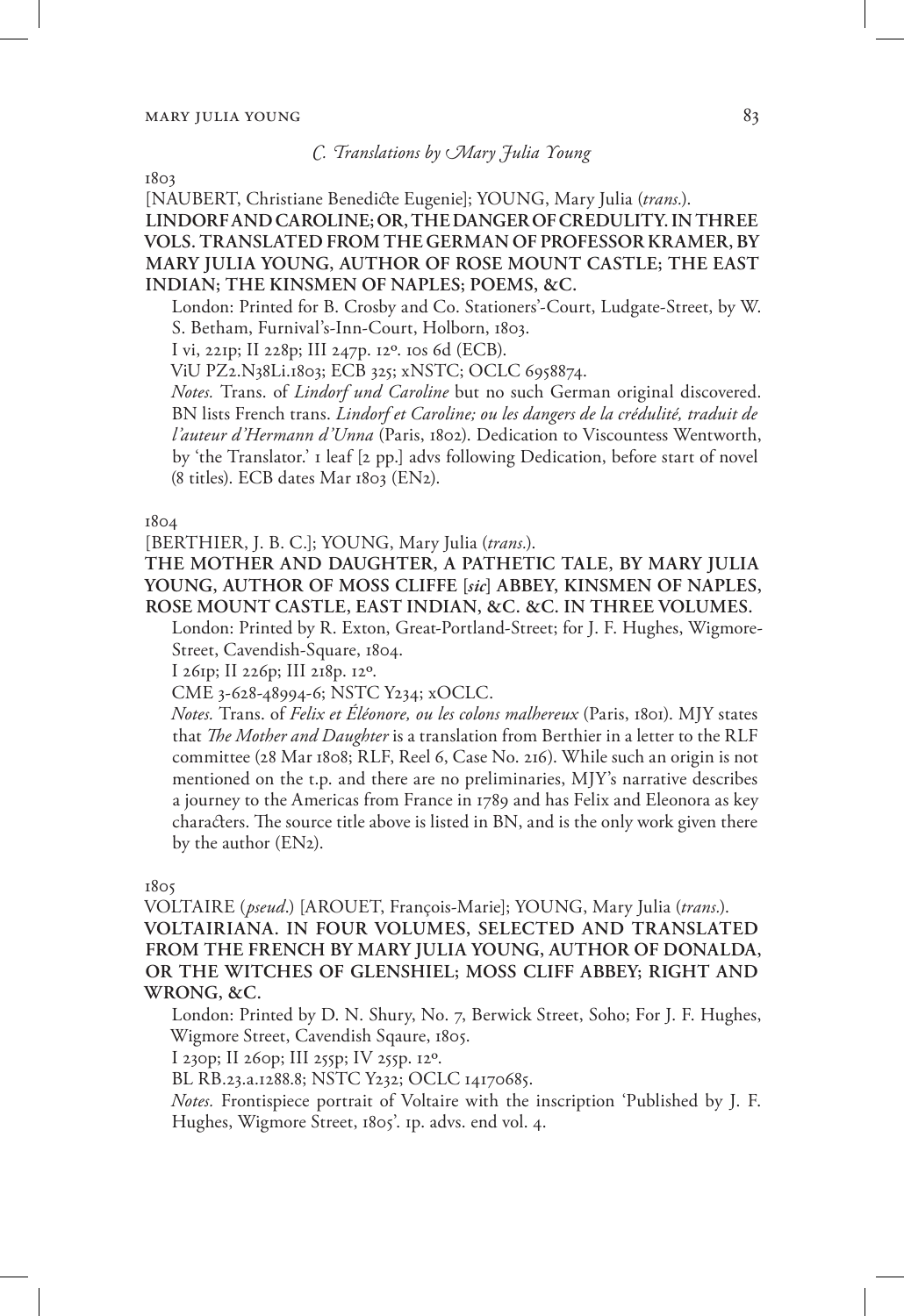## *D. Spurious Works Attributed To Mary Julia Young*

Below are listed spurious works attributed to MJY. Bibliographical details have not been recorded, except in the case of *The Family Party*.

#### 1777

[YOUNG, Mary].

## **HORATIO AND AMANDA: A POEM. BY A YOUNG LADY.**

London: Printed for J. Robson, 1777. BL 164.n.64; ESTC t036666; OCLC 11644717. *Notes.* Attributed to MJY by ESTC and OCLC. Further edn. 1788 (ESTC, OCLC).

1790

YOUNG, Mary [SEWELL].

## **INNOCENCE: AN ALLEGORICAL POEM, BY MISS MARY YOUNG.**

London: Printed for J. Evans; and sold by T. Hookham; and T. Lake, Uxbridge, 1790.

BL 11641.g.46; ESTC t078082; OCLC 11644726. *Notes*. Attributed to MJY by OCLC.

1791

#### [?YOUNG, Mary Julia]

## **THE FAMILY PARTY. IN THREE VOLUMES.**

London: Printed at the Minerva, for William Lane, Leadenhall Street, 1791.

I 191p; II 171p; III 177p. 12º. 7s 6d (EngR); 9s (SJC).

BL 12614.b.33; ESTC t076788; xOCLC.

*Notes.* Attributed to MJY by EN1, ESTC, and OCLC. All entries refer to Blakey, in which she states that the title is attributed to MJY 'by a Minerva Library Catalogue 1814' (p.153). However, examination of Minerva catalogues for 1814 reveals an entry for '*The Family Party*, 3 vol., 9s.', but no attribution to MJY. Not included in the list of her claimed works in letter to RLF, 28 March 1808 (RLF, Reel 6, Case 216). 1p. advs end vol. 1; 1p. advs end vol. 2; 3pp. advs end vol.3. Duplication of pp. 169–177 in copy examined.

## III

Plot Synopses of Mary Julia Young's Original Fiction\*

\*While *The Family Party* is likely to be a spurious attribution, a plot synopsis is included at the end of this section for the purposes of completeness.

## *Rose-Mount Castle; or, False Report* (1798)

Despite its seemingly Gothic title, Rose-Mount Castle is largely sentimental and features numerous plot devices common to the novel of sensibility. The French protagonist, Villiers De Roufillon, finds himself shipwrecked on coast of Ireland. His father has been murdered in France and De Roufillon, having avenged the murder, went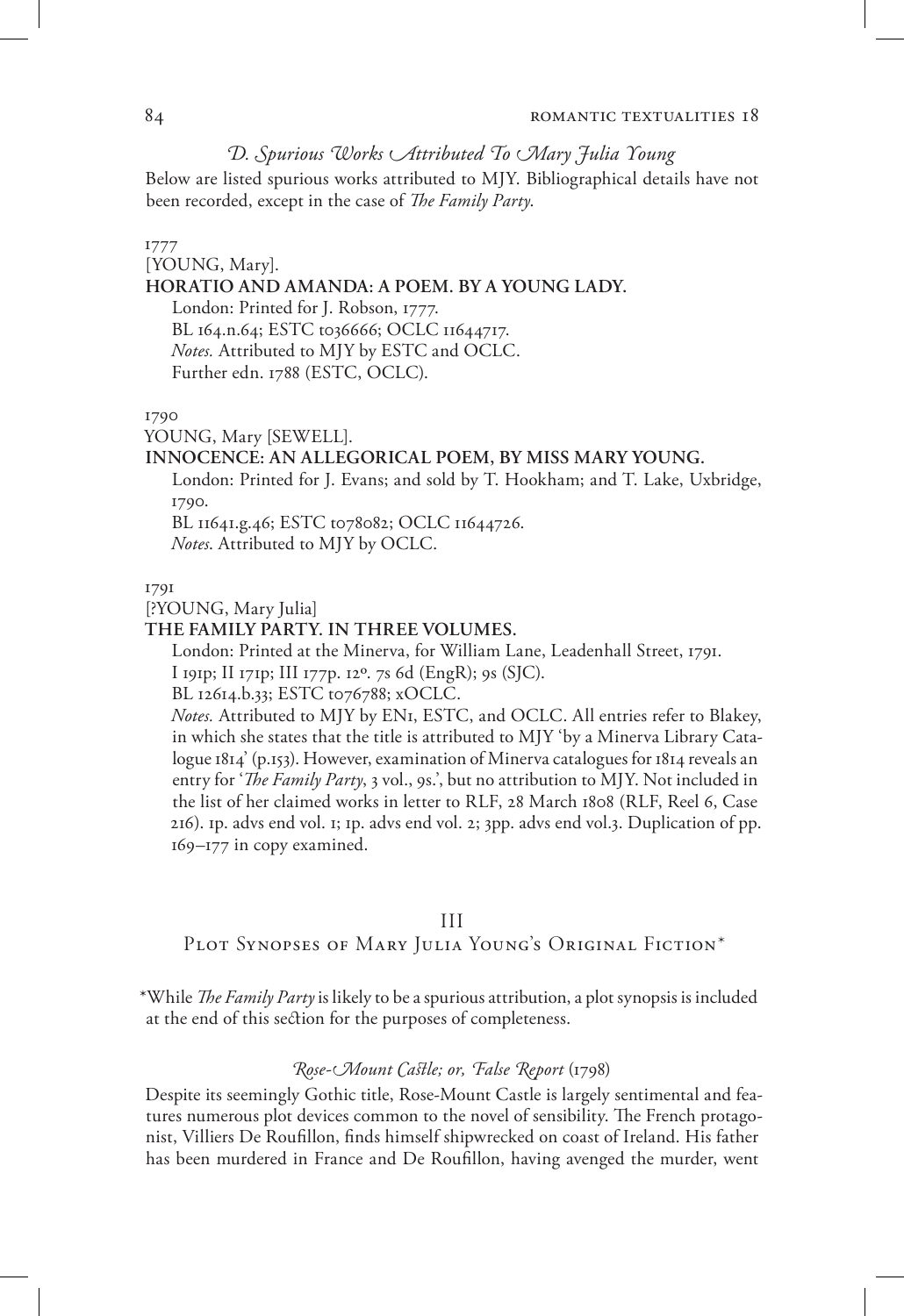into hiding before setting out for Ireland to find his sister Phillipine, who lives with their aunt and uncle—Lord and Lady Claranbridge—at Rose-Mount Castle. Before reaching the castle Villiers meets Louisa, with whom he had fallen in love while she was living with the De Roufillons after the death of her mother. She is delighted to find him alive, but Villiers is despondent about the change in circumstances resulting from his father's death, for his lack of money means that they cannot marry. On being reunited with Phillipine, Villiers discovers that she is in a similar predicament. She is in love with Mr Fitzroy, who is working as a lawyer in England, but Lord Claranbridge will not consent to the marriage because Fitzroy is neither titled nor wealthy. Lord Claranbridge proposes a marriage between Villiers and Camira Clonwell, the daughter of the wealthy Lord Clonwell. Both Phillipine and Villiers are reluctant to disoblige their uncle by marrying against his wishes.

Meanwhile, Louisa is kidnapped after being lured into the forest on the pretence of visiting a sick elderly couple. When the carriage overturns, she is restored to safety by a passing group of gentlemen, and it transpires that Sir Dennis Malone, a wealthy suitor of Louisa, had engineered her kidnap in order to rescue her and win her affection. He repents his behaviour and begins to drink heavily, revealing that he was married seven years ago, but that his wife and son had died. Shortly afterwards, a young boy appears in the grounds of Rose-Mount Castle, distressed and seeking help because he and his mother have been shipwrecked on the nearby coast. Sir Dennis rushes to assist and discovers that his wife Eliza is on board the ship and that the boy is his son. It becomes apparent that Sir Dennis and Eliza 'have been so long separated by *false report*' (III, 123); Eliza's brother had engineered a report of the deaths of his sister and nephew, as he had lost all his money through gambling and could not afford to pay Sir Dennis the money owing from their marriage settlement. Meanwhile, Lord Claranbridge entreats Phillipine to marry Lord Benwall. When she refuses Lord Claranbridge becomes angry and berates her, causing her to fall into a fit. The severity of her subsequent illness precipitates his repentance and he consents to a marriage between Phillipine and Fitzroy. Louisa saves Villiers's life in a duel between him and Lord Clashmere, and is accidentally shot. When she recovers, Lord Claranbridge realises the selfish nature of his ambitions for Villiers's marriage and the novel ends in the joint wedding ceremony of Phillipine and Fitzroy and Villiers and Louisa.

#### *The East Indian; or, Clifford Priory* (1799)

MJY's second novel fuses a focus on fashionable London society with various tropes of Gothic fiction. The first volume is set in London, where the heroine Elinor Clifford is faced with a choice between three suitors: Lord Felgrove, Sir Clement Darnley and Colonel Gayton. She loves Sir Clement Darnley, but he is unable to marry for another two years as a result of a clause in his father's will. Elinor's father, Mr Clifford, is involved in politics and, losing an important election, contracts numerous debts. He subsequently falls ill and dies, stating in his will that Elinor must go to live with her uncle Sir Gervais Clifford at Clifford Priory until she is married. Elinor finds Clifford Priory to be a gloomy, gothic building where the servants are terrified by rumours of supernatural happenings. Elinor cannot help being afraid and, discovering a hidden passage in the grounds, believes she hears a ghostly voice and faints. This is followed by a number of mysterious incidents, all of which are resolved by rational explanation, like the 'pale, shrouded forms' (iv, 114) that are actually statues and the suspicious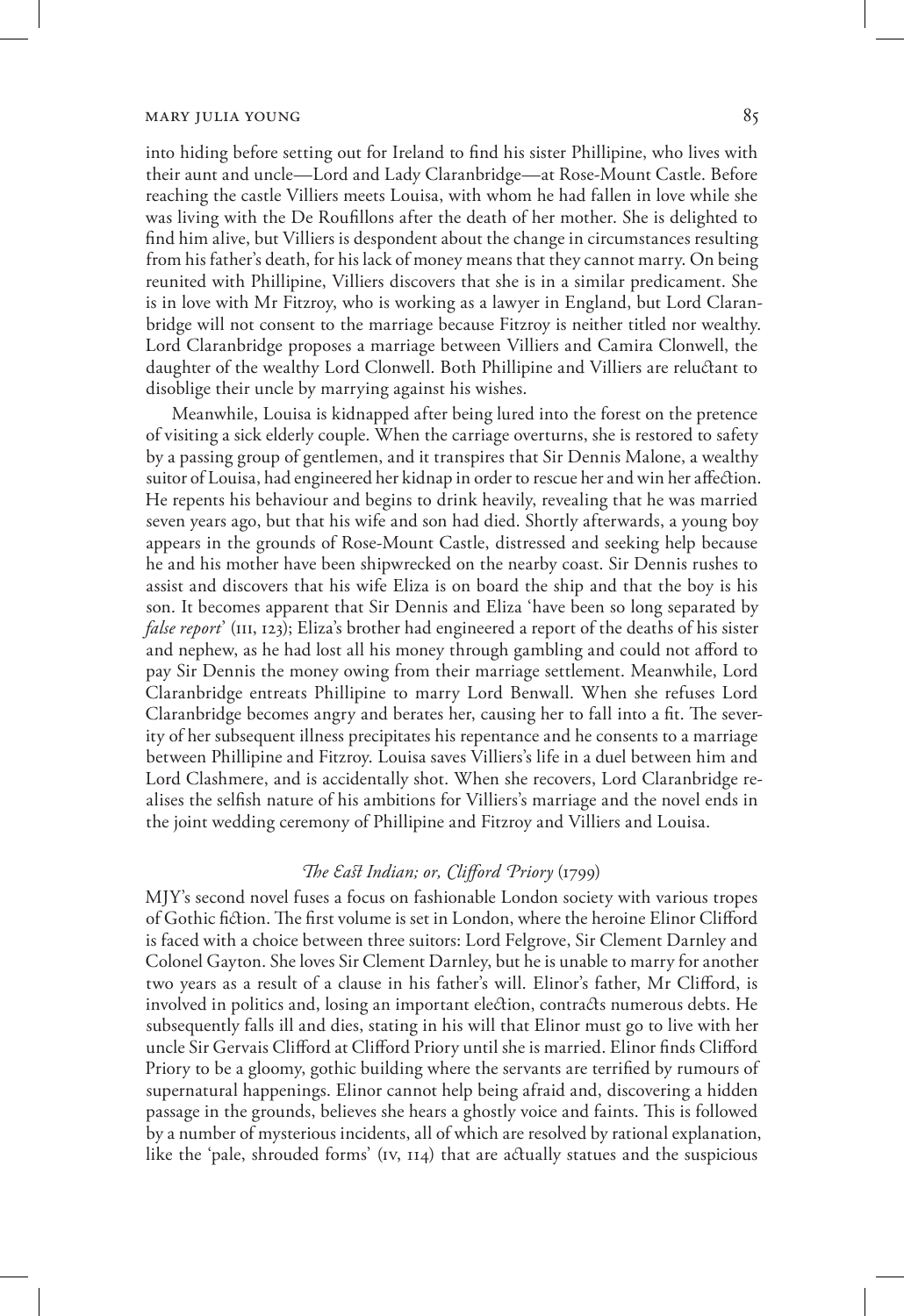locked room that contains wax effigies of Sir Clifford's dead wife and daughter. She finds a skeleton in the dress of a monk behind a black curtain in the vault of the chapel, and discovers the legend of the monk of St. Augustin. Elinor has remained in contact with Sir Clement Darnley, who is in Europe, but becomes worried when his letters cease and she reads a newspaper report of a massacre of English men by the French in the town from which Sir Clement's last letter was sent. The death of Sir Gervais Clifford brings Elinor into possession of his estate, and she takes the opportunity to distribute her wealth benevolently. Just as Elinor vows to go to Europe in search of Sir Clement he arrives at Clifford Priory, recounting his imprisonment in Italy and the long journey back to England. Sir Clement discovers a letter from his father stating the clause in his will may be annulled in the case of a prudent attachment and the novel ends with his marriage to Elinor.

## *Moss Cliff Abbey; or, the Sepulchral Harmonist* (1803)

*Moss Cliff Abbey* is a pastiche of Gothic tropes, sentimental novelistic devices and commentary on the vices of fashionable society. Mr and Mrs Newton are happily married, although Mr Newton's parents left him no inheritance so they have little income. When Mr Newton does not return home one night, Mrs Newton is extremely worried, fearing that he has been forced onto a ship by a press gang. A man named Mr Ormsley visits her and declares that he will have advertisements placed in every newspaper in order to locate her husband, and will offer a reward for any information. While Mrs Newton attempts to go into London to find work, she faints and is revived by Sir Sedley Freelove, who visits her the following day to enquire after her health. Mr Ormsley calls while he is there, and Sir Sedley warns Mrs Newton of Ormsley's reputation as a libertine. Mrs Newton's financial situation begins to deteriorate and she is delighted when a woman named Lady Melvern calls on her after hearing her story in the press offering her accommodation and financial assistance. Shortly afterwards, Mrs Newman travels to Melvern House, only to find Ormsley in her chamber that night. He reveals that Lady Melvern's true identity is Mrs. Lurewell and admits that he has engineered the kidnap of her husband as a result of his love for Mrs Newton, which began before she was married. A fire breaks out at Melvern House and Ormsley becomes delirious.

The surgeon who attends to him offers Mrs Newton accommodation in the ruins of Moss Cliff Abbey. He relates to her the history of the owners of the Abbey, the Selwyns. Henry Selwyn married against his father's will; he was required to spend time in Barbados on business, during which he received the news of the death of his wife and child, and has not been heard of since. One night Mrs Newton takes a walk in the grounds of the Abbey and hears a mysterious, harmonious voice in song and sees a white robed figure kneeling at the altar of the chapel. She continues to hear the 'sepulchral harmonist' on numerous occasions. Meanwhile, Ormsley recovers from his illness and seizes her from her bed before conveying her to the chapel. The mysterious singing echoes around the chapel and, in the confusion, Ormsley is accidentally shot by his servant. He recovers and attempts to pursue Mrs Newton on one more occasion, armed with a gun, in order to end their lives together, but only his life is lost.

As the narrative draws to a close, Mrs Newton's husband returns, having been rescued by one of the servants of the Abbey that had gone away to sea. He had been imprisoned in the same cell as Henry Selwyn, with whom he has returned, and it is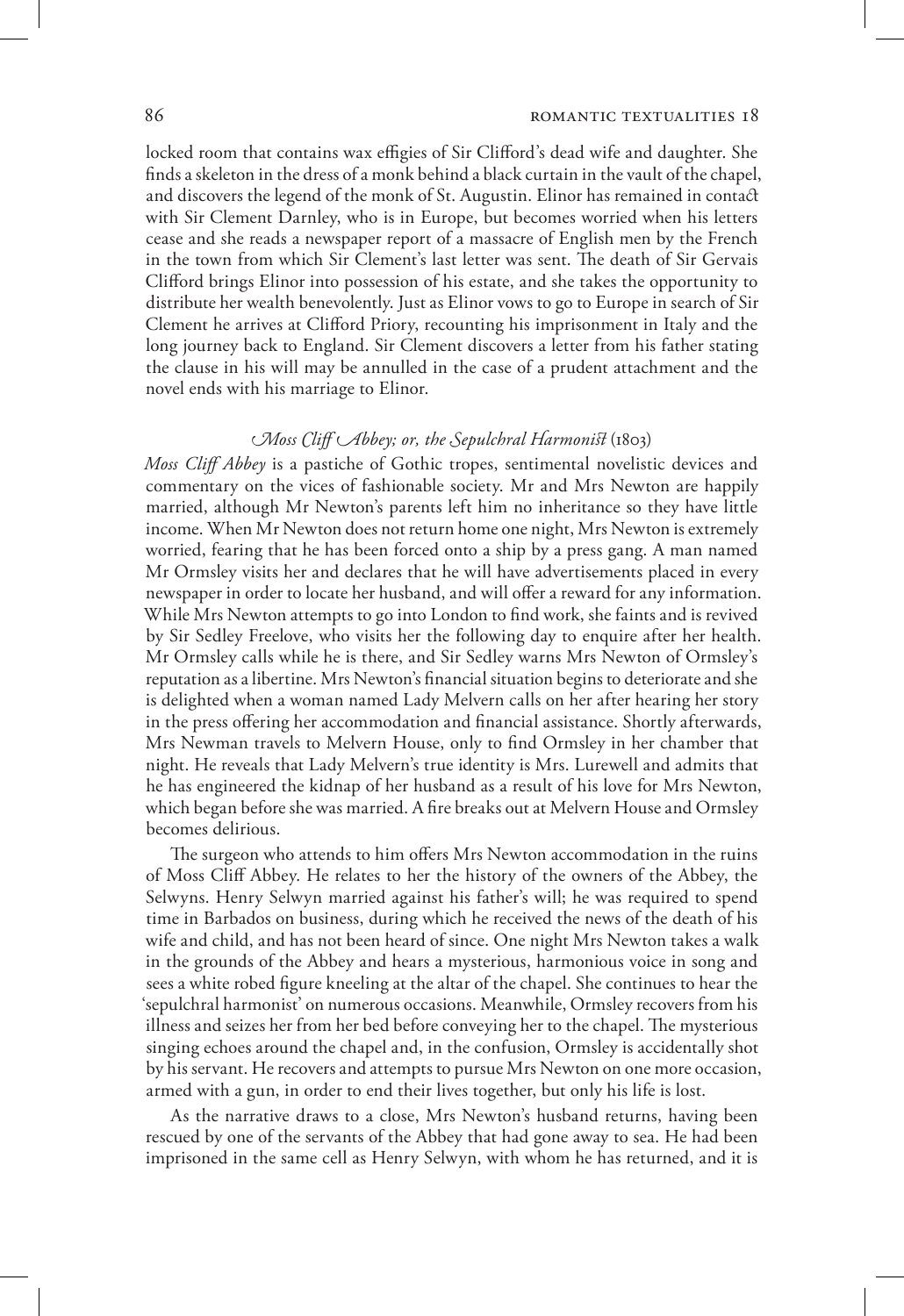revealed that the 'sepulchral harmonist' is in fact Henry's wife, Isabella. They had invented the report of her death because of Mr Selwyn's disapproval of his son's marriage. Henry's father had been influenced by his son Marmaduke, who had intercepted Henry's letters from prison to conceal his whereabouts. When Mr Selwyn discovers the truth, he begs Isabella for her forgiveness and accepts her as his daughter. Mr Newton discovers that he was mistaken in his belief that his parents left him no inheritance and the Newtons become financially stable, developing a close friendship with Henry and Isabella.

## *Right and Wrong; or, the Kinsmen of Naples* (1803)

The novel begins by introducing Lorenzo di Rozezzi and Frederic Duvalvin, the orphans of the two sisters of the Conté Pliantini, who live with their Aunt and Uncle. Duvalvin's birth is surrounded by an element of mystery and the Conté refuses to provide him with any information regarding his origins. Frederic is benevolent and caring, while his cousin Lorenzo is profoundly jealous of him and the fact that he is favoured by the Marchesa del Urbino, whom he loves. He introduces Frederic to Corinna L'Abandoni in the hope of damaging his reputation but Frederic is not seduced by her coquettish charms; instead he opens her heart to benevolence and good. Lorenzo makes an unsuccessful attempt to stab Frederic and subsequently lures him to the Castella della Balza, under the pretence of investigating rumours of the supernatural. He drugs Frederico, who wakes in a dungeon containing a number of decaying corpses. He manages to escape and, after finding a small boat, is eventually picked up by an English ship. The Doctor on the ship advises him go to Sir Llewellyn Llanmere, a Welsh Baronet of his acquaintance. Frederic, using the name of Fitz-Alvin, is taken in by the Baronet and becomes attached to his daughter, Lady Llewella Llanmere. Lady Llewella is destined to marry her cousin—the son of her mother's brother—in accordance with her mother's dying wish. It transpires that her uncle had married a foreign lady who bore him a son. This son turns out to be Lorenzo di Rozezzi who, on his arrival with Lord Rhyndore, Lady Ella's Uncle, sees Frederic and stabs himself. He recovers and reveals that Frederic is the true Lord Glynvale, for the foreign lady Lord Rhyndore married was in fact Frederic's mother, not Lorenzo's. Frederic and Lady Llewella are therefore free to marry, and Lorenzo repents his earlier behaviour and marries Lady Wynfrida Penrhys.

## *Donalda; or, the Witches of Glenshiel* (1805)

This 'Caledonian tale' charts the fate of the Donalda, a female heroine whose origins are shrouded in mystery, drawing on the legend of Macbeth and incorporating elements of the supernatural and the sentimental. Donalda has been brought up by Lord Roderic and Lady Margaret, but has no knowledge of her own family history. Lady Margaret is found dead and, on the day of her funeral, Donalda is visited by a group of witches who inform her that Lady Margaret has been murdered by Lord Roderic in order for him to obtain a younger wife. Donalda faints and when she wakes witnesses Roderic attacking an unarmed youth in the grounds of the castle. Finding the youth still alive, she brings him back to the tower and realises that he is Lord Duncan of Lochaber, who had had his marriage proposal to Donalda refused by Lord Roderic. Donalda resolves to conceal Duncan while he recovers and they decide to disguise themselves as pilgrims and escape to England. Meanwhile, Donalda attends a banquet where Lord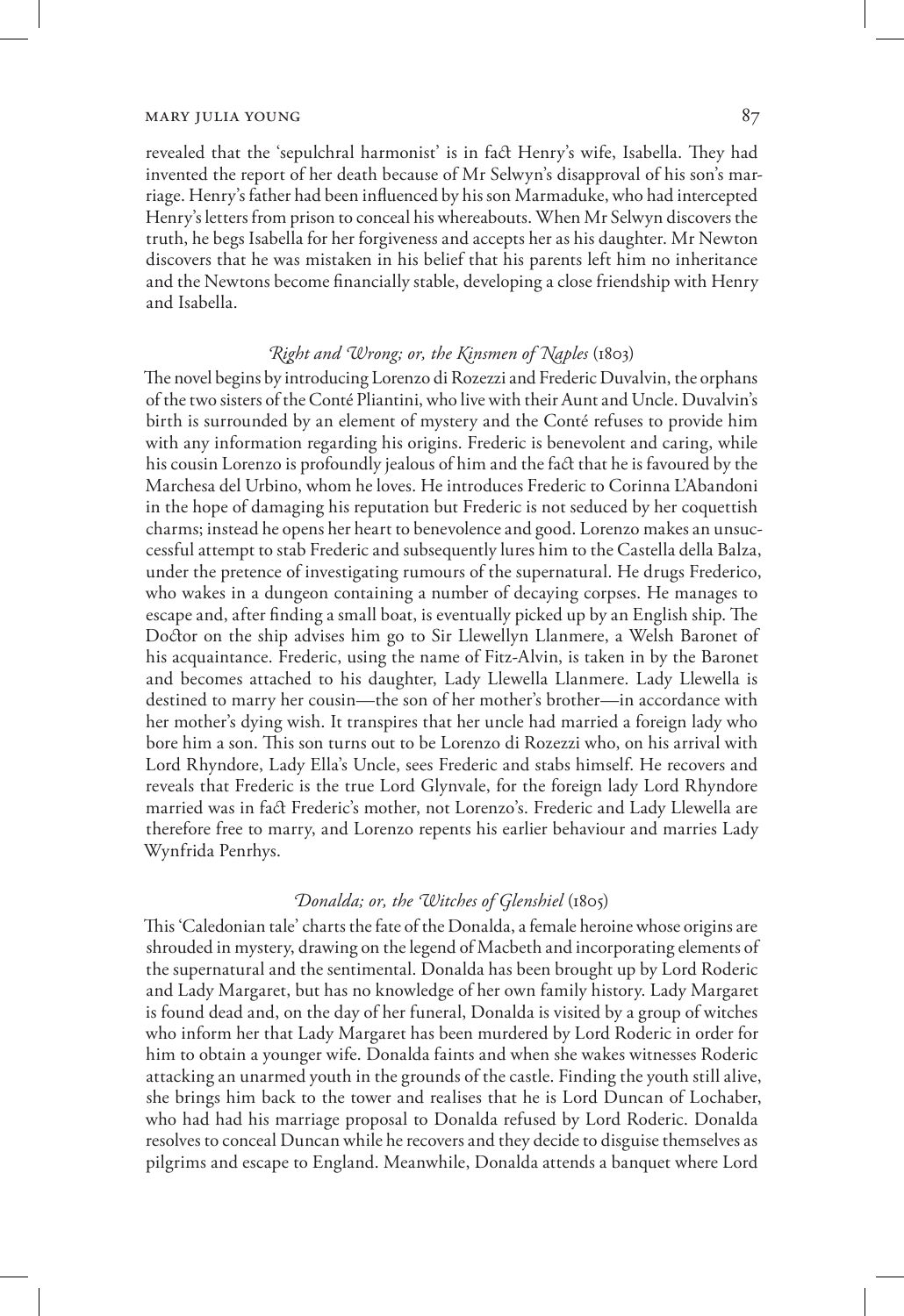Roderic believes he is visited by the ghost of Lady Margaret. He subsequently finds himself haunted by visions and visitations from the witches. Donalda's servant tells her the intriguing story of Malcolm, whose wife died two years before Malcolm overcame Macbeth, leaving a daughter named Princess Malcoma. Donalda begins planning her escape to England when the witches arrive, warning her not to carry out her plans and to remain in Scotland. Donalda begins to consider the mystery of her birth and wonders if she is of royal descent, hoping that she is not the daughter of Macbeth.

Lord Roderic reveals that he wishes to marry Donalda, leaving her greatly shocked. She is compelled to discover the mystery of her birth and confronts Lord Roderic. She asks him if he killed her father, and as he denies it, drops of blood appear on the tip of his dagger. Donalda invokes the witches and they confirm that Roderic was responsible for the death of her father, but as a result of Lady Margaret's persuasion. Donalda is kidnapped by Roderic's son Oswyn, who also wishes to marry her. Lord Roderic sets out to look for her and, when he locates them, fights Oswyn. They find themselves at Glenshiel Castle and are met by an old woman, who turns out to be Bruma, the witch of Etterick-Pen. She reveals to Donalda that her father was Lady Margaret's brother and that he and her mother were killed by Margaret. She also informs Donalda that her father was the Earl of Glenshiel, meaning that she is the Countess of Glenshiel. King Malcolm arrives and it transpires that Donalda is in fact his granddaughter, her mother having been Princess Malcoma. She had been taken at birth by Lady Margaret with the intention of a marriage between Donalda and Oswyn. Duncan arrives at the castle, having had his fidelity to Donalda tested by the witches, and they are married immediately.

## *A Summer at Brighton* (1807)

The first of MJY's scandal novels fuses an exposé of fashionable vice with a domestic focus. Sisters Mrs Amelia Howard and Miss Sybella Woodland live at Beacon Priory. Their father, Sir Osborne Woodland, married after the death of their mother and had a son, Lord Orient, who was brought up by his grandfather, being indulged throughout his childhood and receiving little education. No will was found following the death of Sir Osborne, but Lord Orient allows his sisters to reside at Beacon Priory while Amelia's husband, Colonel Howard, is in France with the Army. The two sisters are good friends with their neighbour Mr Selby, but are curious about his reluctance to discuss the origins of his birth. A wicker basket is discovered at the gates of Beacon Priory containing a baby and a note stating that he is Lord Orient's son. The boy's mother is Jessy Truelove, a girl from a nearby village, but she is taken ill and dies. Lord Orient is delighted with the child but, knowing that he must conceal his illegitimate son's existence from his wife, plans for him to be secreted in a nearby cottage with Judith, a servant at the Priory.

His wife, Lady Orient, arrives at the Priory with Lords Belton and Vandash and a trip to Brighton is planned. Sybella receives a marriage proposal from the Marquis of Bettall but realises that she loves Mr Selby, while Lord Orient becomes uneasy about the growing attachment between his wife and the Duke of Elfinwood. Lord Vandash comes across Mrs Howard and Mr Selby visiting Lord Orient's son at the cottage and, concluding that they have an illegitimate child together, informs Lady Orient, who harbours an intense dislike of both her husband's sisters. When Colonel Howard arrives back in England Lady Orient arranges for him to overhear a conversation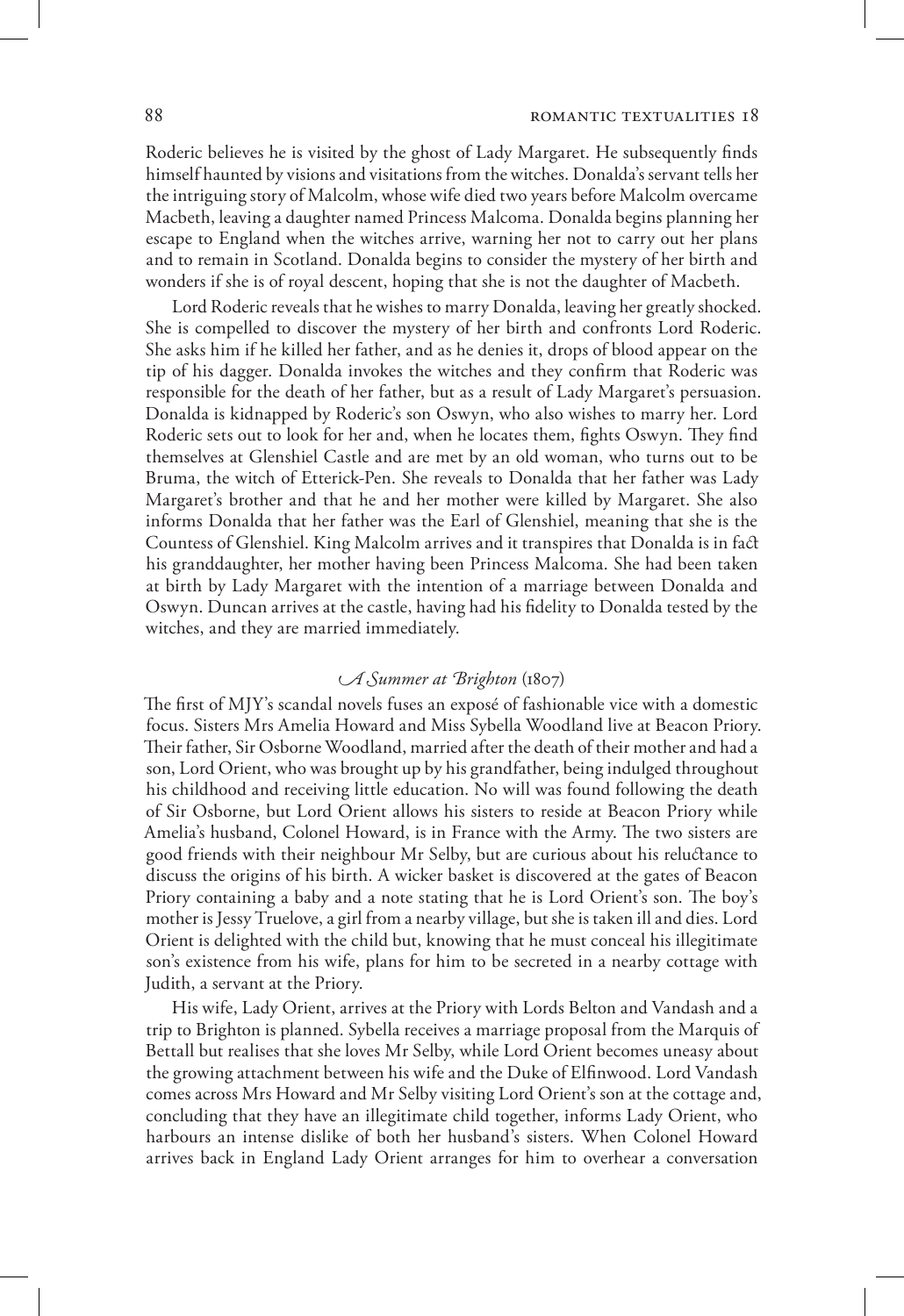revealing the existence of his wife's illegitimate child. He is shocked, but decides to confront her before rushing to any conclusions. He confronts Mr Selby, who is forced to disclose his true identity as the Earl of Belgrove and Colonel Howard's brother who, having been deceived in love, vowed that his title and fortune should no longer be an attraction. When Lady Orient discovers that the child's father is her husband she elopes with the Duke of Elfinwood. She is located and although Lord Orient says he cannot take her back, he decides that he will spare her the disgrace of a divorce and they arrange to live separately. The will of Sir Osborne Woodland is discovered, leaving each sister twenty thousand pounds. The novel concludes with the marriage of Sybella and the Earl of Belgrove.

## *A Summer at Weymouth; or The Star of Fashion* (1808)

The second of MJY's scandal novels provides an account of Stella, the young Countess of Grassmere and the 'star of fashion', as she negotiates the 'Pride, Folly, Vanity, Scandal and Immodesty' (i, 200) of fashionable society. Stella was orphaned in childhood and brought up by her uncle, Sir Edward Fitzalbion, and her guardian Mrs Moreland. She is soon to be presented at court but, before she enters fashionable society, Mrs Moreland advises her not to follow fashion but to become a leader of it. Stella visits London, attending the King's birthday celebrations and meeting George Arrandale, an East Indian with a mysterious history. She becomes the victim of scandalous gossip when fashionable newspapers report that she has stolen the affection of George Arrandale from a rival beauty. She goes on to meet the aptly named Lord Splendermore, who has a penchant for gaudy clothing adorned with peacock feathers, the Countess of Everbloom, a middle-aged lady who wears clothing designed for a much younger woman, and Lady Frivola Airy, a coquettish and foolish fortune hunter.

Meanwhile, Stella finds that her long term friendship with Mr Elmsberry has begun to blossom into love. She attends a masquerade, where a man named Mr Russell remarks on the likeness between Arrandale and the Rajah of Cassumbazar, inviting him to call on him the following day. A duel is fought between the Earl of Everbloom and Mr Elmsberry, in which both men are injured. Arandale visits Mr Russell who tells him that, as he has no children of his own, he is seeking an heir and if Arrandale cannot find his own father he will make him his heir. The party travel to Weymouth, and discover two orphaned children, who are genteel in appearance and manners. Mr Russell is sympathetic to their plight and agrees to adopt them after hearing their story, only to discover that they are actually his niece and nephew. The Duke of Zephyrly proposes a marriage between Stella and his son but she refuses on account of her love for Mr Elmsberry. Friovla marries the Duke of Myrtlebank but continues her coquettish behaviour, constantly flirting with the rakish Colonel Hoaxer. The mystery of Arrandale's birth is finally resolved, and he discovers that his father is Colonel Fitzalbion. He was also Stella's father and it transpires that he had lived in India and married, moving back to England after his wife's death before marrying Stella's mother. Frivola elopes with Colonel Hoaxer, causing a scandal amongst Weymouth's fashionable society, and plans to divorce her husband so that she may marry the Colonel. At the close of the novel, a date is fixed for the wedding of Stella and Mr Elmsberry.

#### *The Heir of Drumcondra; or Family Pride* (1810)

MJY's final novel is representative of the more conservative domestic fiction that became popular in the 1810s, exhibiting a focus on the relationship between the gen-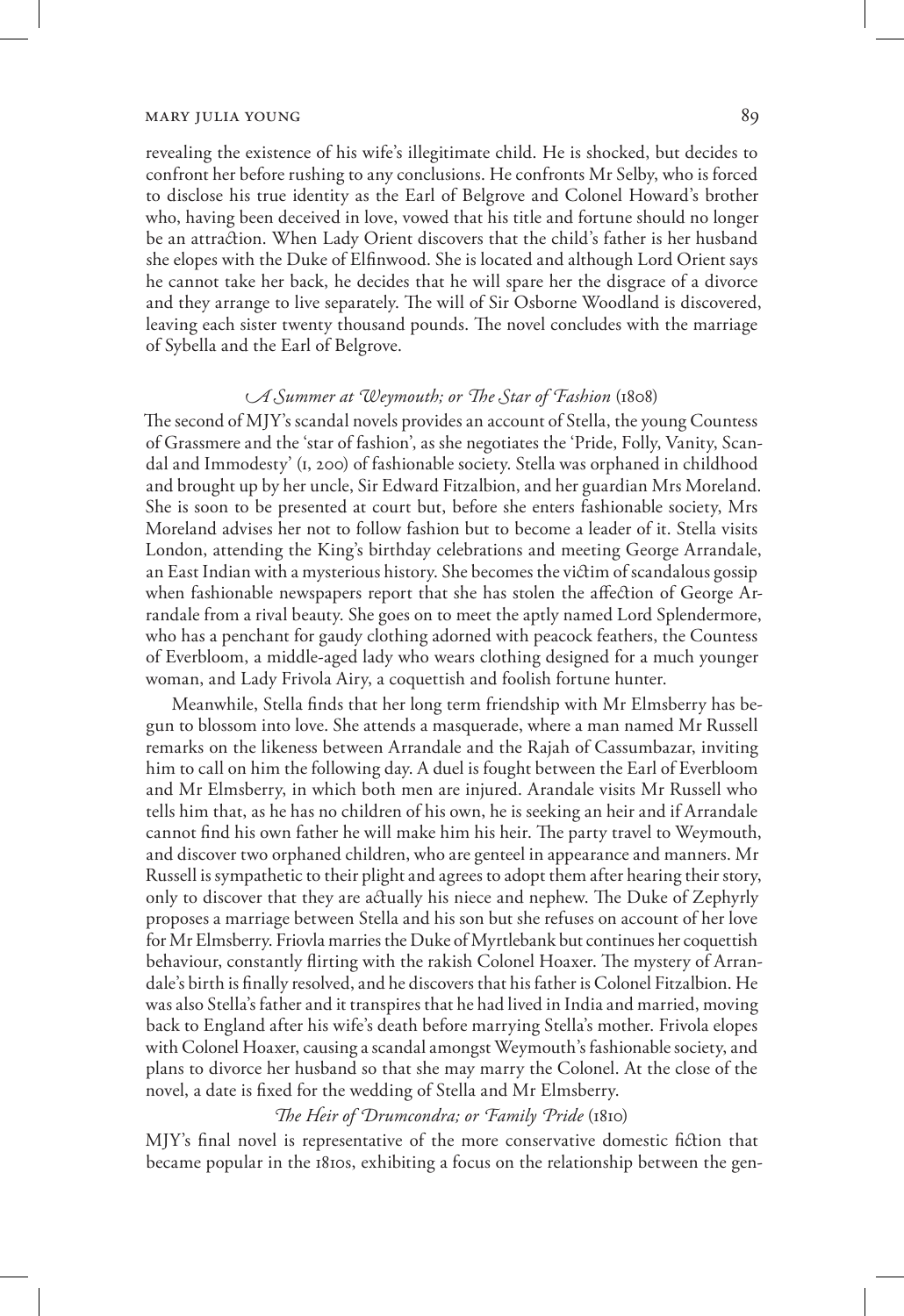#### 90 **ROMANTIC TEXTUALITIES 18**

try and the professional middling classes. The male protagonist Valentine Kennedy lives with his uncle, The Earl of Drumcondra, and is heir to his fortune and title. He meets a girl named Miss Collier and her Aunt on a ship to Ireland and, on returning to London, discovers that her father is a tallow merchant. It is important to the Earl that Valentine marries into money because he has lately lost a considerable amount as a result of the extravagance of his son, Lord Kennedy. He informs Valentine that he wishes him to marry Lady Susan Melmoth but, when they meet, Lady Susan reveals that she is already married. Meanwhile, Valentine has continued to visit Miss Collier and her father, who informs him that there is no certificate of death for the Earl's brother and his uncle may be forced to resign his title. Valentine is pursued by Lady Richmore, a coquettish and wealthy widow, and his uncle entreats him to marry her. Soon afterwards, Mr Collier visits the Earl and informs him of the attachment between Valentine and his daughter. Valentine's uncle is furious and forbids him to maintain any contact with the family. When Valentine refuses to marry Lady Richmore, his uncle asks him to leave his house.

Valentine enlists with the Navy, but becomes extremely ill before being located by Mr Collier and conveyed to his home. When he recovers, Mr Collier—who detests the idleness of the gentry—offers Valentine a job as a clerk in his company. Lord Kennedy's death leaves his father with numerous debts and his financial situation becomes increasingly unstable. Lady Richmore has disgraced herself by entering into an affair with the married Duke of Aircastle, but the Earl of Drumcondra, desperate to relieve his financial obligations, decides to marry her. Mr Collier is angry that she will hold the title of Drumcondra and decides to reveal his true identity. He is the brother of Valentine's father and the Earl of Drumcondra, who had been abroad and contacted smallpox, which drastically changed his appearance. When he returned to England, he did not wish for his children to be subject to flattery and false behaviour as a result of their wealth and titles and constructed a new identity for the family. The Earl of Drumcondra is wounded in a duel with the Conte Duperelli, who he discovers had killed his son, and before his death he repents, wishing Valentine happiness. The novel concludes with the marriage of Miss Collier, whose real identity is Lady Maria Kennedy, and Valentine, who plan to settle in his recently inherited Irish estate.

## *The Family Party* (1791)

The novel opens as the widowed Mrs St John moves to London with her two daughters Olivia and Lydia to live with her brother and his three children after the death of his wife. Mrs St John is passionate about attending a debating club and while there one evening sees an unfamiliar and intriguing man. When attending a masquerade later that week, her niece Jessy falls into the hands of a libertine and is rescued by the same man, who introduces himself as Mr Jervais. He calls on them the following day to enquire after Jessy's health. Mrs St John believes that he is infatuated with her, and discusses the beauty that she has retained from her youth. She continues to attend debates on topics such as 'False education is […] as fatal to ladies as to gentlemen' (ii, 51) and the nature of a man 'who allows himself to consider the woman he has married as a mere domestic animal, created alone to govern his house, obey his nod, and make him her best courtesy for the bread her daily industry intitles her to over and above the fortune she brought him' (ii, 55). Her daughter Olivia and her nephew Redman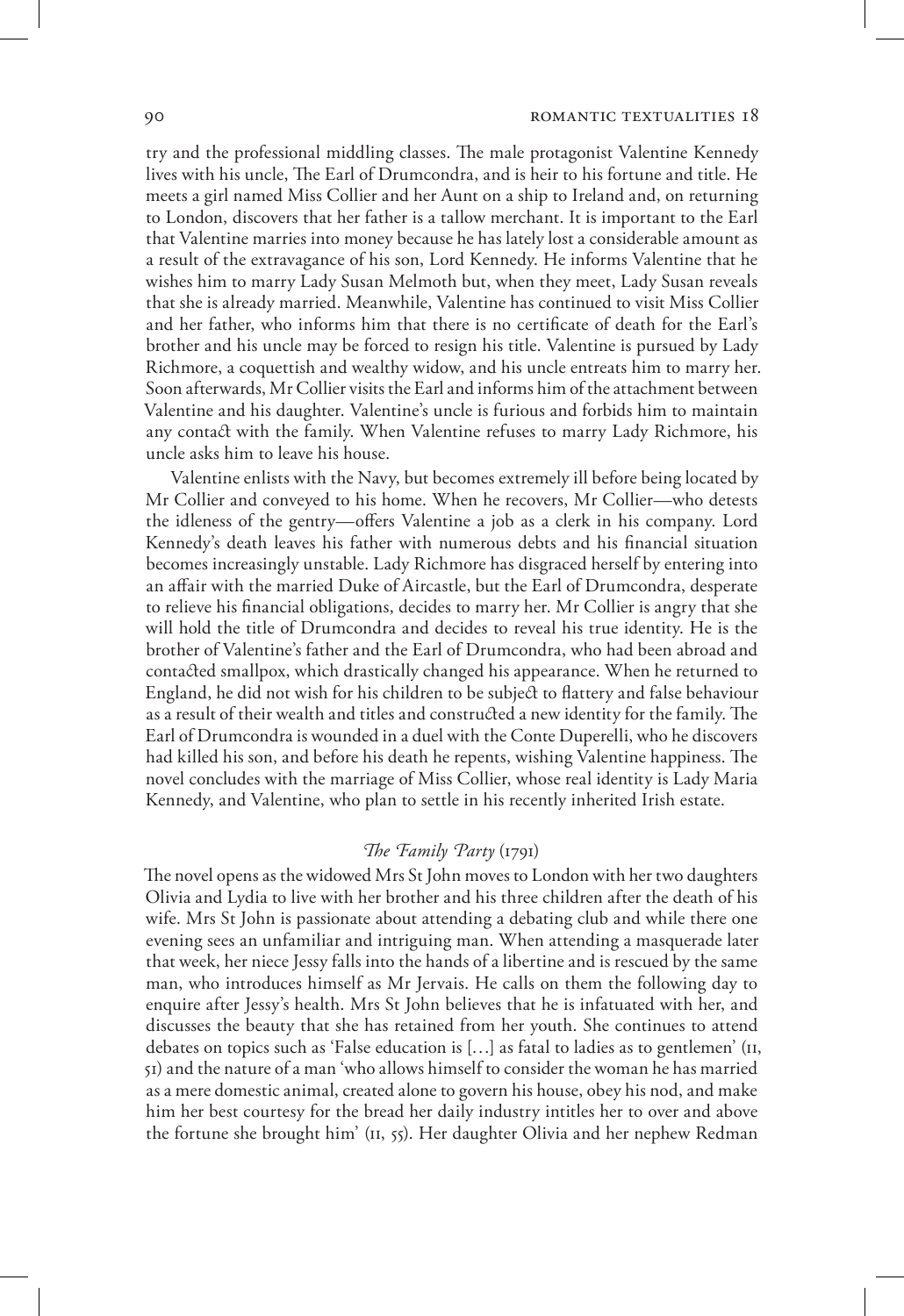Lawrence laugh at her vanity and of the attachments that have been formed between Mr Jervais and Jessy and Olivia's sister Lydia and Redman's brother Dennis.

Meanwhile, Mrs St John entreats Mr Jervais to speak at the debating club on the merits of widows and the belief that they should remarry. He argues compassionately, leaving her even surer of his admiration for her. Olivia and Redman do not appear at breakfast one morning and are discovered to have eloped to Gretna Green. Mrs St John becomes ill and her health worsens when she learns of the attachment between Lydia and Dennis, because she wants her daughters to marry wealthy and titled men. Mr Jervais vows to open Jessy's father's heart to him by throwing his property into commerce and articling himself to a merchant.

When he meets him, Mr Lawrence mentions his friend whose son was to have been Jessy's husband, declaring that he could never obtain accounts of the child's death and that Mr Jervais is a 'perfect picture' (iii, 96) of his friend. Mr Jervais reveals that Jervais is his Christian name, used only in connection with the debating club. His real name is Johnson and his father was a captain of a man of war. Mr Lawrence is delighted to have found the son of his friend, although he has no proof of his identity. Learning of Mr Jervais's attachment to Jessy, Mrs St John agrees to marry Doctor Pimento, who has been attending to her throughout her illness. As the novel ends, a letter is discovered from Mr Jervais's father, revealing his true identity as the son of Mr Lawrence's friend. Dennis and Lydia and Jessy and Mr Jervais are married.

#### IV

## Transcriptions of Mary Julia Young's Correspondence with The Royal Literary Fund

## 1. *Letter of application to the Royal Literary Fund, dated 28 March 1808.* 35 Oxford Street. March 28, 1808.

#### Sir,

As Mr Rough is at present greatly occupied by professional affairs, on the Circuit, he has requested me to thank you, most gratefully, in his name and my own for the very kind attention you have paid to his solicitations in my behalf, and to give you the account of my publications which you require; of their number and titles I will inclose a list; of their value *I* am an incompetent judge, and by one part of your letter to Mr R I am fearful lest you Sir should condemn them all as worthless. Trembling therefore at the difficulty of obtaining your interest as a Novelist yet permit me to plead for myself before you withdraw from me your patronage.

Brought up under the immediate care of a sensible and virtuous mother who early taught me to discriminate between right and wrong, both in living characters and those in literary productions, I have strictly adhered to her excellent instructions in the works of fancy which I have written, and considering Novels as a species of literature sought after with avidity by the younger part of both sexes I have invariably, to the extent of my abilities, endeavoured to render the strictest observance of relative duties indispensible to amiable and sensible characters and to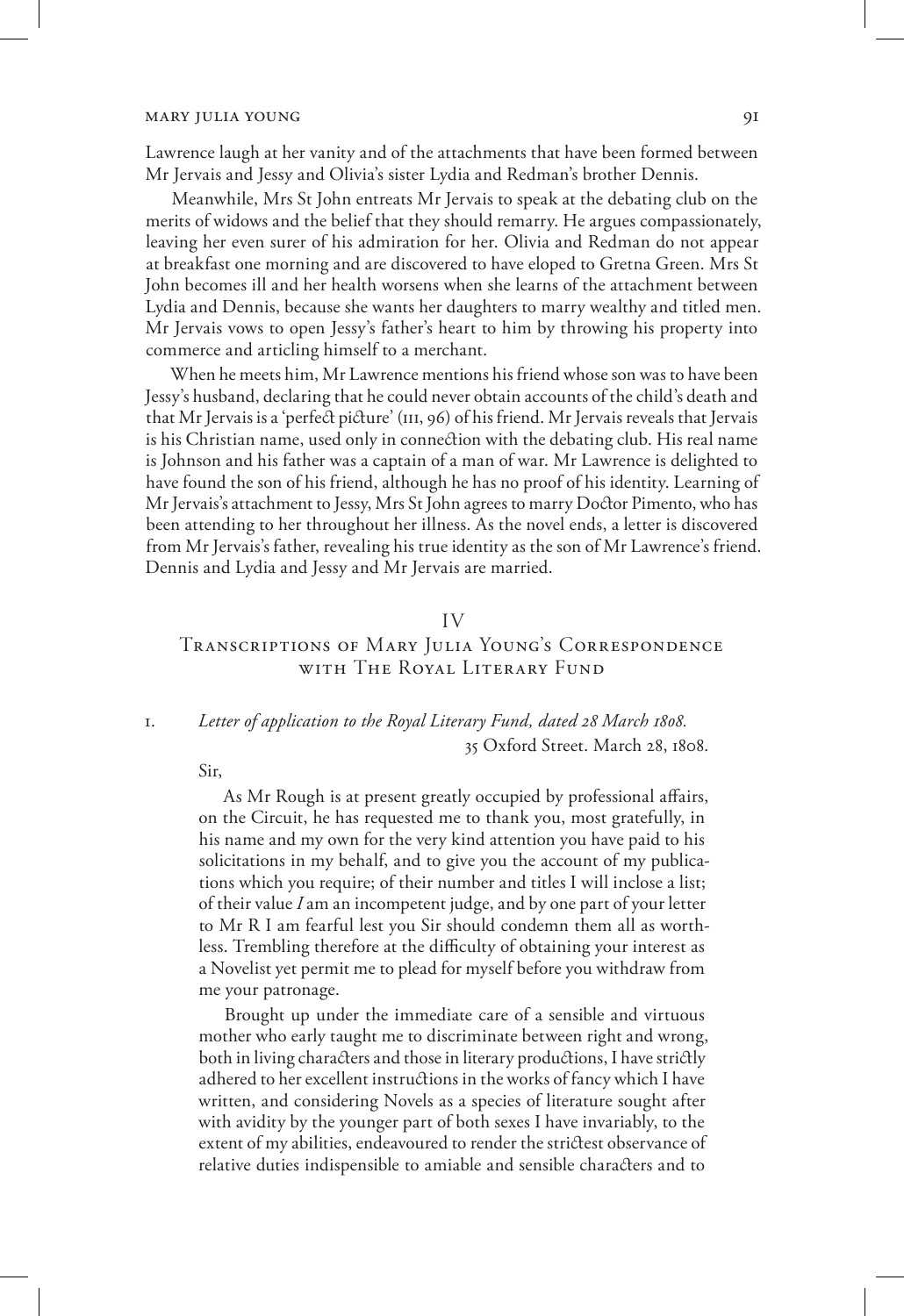#### 92 **ROMANTIC TEXTUALITIES 18**

inculcate virtue, fortitude, and benevolence by the most encouraging examples; nor can I accuse myself of having written either in my original compositions or Translations "One line which, dying, I could wish to blot" on account of the slightest immoral tendency.

May I also plead that I have followed, although at an humble distance, the steps of many Males and Females whose names are respectable and whose talents are admired tho' they have condescended to gather their wreaths of Fame from the flowery vales of Fiction.

But if all that I can say in defence of myself, as a voluminous scribbler in Prose and Rhyme, will have no effect, may I not have some claim to your patronage as the *only* surviving relative of Dr Edward Young, of Welwyn, who in almost all countries and by all sects is esteemed as one of the brightest ornaments of English Literature? May the respect due to his justly celebrated name induce you Sir to be the *Advocate and Friend* of his lonely kinswoman, who though born into two very large families is now the *last* of both, even the younger braches having all died in infancy, or in the prime of life except myself who have survived six brothers and twenty five cousins, which may certainly be deemed as remarkable, as it has been to me unfortunate. Dr Young honoured my father with his friendship and was Godfather to my eldest Brother, to whom he gave his own name, Edward. I have several letters in my possession, written by the sublime author of the Night Thoughts, which Mr Rough has seen.

You ask for my chef d'œuvre—Alas! My literary family can scarcely boast of one superior to the rest, if I am partial to one more than another I think it is Right and Wrong—but as they are all in the Circulating Libraries and have what the trade call a very fair reading, perhaps some Ladies of your acquaintance may have read a part of them and will pass their judgement.

Mr Shury of Berwick Street, a subscriber to the Literary Fund, has printed most of my books and given a favourable opinion of them, he also knows that my publisher became a Bankrupt when he was indebted to me above seventy pounds of which I have received only one dividend of about seven pounds, twelve months ago, and am told that no further payment can be made until debts arrive from abroad. Had that money been, according to my expectations, paid to the full I should not now Sir have had occasion to solicit your interception in my behalf with the liberal society of which you are a member as I should be clear in the world, with a sufficiency to support me until I obtained a supply by a future production; but since that loss I have in vain endeavour'd, by the strictest economy, and the closest application to my literary pursuits, to extricate myself from pecuniary embarrassment and maintain, in the credit I have hitherto done, a life of humble retirement; and this very severe winter by injuring my health, has added to my embarrassments. If you think they intitle me to a claim on the bounty of the Literary Institution I trust my cause in your hands; and will bend submissively to your decision if you think it is not likely to prove successful as I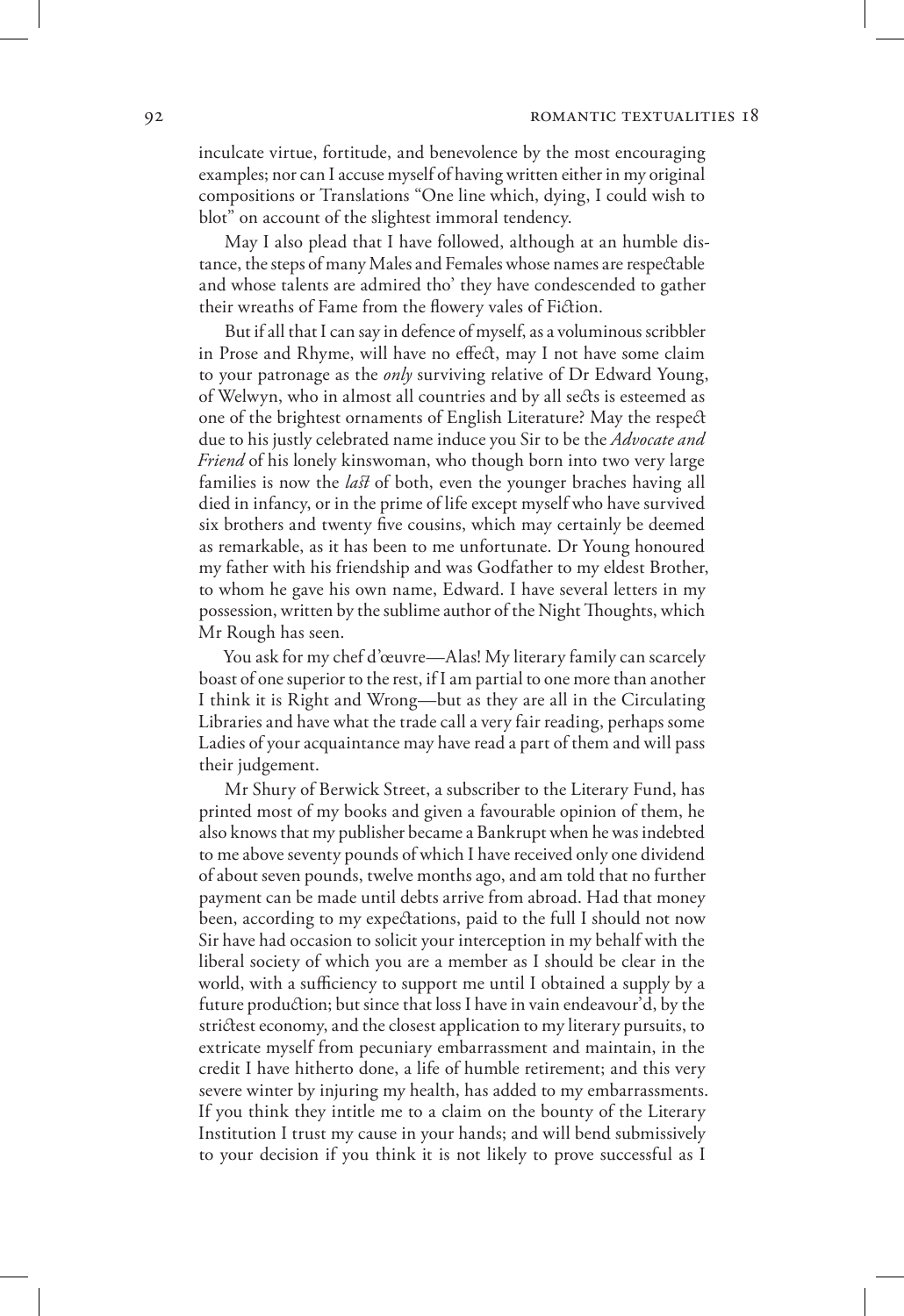would [not] on any account subject you Sir to the disagreeable task of pleading for me in vain.

I have taken the liberty of inclosing, with the list of my books, two sonnets, the tenth and sixteenth from my printed Poems, which I think will at least engage your pity for the writer, as they flowed from a sorrowful heart. I wish that I could as easily send you one of my Novels, as those in my library have been corrected—that is, in the numerous *typographical errors* with which, added to my *own*, they have appeared in the world; most of my originals, and all of my translations, have been committed but *once* to paper, and sent sheet by sheet as I finished them to the press without time even to reperuse them, such is the fate of those who write for a maintenance, and tormented with a thousand apprehensions from the moment the page went out of my hands I have felt thankful when they returned to me in print to find them what they *are* even with the errors of the press for which I had hoped the readers would make allowance as few books escape them.

> For this intrusion on your time, Sir, you will pardon your most Obliged and Obedient Humble Servant Mary Julia Young

2. *List of works included in the letter dated 28 March 1808, with additional comments from MJY.*

|                                                               | /ols                    |
|---------------------------------------------------------------|-------------------------|
| Poems, published with, $-\frac{1}{2}$                         | T                       |
| Rosemount Castle, or False Report                             | 3                       |
| The East Indian, or Clifford Priory                           | 4                       |
| Right and Wrong, of the Kinsmen of Naples                     | 4                       |
| Moss Cliff Abbey, or the Sepulchral Harmonist                 | 4                       |
| Donalda, or the Witches of Glenshiel                          | $\mathfrak{D}$          |
| A Summer near Brighton                                        | 3                       |
| The Star of Fashion, or Summer at Weymouth                    | 3                       |
| Lindorf and Caroline, from the German of Professor Kramer     | 3                       |
| The Mother and Daughter, from the French of J. B. C. Berthier | $\overline{\mathbf{3}}$ |
| Voltairiana                                                   | 4                       |
| Memoirs of Mrs Crouch, with a Dramatic Retrospect             | $\mathfrak{D}$          |
|                                                               |                         |

Why *I* was chosen to write the memoirs of Mrs C the work itself will explain, it was published by Mr Asperne, of Cornhill, who knows the restraint laid on my pen by Personages who fear'd to be mention'd in those memoirs.

To my defence to Voltairiana I must refer for the character *mélange* which was thrown together at the express desire of my Publisher, and I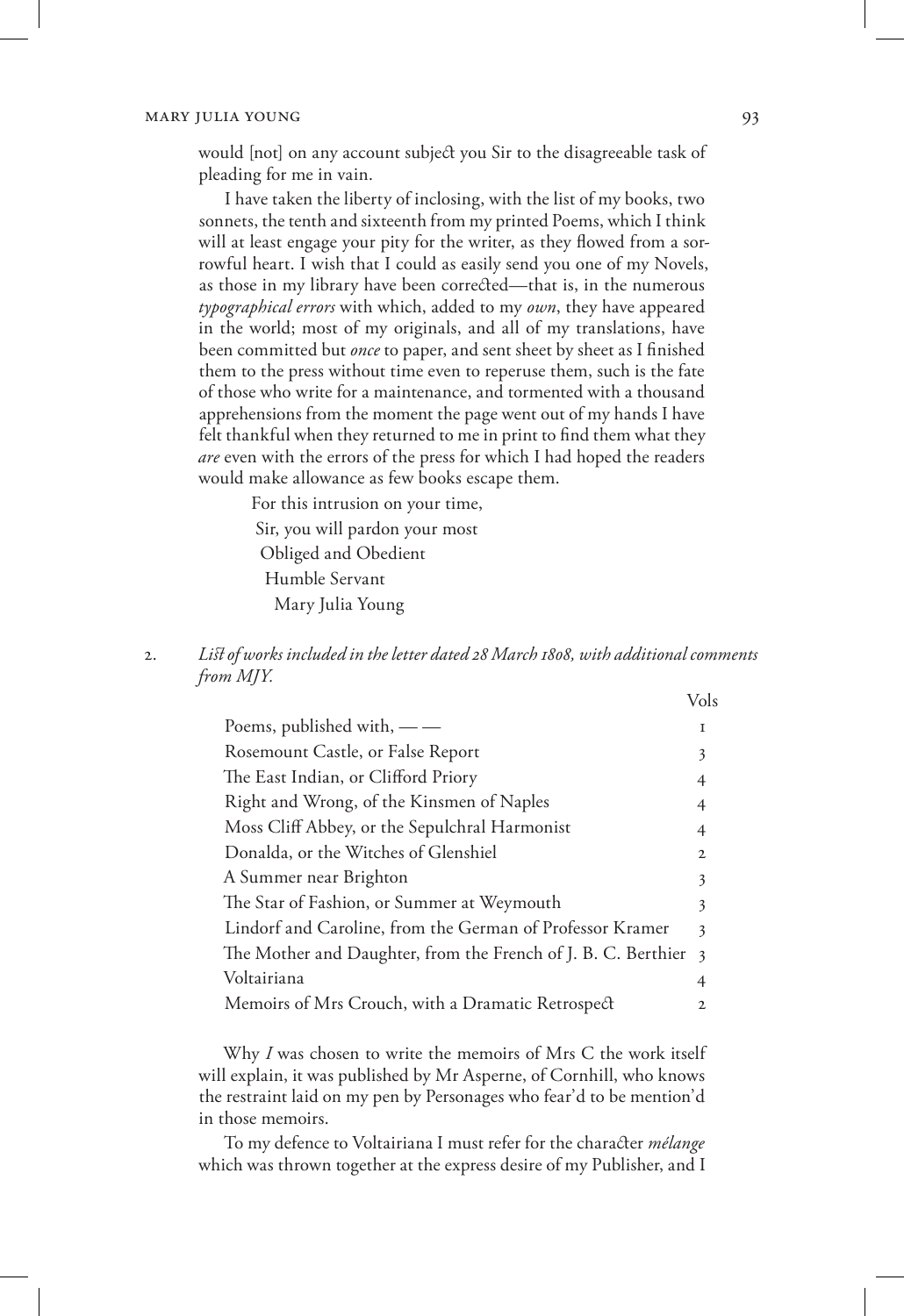#### 94 **ROMANTIC TEXTUALITIES 18**

hope Voltaire has not *suffer'd* by my choice of the selection and omissions which in some places I thought necessary for his credit and my own.

## 3. *Sonnets enclosed in the letter dated March 28, 1808*  'To the Grave'

Insatiable Grave! Thou hast not left me one! One gentle Relative to soften woe; Here, wrapp'd in sable robe, I sit *alone*, Here—from my heart the floods of anguish flow. All the rich Treasures of my early years Beneath the murky portals mould'ring lie, While *I*, disconsolate, with fruitless tears To thee complain who broke each tender tie, No hand is left to guide my lonely way— No voice to give my aching soul relief My mother now—here rests *her sacred* clay, No more can sooth one—Oh heart rending grief! Insatiable Grave! Let me with *her* repose, Then o'er the *last*-o'er *me* in silence close.

'On My Birth Day'

Ah! Once with cheerful heart and spirits gay, I hail'd the dawn of this my natal day! With joy I then prepar'd the frugal treat With joy beheld the valued circle meet; From each dear Relative receiv'd with bliss Affection's present and Affection's kiss Then, with delight, I heard the wish sincere That Heaven might bless me each revolving year. *Now* I arise to solitary woe, And as the minutes pass, sad, silent, slow I count my Treasures lost—count one by one, Weep for them *all* and find myself *alone*! Fast flow my tears while I despairing say Not *one* is left to *bless* my Natal Day!

4. *MJY's letter of response to the £15 granted to her following the letter dated 28 March 1808.* 

35 Oxford Street, April 3, 1808

Sir,

Apprehensive lest I should have been deficient in expressing the gratitude I felt for your kindness and that of the Society of the Literary Fund, when you honour'd me by calling on me with the donation of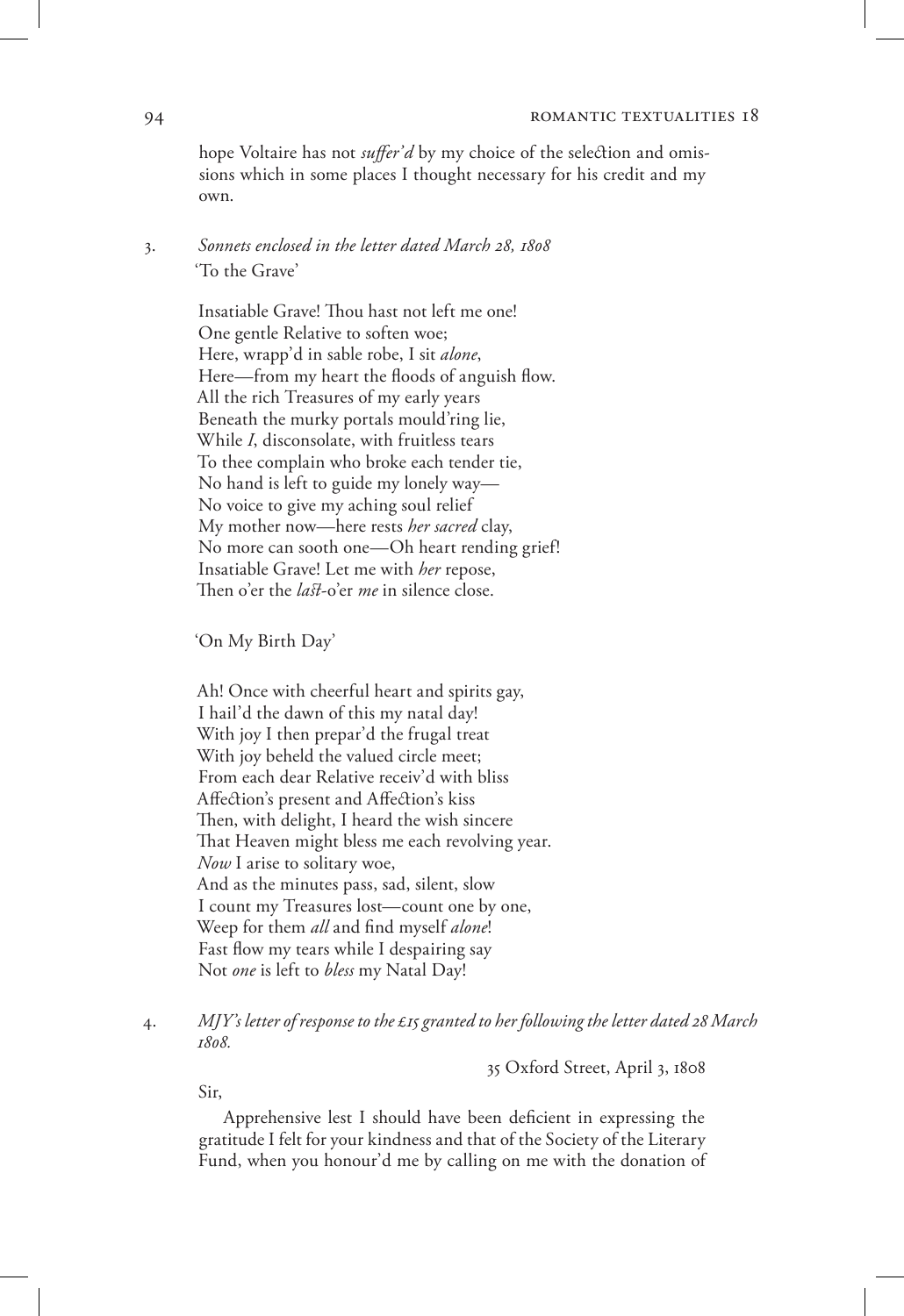fifteen pounds awarded to me by that noble and liberal minded society, through your solicitation in my behalf, permit me to request that, as you Sir have been the beneficent means of obtaining that sum for me, you will do me the favour to present my most grateful acknowledgement to the society for that acceptable gift, and believe me to be, with the truest sense of gratitude for your benevolent attention to my interest, Sir

> Your most obliged and most humble servant Mary Julia Young

## V

## Contents of Mary Julia Young's Works of Poetry

*Contents of* Poems *(1798) [published as* The Metrical Museum: Part I *(1801)]*

Agnes, or the Wanderer The Flood Adelaide and Antonine Constancy, an Ode The Natal Day The Gathered Rose The Visit The Song of Penelope Fragrant May On Mrs Crouch in the Character of Æneas Mutual Confidence, a Song To the Zephyr To Miss \*\*\*\* On Her Spending too much Time at the Looking Glass To the First of May To the Blighted Wind To the Cynic To a Friend On His Desiring Me to Publish To The Moon To Calliope To Fancy, an Ode Autumn, a Rural Sketch

The Advantages of Poetry

Sonnets, I. Constancy

Sonnets, II. Expectation

Sonnets, III. Elwinna

Sonnets, IV. Anxiety

Sonnets, V. Friendship

Sonnets, VI. To Love

Sonnets, VII. To Health

Sonnets, VIII. To Time

Sonnets, IX. To Dreams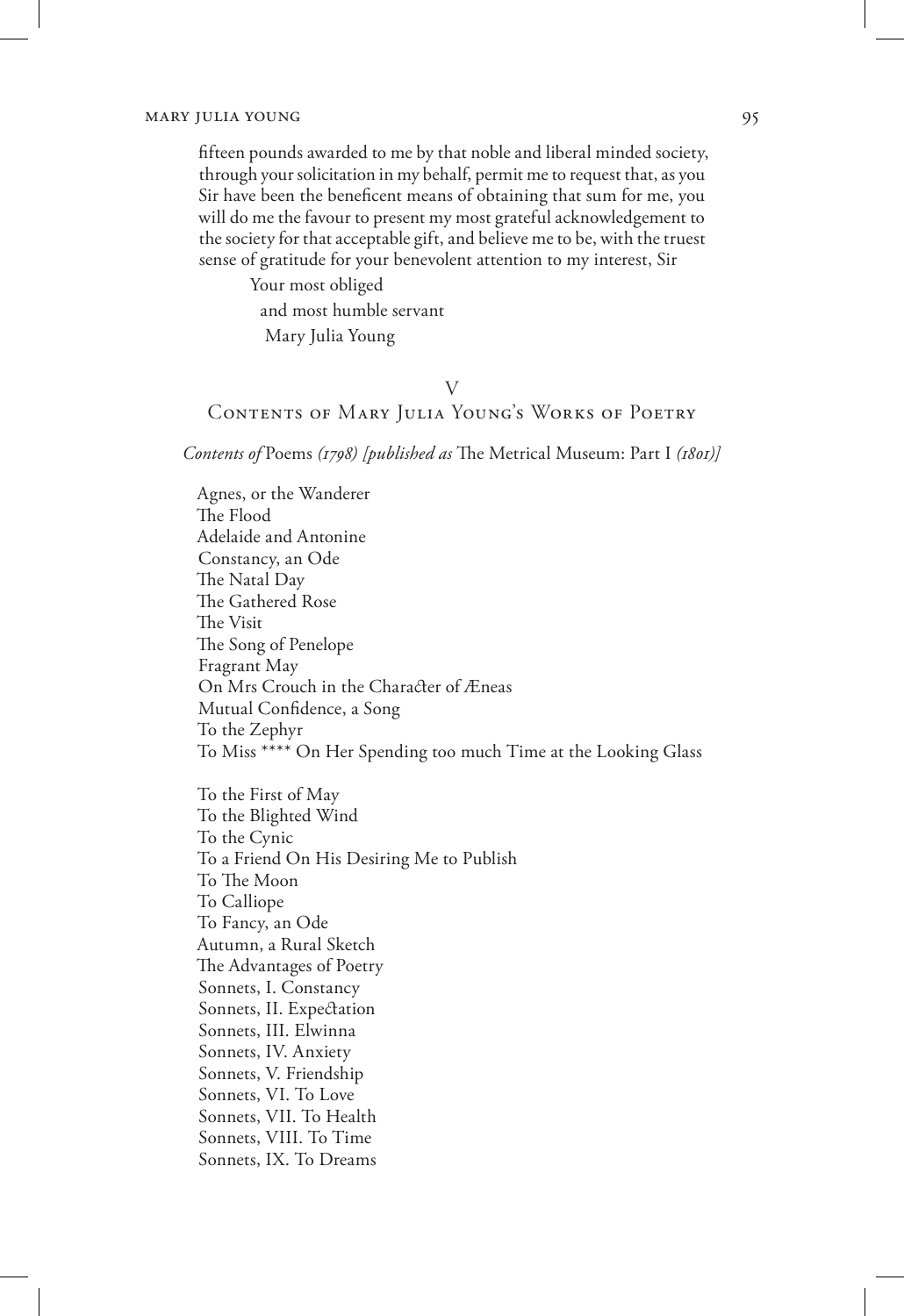#### 96 **romandic textualities 18 romandic textualities 18**

Sonnets, X. To the Grave Sonnets, XI. To the Evening Star Sonnets, XII. To My Muse Sonnets, XIII. To Nature Sonnets, XIV. To My Pen Sonnets, XV. On an early Spring Sonnets, XVI. On My Birth Day Thalia, or Dramatic Sketches To De Courcy The Apotheosis of Mrs. Pope An Impromptu

#### *Contents of* Genius and Fancy *(1795)*

Genius and Fancy, or Dramatic Sketches The Flood. An Irish Tale Constancy. An Ode To Miss ——, on Her Spending too much Time at the Looking-Glass The Gather'd Rose The Natal Day. To a Westminster Scholar at Windsor, during the Autumn Recess. Wrote August 21, 1787. To The Blighting Wind On the Character of Æneas, in the Opera of Dido. Being Performed by Mrs. Crouch. A Song To The Zephyr A Sonnet Sonnet to Dreams An Ode to Fancy

## VI

## Representative Samples of Mary Julia Young's Poetry Taken from *Poems* (1798)

'On Mrs. Crouch, in the Character of Æneas'

Clad like a modern courtly dame, From Paphos Isle fair Venus came, To view her glorious son once more Leaver Carthage and the Lybian shore, Cold to the love-devoted queen, Whose woes inspired the mimic scene. "Alas!" the Cyprian goddess cried, With all a partial mother's pride, "Who dare assume his more than mortal charms,— His awful brow, so terrible in arms? What dauntless hero *now* has strength to wield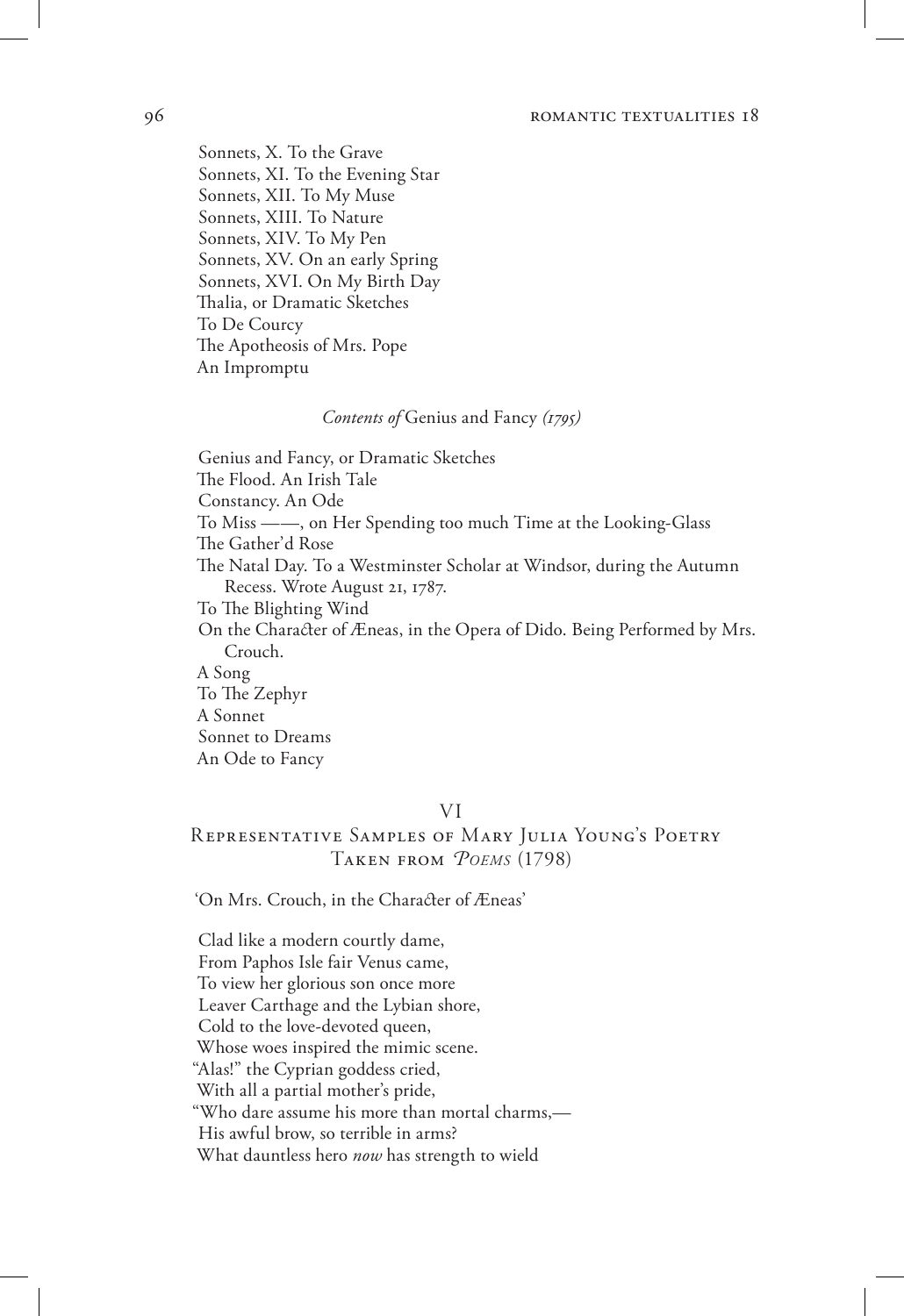Æneas' spear, or bear his pond'rous shield?" As thus she spoke, loud martial notes proclaim The man whose prowess won immortal fame. "O father Jove!" the queen of beauty cries, "What form effeminate insults mine eyes? Is *this* the warrior tuneful Maro sung, While I, enraptured, blest the poet's tongue! That slender frame, and smooth unrazor'd chin; Those ruby lips, soft eyes, that silken skin; That voice which emulates celestial song, Could they to *brave Æneas* e'er belong? Could those weak shoulders too, with filial care, The sacred load of great Anchises bear? O no! 'tis jealous Vulcan's envious deed, Who, like my son, has dress'd thy Ganymede. Recall, dread fire, recall thy lovely page; His *false* appearance will deceive the age! How can *that form* in warlike habit shine, Which in a *female garb* resembles *mine*?"

'To Miss \*\*\*\* on Her Spending too much Time at the Looking Glass'

While at the mirror, lovely maid, You trifle time away, Reflect how soon your bloom will fade, How soon your charms decay.

By nature form'd to please the eye, All studied airs disdain;— From art, from affectation fly, And fashions light and vain.

Turn from the *glass*, and view your *mind*,— On that bestow some care; Improve, correct it, till you find No imperfections there.

Make it the feat of ev'ry grace,— Of charms that will *encrease*,— And give bright lustre to the face, When youth and beauty cease;

Charms that will gain a worthy heart, And lasting love inspire,— That will thro' life true bliss impart, Nor yet with life expire.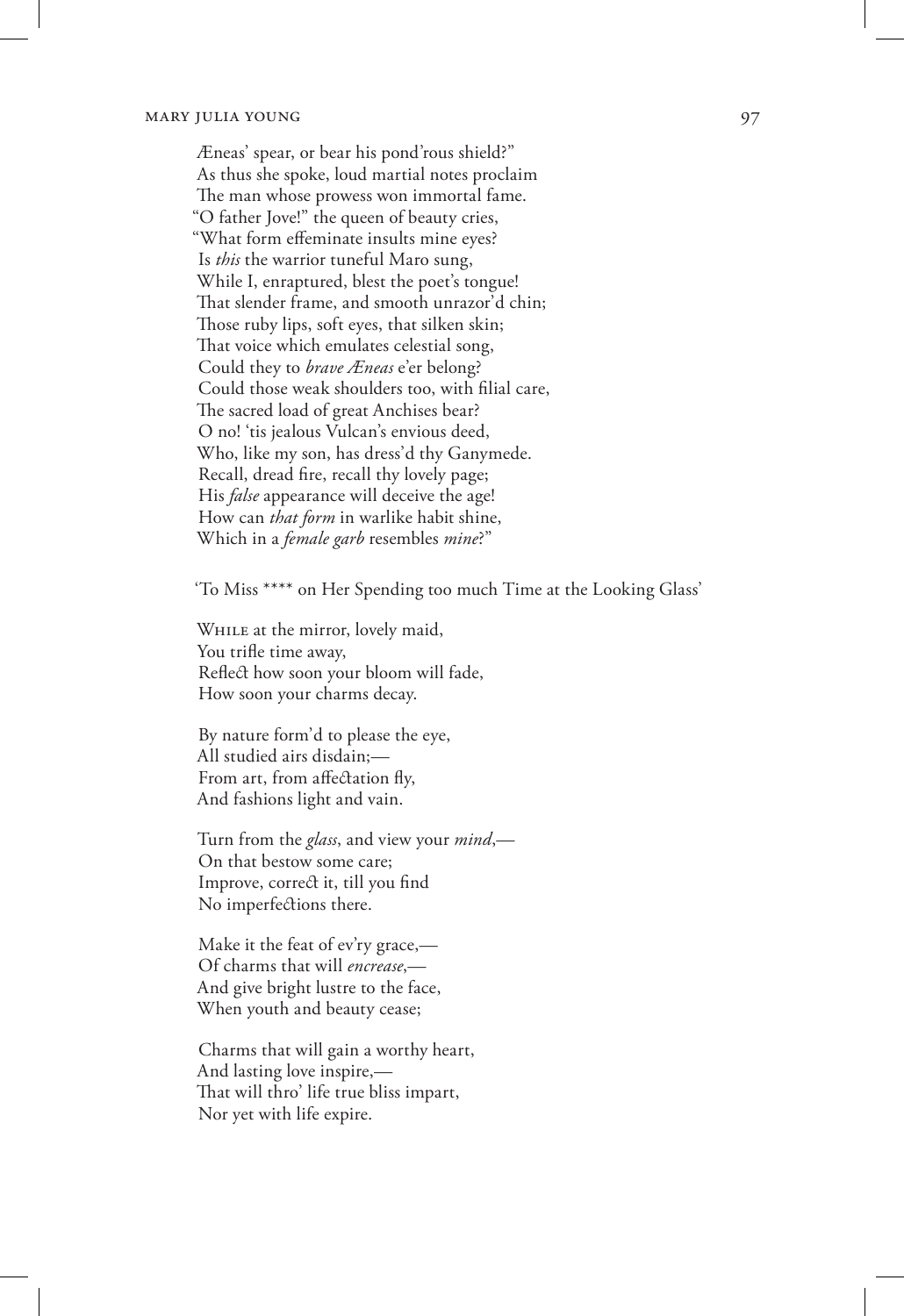'To a Friend, On His Desiring Me to Publish'

With artless Muse, and humble name, Shall I solicit public fame? Shall I, who sing the pensive strain, To soothe a mind oppressed with pain, Or in the maze of fancy stray, To pass a cheerless hour away, Boldly to meet Apollo rise, And flutter in his native skies? Presumptuous, giddy, proud, elate, Forgetting Icarus' sad fate, High on my treacherous plumage soar, And fall, like him, to rise no more? Or, to assume a strain more common, Shall I, an unknown, untaught woman, Expose myself to dread Reviews,— To paragraphs in daily news? To gall-dipp'd pens, that write one down,— To Envy's hiss, and Critic's frown? To printers, editors, and devils,\* With a thousand other evils, That change the high-rais'd expectation To disappointment and vexation, And chase, abash'd, from public fame, The artless Muse, the humble name?

\*Boys belonging to the printers, who are call'd so from their black appearance.

## **Copyright Information**

This article is copyright © 2008 Centre for Editorial and Intertextual Research, and is the result of the independent labour of the scholar or scholars credited with authorship. The material contained in this document may be freely distributed, as long as the origin of information used has been properly credited in the appropriate manner (e.g. through bibliographic citation, etc.).

The matter contained within this article provides bibliographical information based on independent personal research by the contributor, and as such has not been subject to the peer-review process.

#### **Referring to this Article**

N. S. LLOYD. 'Mary Julia Young: A Biographical and Bibliographical Study', *Romantic Textualities: Literature and Print Culture, 1780–1840*, 18 (Summer 2008). Online: Internet (date accessed): <*http://www.cf.ac.uk/encap/romtext/reports/rt18\_n04.pdf*>. •

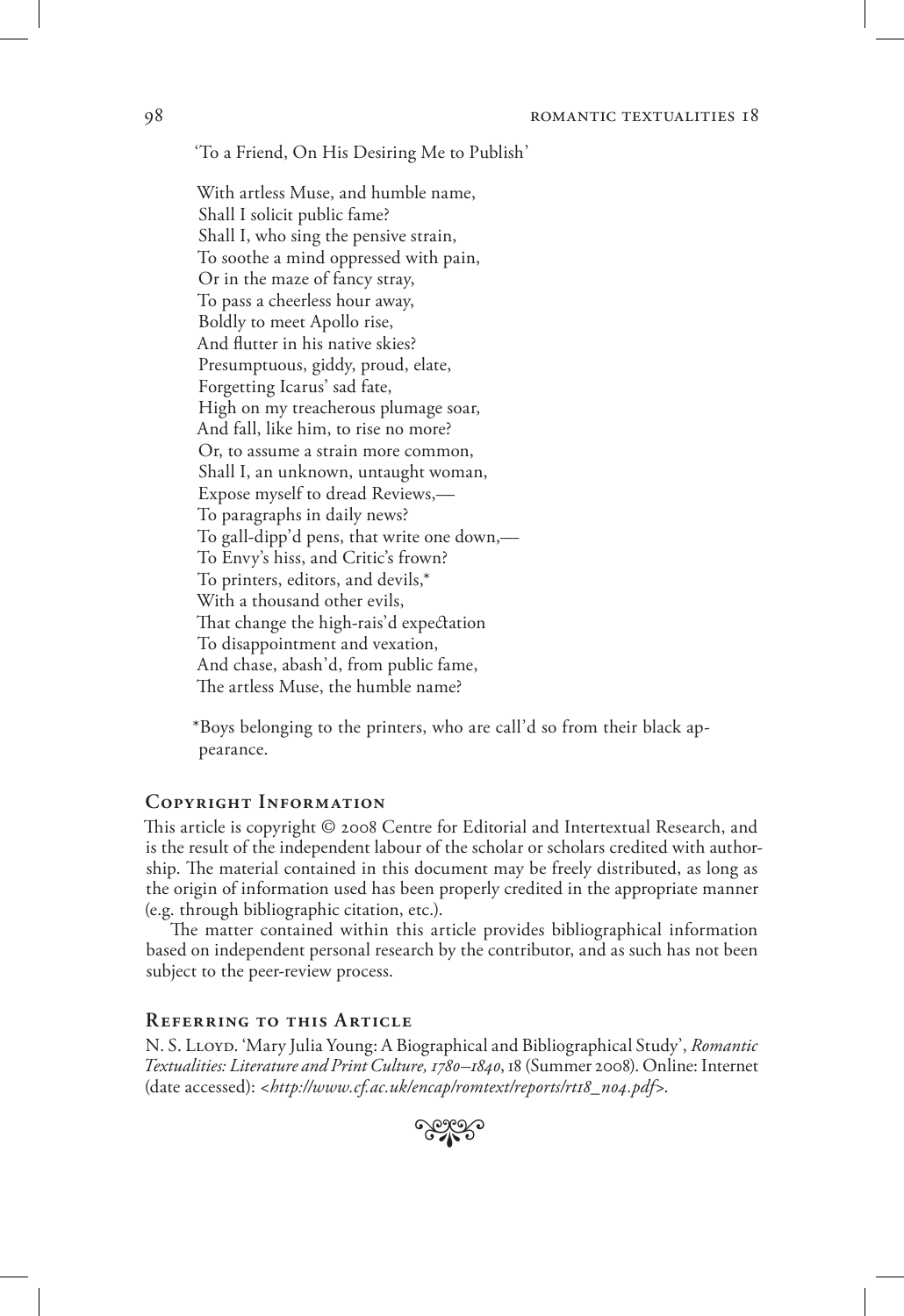# NOTES ON CONTRIBUTORS

## $\sim$

**Peter Garside** is Professor of Bibliography and Textual Studies at the University of Edinburgh. He has co-edited an edition of James Hogg's *The Forest Minstrel*  (EUP, 2006), and has more recently published an edition of Walter Scott's *Waverley* (EUP, 2007) for the Edinburgh Edition of the Waverley Novels.

**Rachel Hewitt** (BA, MSt Oxon, PhD London) is Research Fellow at the Research Centre for Literature, Arts and Science (RCLAS), which is based in the University of Glamorgan. She is the author of articles on Wordsworth, cartography, and the interactions between literature and geographical science. She is currently working on a historical study entitled *Map of the Nation: A Biography of the Ordnance Survey*, which is to be published by Granta in 2010.

**Richard Hill** completed his PhD at Edinburgh University in 2006, and is now teaching English at the University of Hawaii, Maui Community College. His thesis was entitled 'The Illustration of the Waverley Novels in Scotland: Walter Scott's Contribution to the Nineteenth-Century Illustrated Novel'. He has written articles on Scott, Hogg, and book illustration, and is currently working on the lifetime illustrations of Robert Louis Stevenson.

**Wendy Hunter** is in the process of completing her PhD thesis at the University of Sheffield, which has a working title of 'Literary Identity in the Work of James Hogg'. She has recently published an article on Hogg's periodical *The Spy* for the *Literary Encyclopaedia* and has contributed to a forthcoming e-book on Hogg's contributions in Chambers' *Edinburgh Journal*.

**Nicola Lloyd** (BA, MA Wales) is a doctoral research student based in the Centre for Editorial and Intertextual Research, Cardiff University. Her thesis, 'Sentimentalism and the British Novel, 1800–1836', considers the influence of the eighteenth-century discourse of sensibility on fictional sub-genres of the late Romantic period including the national tale, the historical novel, and moral-domestic fiction.